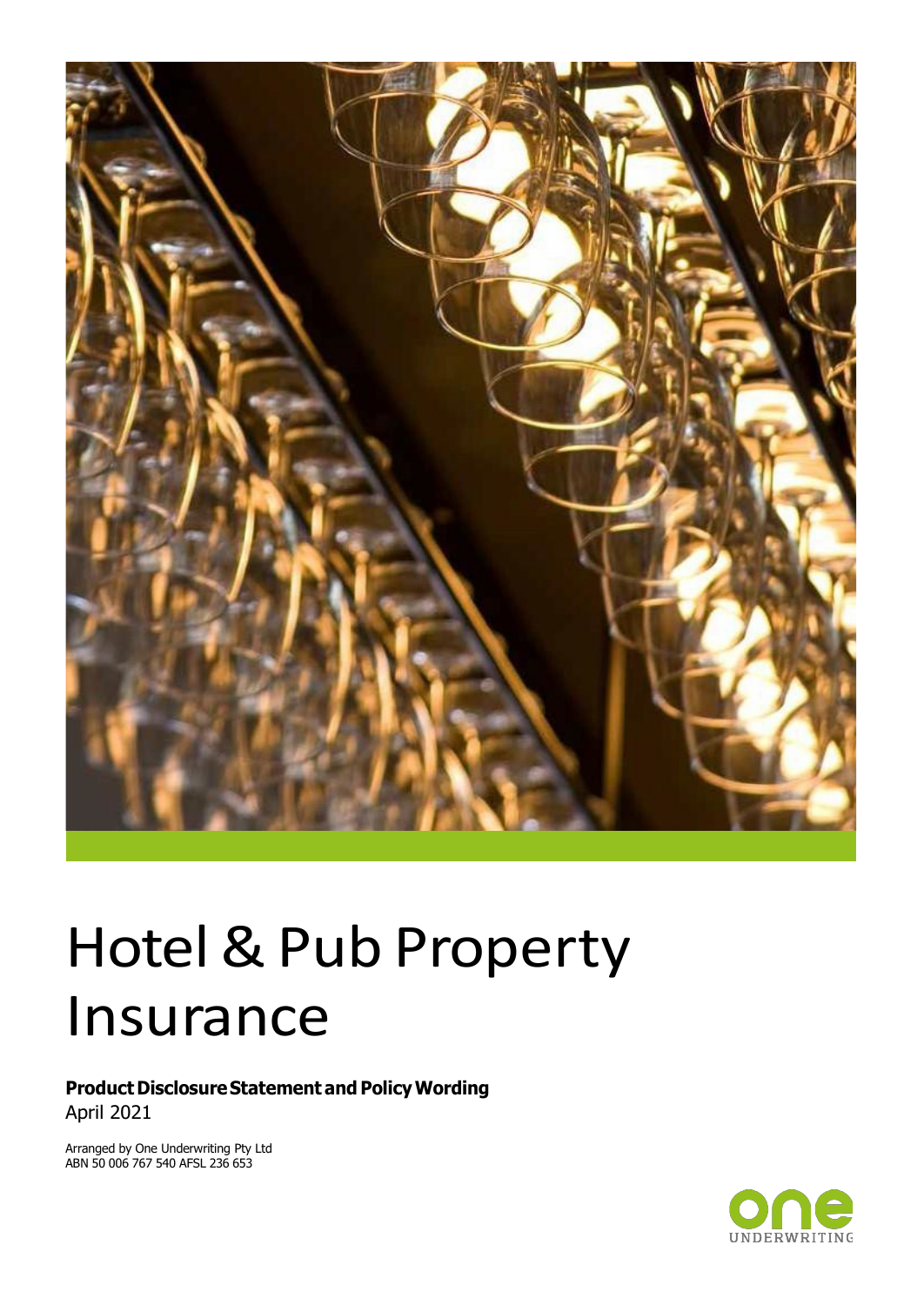#### **PrivacyStatement**

We collect personal information (including sensitive information) for the purpose of processing insurance applications, administering your Policy and assessing and paying claims under the Policy. Where possible, we will collect personal information directly from you or, where that is not reasonably practical, from other sources. We may also use your personal information for the purpose of designing or underwriting new insurance products, for research and analytical purposes, to perform administrative functions, and to comply with our legal obligations.

We may disclose personal information:

- to agents, third party service providers and related companies who assist us in processing any application or claim for insurance, such as reinsurers, our advisers, persons involved in claims, external claims data collectors and verifiers;
- to agents and third-partyservice providers who perform functions or services on our behalf, such as IT services and mailing functions; and
- where otherwise required by law.

We may disclose your personal information (including health information) to our related companies overseas who assist us in providing our products and services, including providing support in relation to the assessment of insurance applications and claims. These related companies may be located in Switzerland, India, the United States of America and Slovakia.

If you wish to access or seek correction of any personal information, to make a complaint about a breach of privacy, or if you have any other query relating to privacy, further information can be obtained from our Privacy Policy by contacting our Privacy Officer on the details below:

Swiss Re International SE Level 36, Tower Two International Towers Sydney 200 Barangaroo Ave Sydney NSW 2000

Telephone - +612 8295 9500 (EST 9am - 5pm Monday to Friday)

#### **Your Duty of Disclosure**

Before you enter into the **Policy** with the Insurer, the Insurance Contracts Act 1984 requires you to disclose to the Insurer every matter that you know or could reasonably be expected to know is relevant to the Insurer's decision whether and on what terms your application for insurance is acceptable and to calculate how much premium is required for your insurance.

You have the same duty to disclose those matters to the Insurer before you renew, extend, vary or reinstate the **Policy**.

#### **What you do not need to tell the Insurer for either duty**

You do not need to tell the Insurer about any matter:

- that diminishes the Insurer's risk;
- that is of common knowledge;
- that the Insurer knows or should know as an insurer; or
- that the Insurer tells you they do not need to know.

#### **What happens if the duty of disclosure is not complied with?**

If the duty of disclosure is not complied with, the Insurer may cancel the **Policy** and/or reduce the amount the Insurer pays if you make a claim. If fraud is involved, the Insurer may treat the **Policy** as if it never existed, and pay nothing.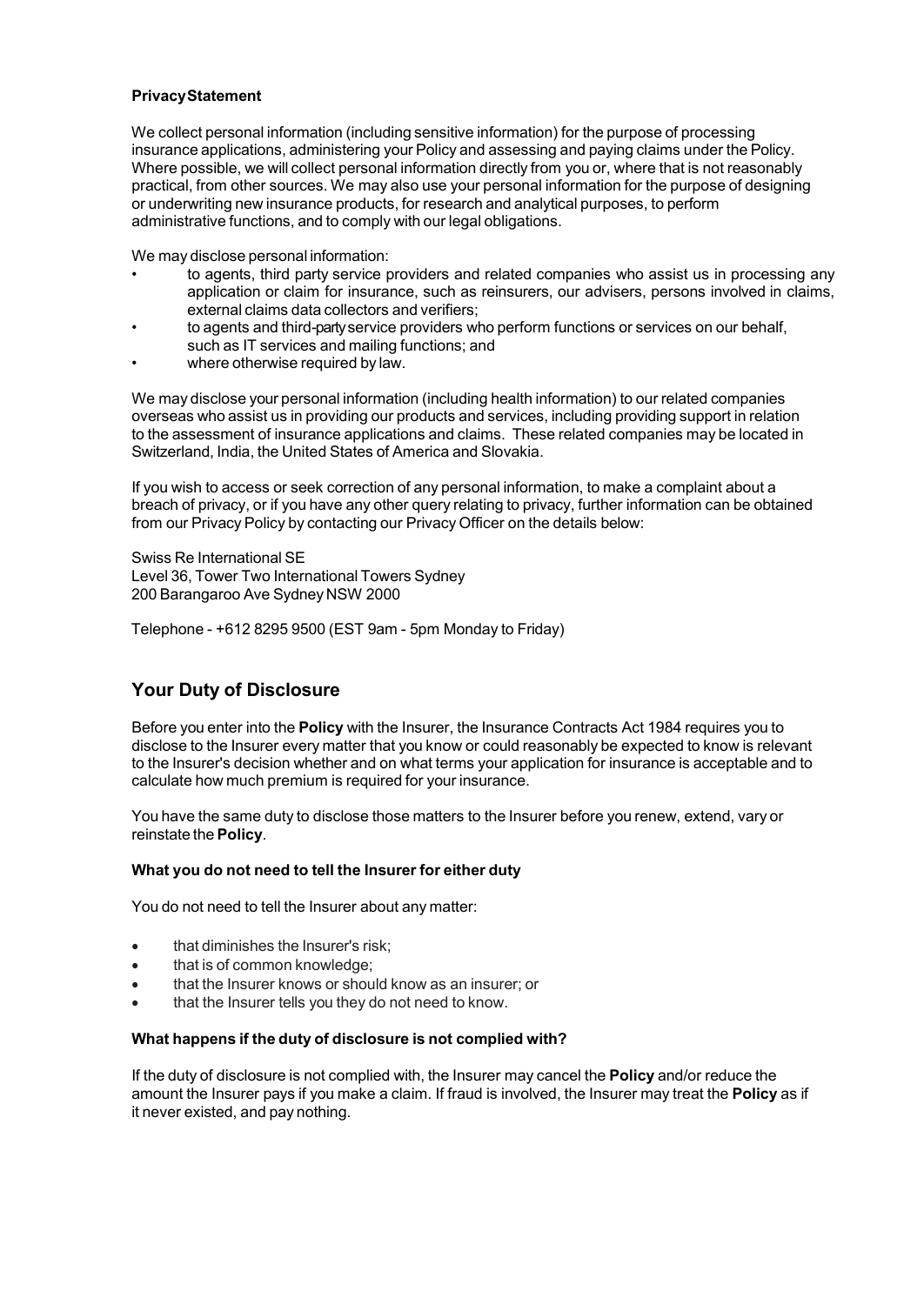## Index

| 1 <sub>1</sub> |  |
|----------------|--|
|                |  |
| 2.             |  |
| 3.             |  |
| 4.             |  |
| 5.             |  |
| 6.             |  |
| 7 <sub>1</sub> |  |
|                |  |
| 8.             |  |
| 9.             |  |
| 10             |  |
| 11             |  |
| 12             |  |
| 13             |  |
| 14             |  |
| 15.            |  |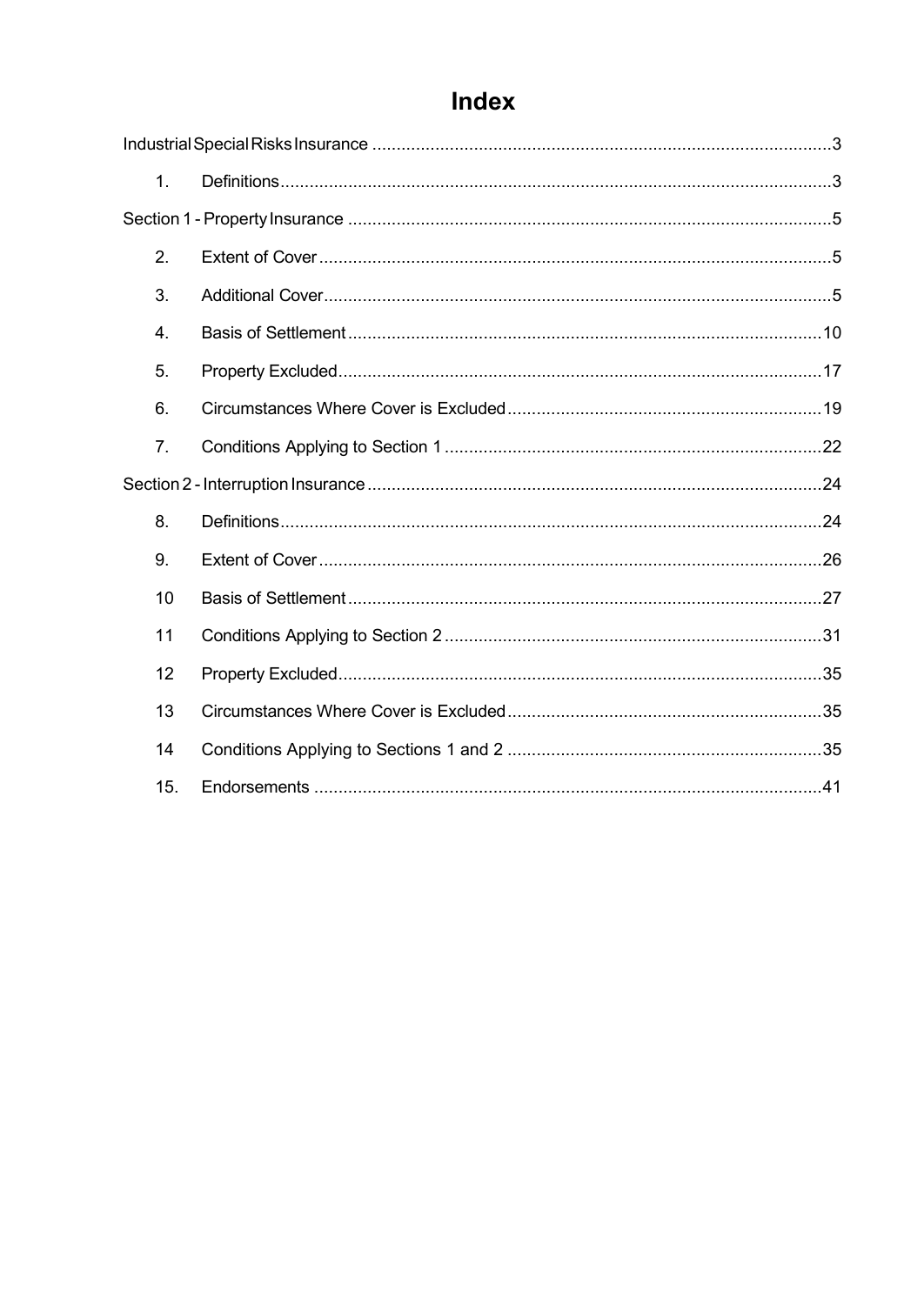## <span id="page-3-0"></span>**IndustrialSpecial Risks Insurance**

#### <span id="page-3-1"></span>**1. Definitions**

For the purpose of this **Policy**, to the extent not otherwise provided elsewhere in this **Policy**, the following **Definitions** apply:

- 1.1 **The Insurer** is the company or companies named in the **Schedule**. If there is more than one company, each company shall be separately liable only to indemnify the **Insured** for that proportion of any claim as is set out in the **Schedule**.
- 1.2 **The Insured** is as described in the **Schedule** and includes all subsidiary companies, organisations and other entitles in which the **Insured** has a controlling interest to the extent only that each of them is engaged in carrying on the **Business** described in the **Schedule** or activities which are substantially the same kind or related to that **Business**. For the purpose of this **Definition**, a controlling interest shall in the case of a company mean the beneficial ownership of shares carrying more than 50% of votes capable of being cast at a general meeting of all shareholders in the company.
- 1.3 **Property Insured** means all tangible property both real and personal of every kind and description belonging to the **Insured** or for **Damage** to which property the **Insured** is legally responsible or which the **Insured** has assumed responsibility to insure prior to the occurrence of any **Damage**, and includes more specifically, **Money**. **Property Insured** includes all such property acquired or for **Damage** to which the **Insured** becomes legally responsible or assumes responsibility to insure after the commencement of the **Period of Insurance**.
- 1.4 **Situation** is the **Situation** or **Situations** shown in the **Schedule**. Where "The **Situation**" specified in the **Schedule** is other than a single address, each separate address at which the **Property Insured** is located shall be one **Situation** for the purposes of this **Policy**, particularly in relation to the **Limit** and **Sub-Limits of Liability** and the **Definition** of **Premises**.
- 1.5 **Schedule** means the **Schedule** attached to this **Policy** or any later **Schedule** issued on renewal or variation or by way of **Endorsement.**
- 1.6 **Period of Insurance** is the period referred to in the **Schedule** or any further period for which renewal has been agreed. The term "Local Time" means the time at the **Insured's** principal place of business.
- 1.7 **Policy** means this document, the **Schedule** and any**Endorsement.**
- 1.8 **Limit of Liability** is the maximum amount payable by the **Insurer** for any one loss or series of losses suffered by the **Insured** arising out of any one original source or cause at any one **Situation**, subject to any **Sub-Limit of Liability** and the application of any **Deductible**. The **Limit of Liability** and **Sub-Limits of Liability**, which apply in excess of any applicable **Deductible**, are as set out in the **Schedule**.

If more than one **Limit** or **Sub-Limit of Liability** applies, the greater amount shall be payable.

Each **Sub-Limit** shall not increase the liability of the **Insurer** beyond the **Limit of Liability**. Each of the **Deductibles** will apply to each **Sub-Limit**,but will not be cumulative.

1.9 **Declared Values** are the values of **Property Insured** (other than **Money**) at each **Situation** and related business interruption values declared by the **Insured** and calculated in accordance with the **Basis of Settlement** Clauses 4.3, 4.4, 10.1, 10.2, 10.3, 10.4 and 10.8 as applicable. The **Insured** shall complete a statement of **Declared Values** as at the commencement of the **Period of Insurance** and as at the end of the **Period of Insurance**.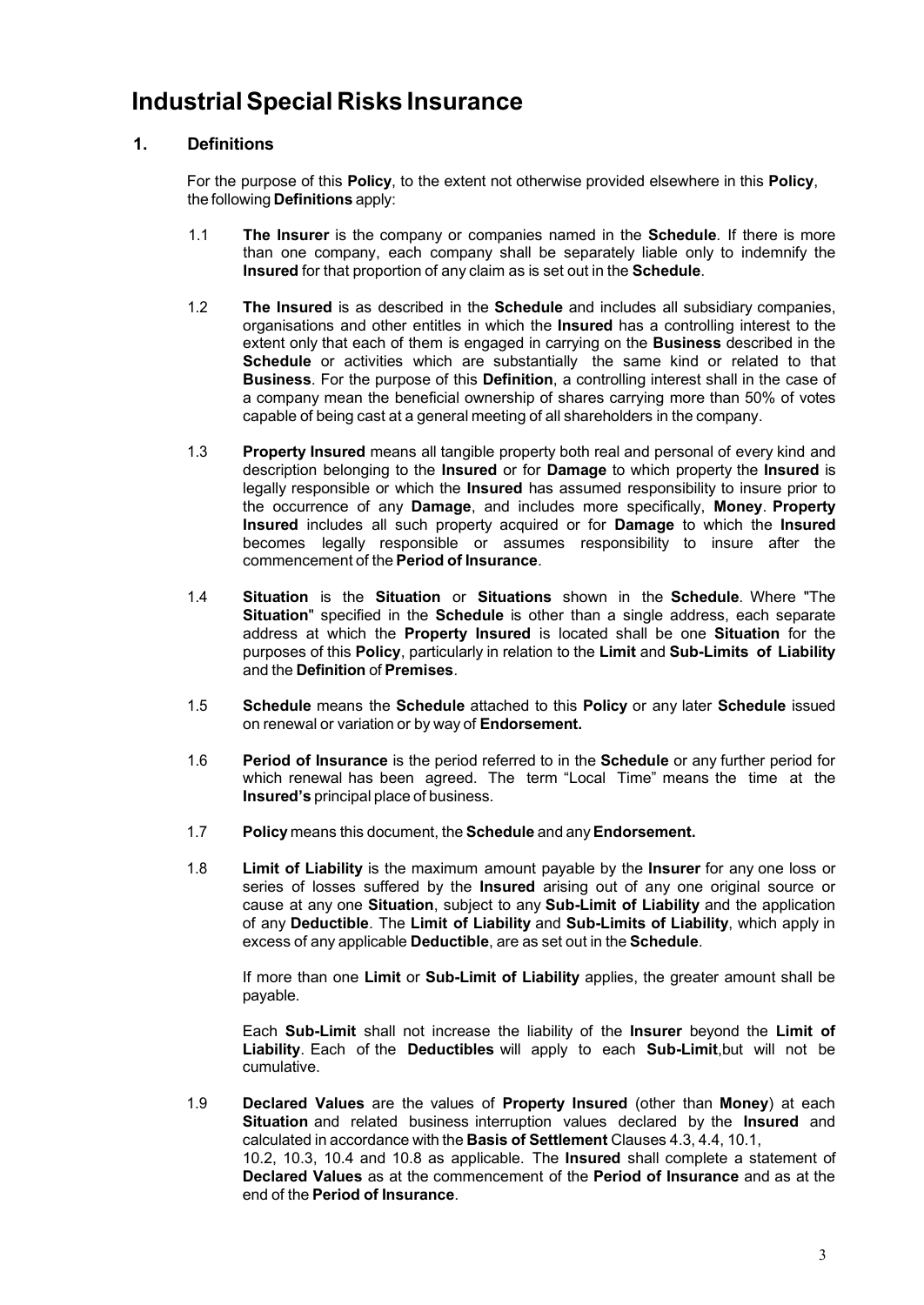- 1.10 **Deductible** is the first amount of each claim which is payable by the **Insured** as stated in the **Schedule**. Should more than one **Deductible** apply under this **Policy** for any claim or series of claims arising from the one original source or cause, such **Deductibles** shall not be aggregated and the highest single level of **Deductible** only shall apply.
- 1.11 **Pollution or Contamination** means the discharge, dispersal, release or escape of smoke or soot, fumes, acids, alkalis, chemicals, liquids or gases, waste materials or other irritants, contaminants or pollutants into or upon any property, land, atmosphere or any water course or body of water (including ground water).
- 1.12 **Debris** means the residue of **Damaged Property Insured** excluding any material which is itself a pollutant or contaminant and which is deposited beyond the boundaries of the **Situation**.
- 1.13 **Unspecified Damage** means, for the purpose of any **Limit** or **Sub-Limit of Liability** or **Deductible** as shown in the **Schedule**, **Damage** caused by any peril or circumstance not more specifically covered or excluded by this **Policy** other than fire, lightning, thunderbolt, explosion, implosion, earthquake, subterranean fire, volcanic eruption, erosion, subsidence, landslip, collapse, impact, aircraft and/or other aerial devices and/or articles dropped therefrom, sonic boom, theft, breakage of glass, loss of **Money**, the acts of persons taking part in riots or civil commotions or of strikers or locked-out workers or of persons taking part in labour disturbances or of malicious persons or the acts of any lawfully constituted authority in connection with the foregoing acts or in connection with any conflagration or other catastrophe, spontaneous combustion, spontaneous fermentation, storm and/or tempest and/or rainwater and/or wind and/or hail, **Flood**, water or other liquids or substances discharged, overflowing or leaking from apparatus, appliances, pipes or any other system at the **Situation** or elsewhere.
- 1.14 **Flood** means the inundation of normally dry land by water escaping from or released from the normal confines of any natural water course or lake (whether or not altered or modified) or any dam, reservoir or canal.
- 1.15 **Damage** (with **Damaged** having a corresponding meaning) means physical loss, damage or destruction.
- 1.16 **Money** means current coin, bank notes, currency notes, cheques, travellers' cheques, securities, (which shall mean Certificates of Stocks, Bonds, Coupons and all other types of securities) negotiable instruments, credit card sales and discount house vouchers, postal orders, money orders, unused postage and revenue stamps and including the value of stamps contained in franking machines.
- 1.17 **Act of Terrorism** means an act, including but not limited to, the use of force or violence and/or the threat thereof, of any person or group(s) of persons, whether acting alone or on behalf of or in connection with any organisation(s) or government(s), which from its nature or context is done for, or in connection with, political, religious, ideological or similar purposes or reason, including the intention to influence any government and/or to put the public, or any section of the public, in fear.
- 1.18 **Electronic Data** means facts, concepts and information converted to a form useable for communications, display, distribution, interpretation or processing by electronic and electromechanical data processing or electronically controlled equipment and includes programs, software and other coded instructions for such equipment.
- 1.19 **Business** means the **Business** as specified in the **Schedule** carried on by the **Insured** at the **Premises** at the commencement of the **Period of Insurance** or such other business or businesses as may be declared by the **Insured** during the **Period of Insurance** and insurance for which has been accepted by the **Insurer** under **Section 2** of this **Policy**.
- 1.20 **Subsidence** means earth movement, erosion, coastal erosion, settlement of newly made up ground or settlement caused by the bedding down of new structures.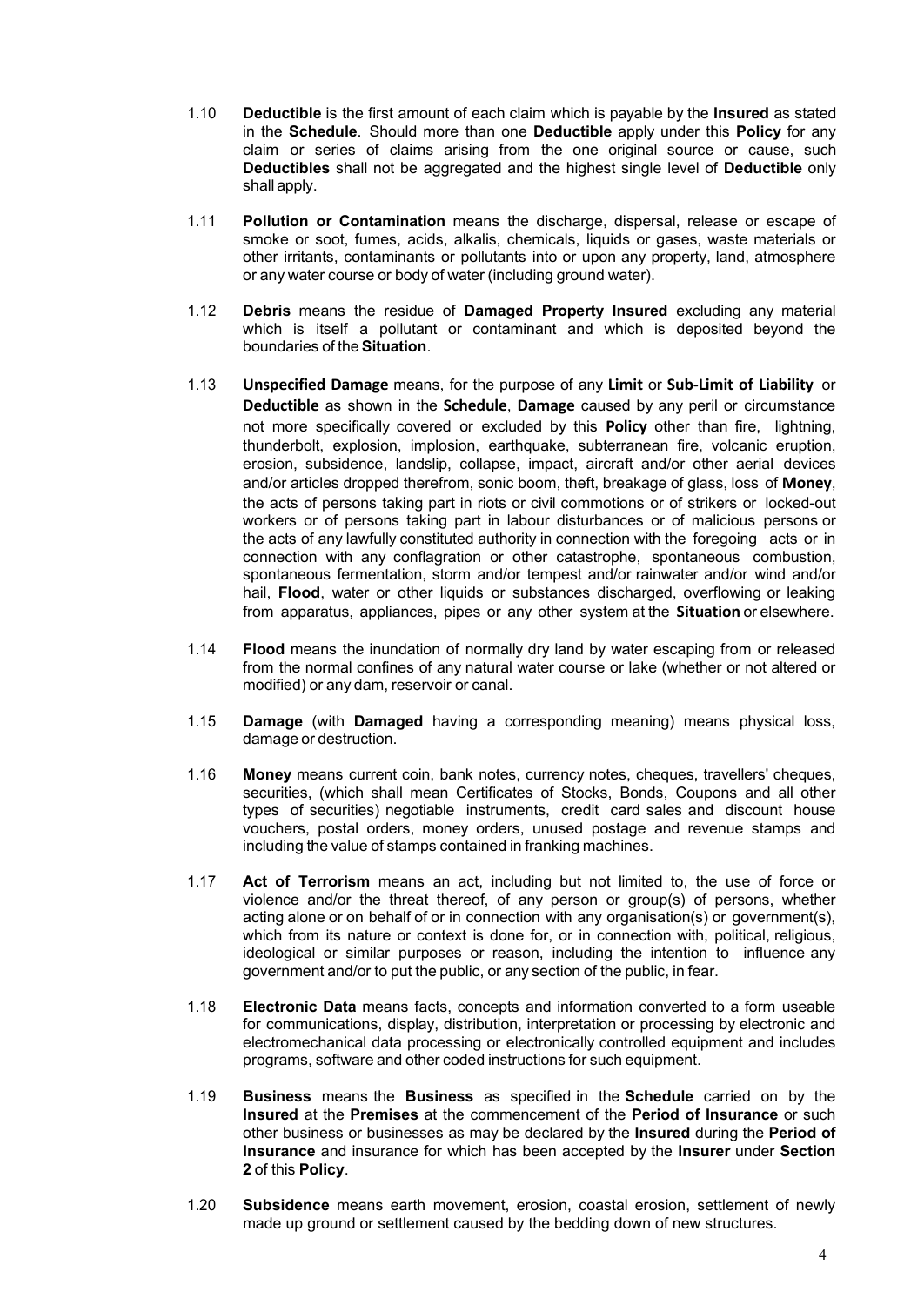## <span id="page-5-0"></span>**Section 1 - Property Insurance**

#### <span id="page-5-1"></span>**2. Extent of Cover**

Provided the **Insured** has paid or agreed to pay the **Premium**, the **Insurer** will indemnify the **Insured** against **Damage** occurring to **Property Insured** during the **Period of Insurance** and shall provide the additional cover referred to in Clause 3 up to the value of the **Limits** and **Sub-Limits of Liability** referred to in the **Schedule**, but subject to:

- 2.1 the **Property Insured** being either at the **Situation** at the time that the **Damage** occurs; or
	- 2.1.1 in the case of property, stock and merchandise (other than **Money**), whilst in transit (including storage in transit) during temporary removal to any situation within Australia and whilst at such situation, but whilst in transit (excluding loading, unloading and storage) cover is limited to **Damage** caused directly by fire, lightning, explosion, earthquake, aircraft, riot, strikes, malicious damage and storm and tempest, collision and/or overturning of the conveying vehicle; or
	- 2.1.2 in the case only of **Money**, whilst at the **Situation** or elsewhere in Australia;
- 2.2 the **Limit** and **Sub-Limits of Liability** referred to in the **Schedule**;
- 2.3 the amount of the indemnity being calculated in accordance with the **Basis of Settlement** Clause 4;
- 2.4 the exclusion of certain items of property as referred to in Clause 5;
- 2.5 the **Damage** not occurring in circumstances which are excluded from cover by Clause 6;
- 2.6 the application of any **Deductible** referred to in the **Policy** and the **Schedule**; and
- 2.7 the **Conditions** set out in Clauses 7 and 14.

#### <span id="page-5-2"></span>**3. Additional Cover**

- 3.1 If **Damage** to **Property Insured** occurs in circumstances giving rise to indemnity under **Section 1** of this **Policy**, the **Insurer** will also pay the following additional costs where they are reasonably incurred in respect of:
	- 3.1.1 architects' surveyors', consulting engineers', legal and other fees and clerks of works' salaries for estimates, plans, specifications, quantities, tenders and supervision incurred as a result of any such **Damage**, but not the **Insured's** internal costs, fees or other expenses (including wages) for preparing any claim made under **Section 1** of the **Policy**;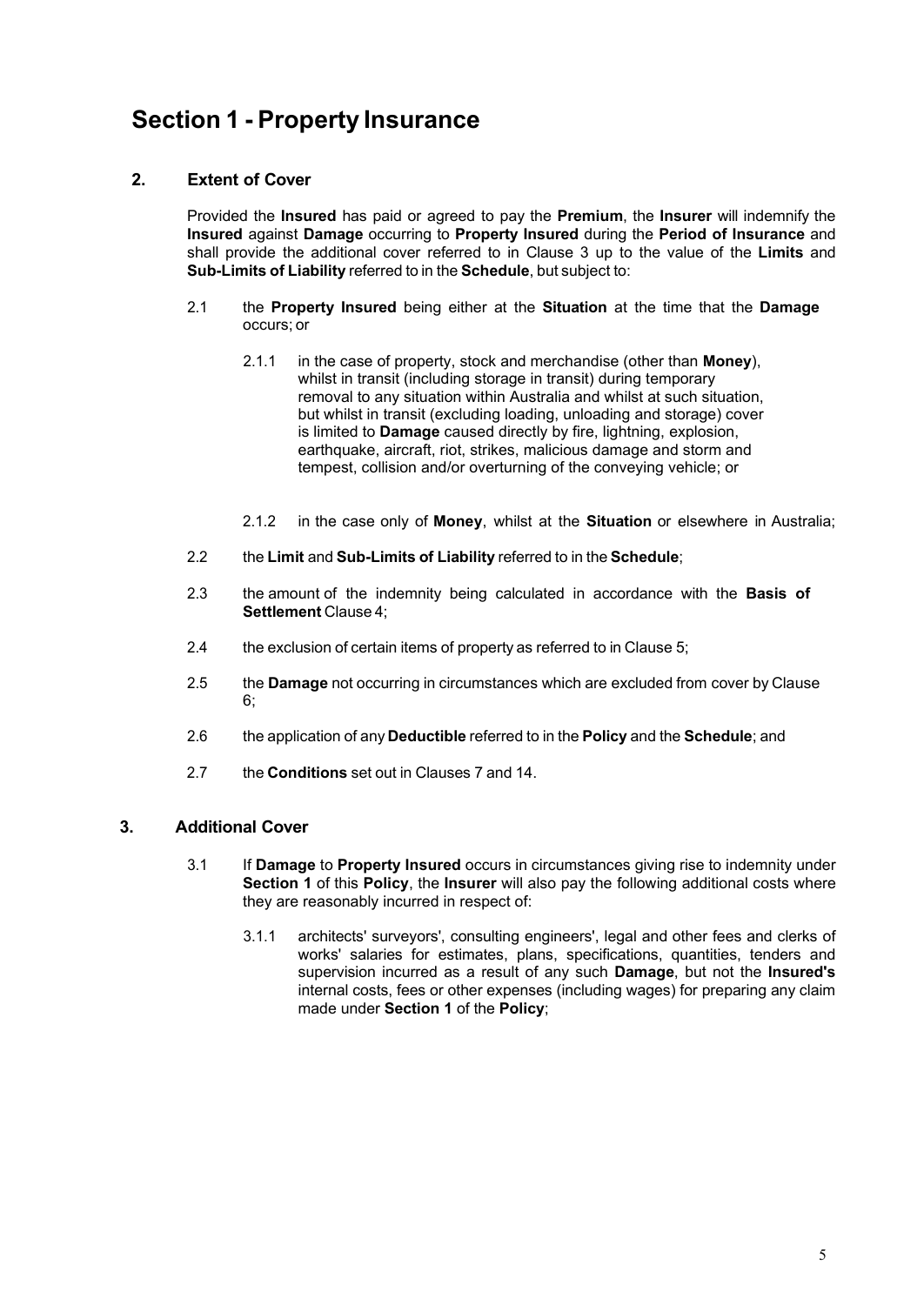- 3.1.2 any fee, contribution or other impost payable to any government, local government or other statutory authority necessarily incurred by the **Insured** because payment of such fee, contribution or impost is a condition precedent to the obtaining of consent to repair or replace any buildings insured under this **Section 1**, provided that the **Insurer** shall not be liable for payment of any fine or penalty imposed by any such authorities;
- 3.1.3 the temporary protection and safety of **Property Insured** pending repair or replacement as a result of **Damage**;
- 3.1.4 the replacing of locks, keys and combinations as a result only of **Damage** caused by theft or any attempt at theft where the keys are stolen or combinations become known or if there are reasonable grounds to believe that the keys may have been duplicated or if there are reasonable grounds to believe that the combinations have become known. The **Insurer** will also pay the cost of opening safes and strong rooms as a result of the theft of keys and combinations forming part of the **Property Insured**;
- 3.1.5 the removal, storage and disposal of **Debris** and of anything which caused the **Damage** from the **Situation** and the cost of cleaning up at the **Situation** including the removal, storage and disposal of water and/or other substances used to extinguish or suppress fire or to otherwise minimise the **Damage**;
- 3.1.6 the removal, storage and disposal of **Debris** from premises, roadways, services, railways or waterways owned by another person or entity (and notwithstanding the provisions of **Exclusion 6.1.7**) where the **Insured** is liable at law to remove, store or dispose of such **Debris** as a result of the **Damage**, together with the cost of cleaning up;
- 3.1.7 the demolition, dismantling, shoring up, propping or underpinning of the **Property Insured** or the carrying out of other temporary repairs to the **Property Insured** as a result of the **Damage** including the shoring up, propping or underpinning of adjoining premises as a result of the **Damage**;
- 3.1.8 the demolition and removal of any **Property Insured** belonging to the **Insured** which is reasonably necessary for the purpose of repair or replacement as a result of the **Damage** including the cost of reinstating such property to a condition substantially the same as, but not better or more extensive than, its condition when new;
- 3.1.9 customs, excise and other duties which the **Insured** is liable to pay as a result of the **Damage**;
- 3.1.10 any legal liability to make enquiries consequent upon **Damage** insured by this **Policy**;
- 3.1.11 expediting reinstatement or repair of the **Property Insured** including (but not limited to) identifying and locating the source of the **Damage**, penalty rates for wages during overtime, shift, night, Sunday or holiday working, payment for carriage by express passenger fast goods or other rail or road transport, for carriage by air freight where such costs are incurred as a result of any peril or circumstance insured by this **Policy**;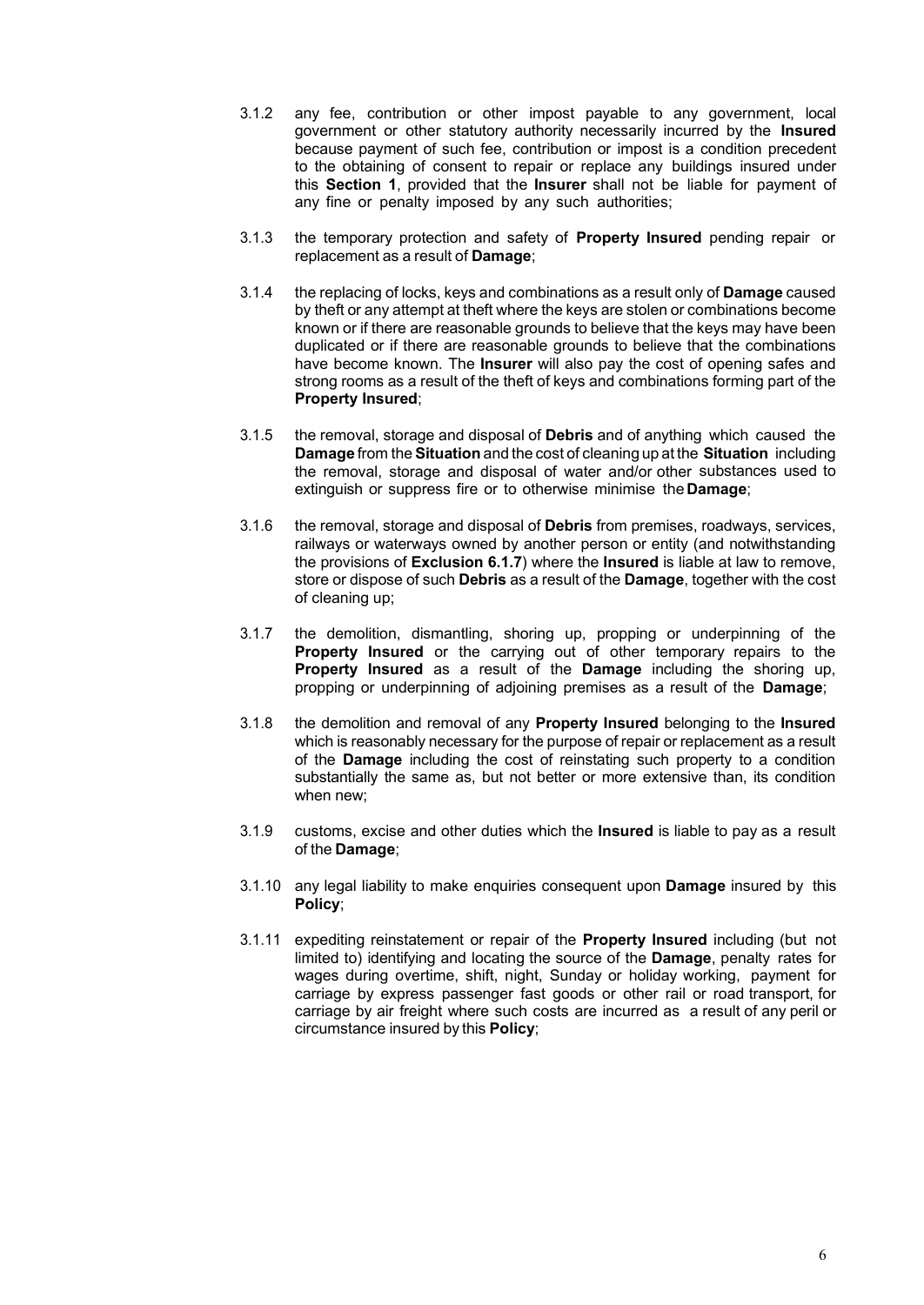- 3.1.12 taking inventory (including unpacking, re-packing and re-stocking) to identify, quantify and value any property **Damaged** by any peril or circumstance insured by this **Policy** including examination of property not belonging to but in the care custody or control of the **Insured**;
- 3.1.13 any statutory liability incurred by the **Insured** for fire brigade attendance fees solely because any part of the **Insured's** claim for **Damage** is within the amount of any **Deductible** applicable under this **Policy**, **provided that** the **Deductible** shall be applied to the sum of the **Damage** and the liability so incurred.
- 3.1.14 the cost of clearance of drains including expenses incurred in clearing and/or repairing drains, gutters, sewers and the like, at the **Situation** where such costs are incurred as a result of any peril or circumstance insured by this **Policy** causing **Damage** to **Property Insured**.
- 3.2 The **Insurer** will also pay the following additional costs where they are reasonably incurred in respect of:

#### 3.2.1 **Directors and Employees Property**

**Damage** to clothing, personal property and tools of trade belonging to directors and employees of the **Insured** whilst anywhere in Australia including in transit (Property Excluded Clause 5.1 deleted) if and so far as such property is not otherwise insured under a primary policy and where this **Policy** constitutes excess cover.

Provided that the directors and/or employees are on authorised business of the **Insured**.

PropertyExcluded Clause 5.3 is amended to read as "jewellery, furs or precious stones (other than as personal property of directors or employees), bullion or precious metals other than stock and/or merchandise of the **Business**".

Subject to the **Sub Limit of Liability**specified in the **Schedule.**

#### 3.2.2 **Domestic Furniture and Personal Property of Directors, Partners and Managerial Employees**

**Damage** to domestic furniture and personal property, including specified contents items being a picture, work of art, vase, ornament, jewellery, fur or leather item, gold or silver article, document, collection, pair or set of any kind or camera or photographic equipment or accessories belonging to directors, partners and managerial employees:

- 3.2.2.1 Whilst on the **Business Premises; or**
- 3.2.2.2 Whilst at premises occupied by a director, partner or managerial employee and whilst such premises are occupied as a residential abode being related to the **Business** carried out at the **Insured's Business Premises.**

Subject to **Sub Limit of Liability** specified in the **Schedule**.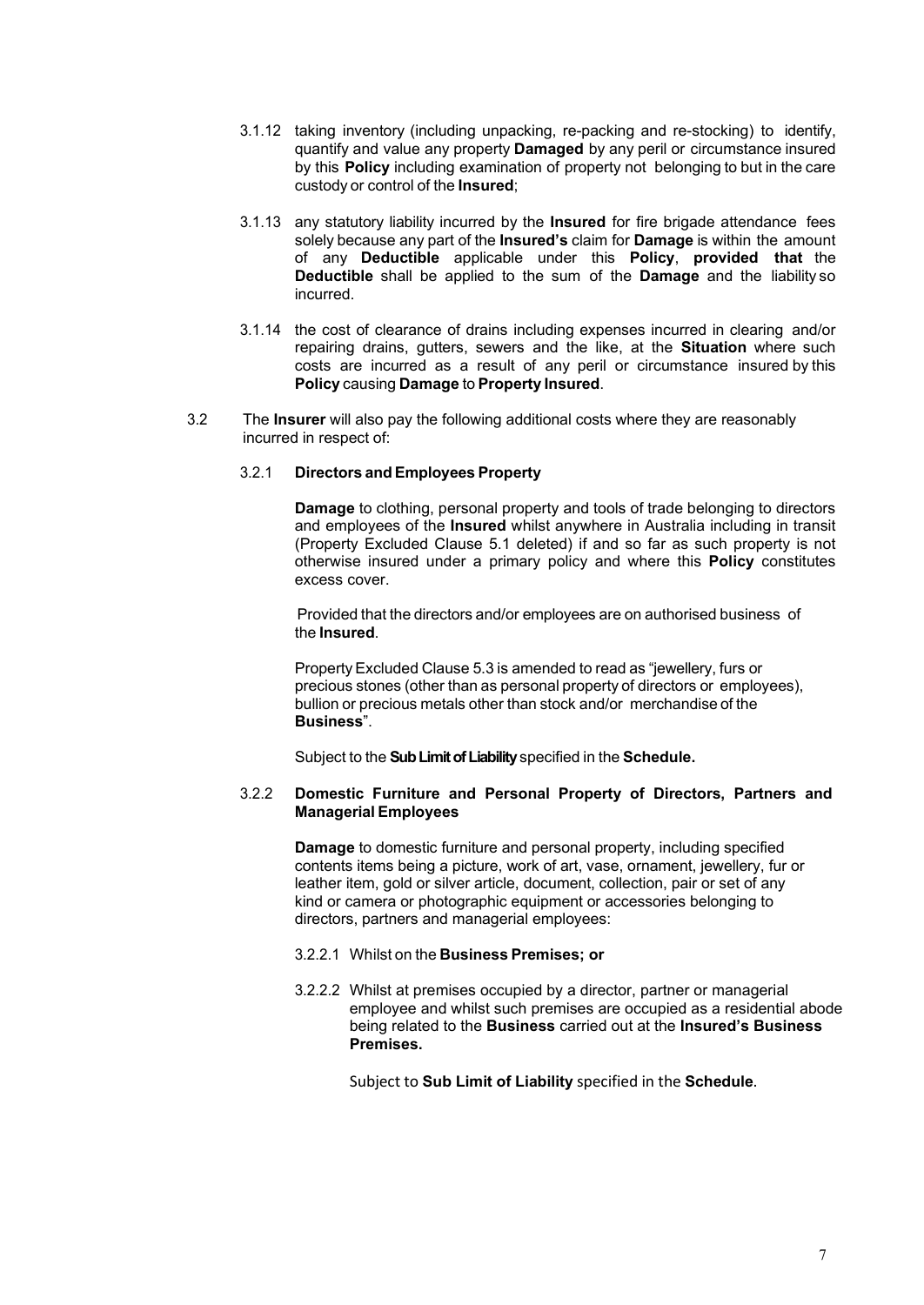#### 3.2.3 **Employees'Money**

**Damage** to **Money** belonging to the **Insured's** employees whilst on the **Business Premises** or elsewhere in Australia whilst on authorised business of the **Insured** or whilst at premises occupied as a residential abode related to the **Business** carried out at the **Insured's Business Premises.**

Subject to **Sub Limit of Liability** of \$500 any one employee and **Policy Deductible** to apply.

#### 3.2.4 **Property of Guests and/or Lodgers**

**Damage** to personal property (including **Money**) belonging to the **Insured's** guests and/or lodgers whilst such property is in the **Insured's** physical custody or control or for which the **Insured** may be legally liable in the event of damage thereto.

Property Excluded Clause 5.3 is amended to read as "jewellery, furs or precious stones (other than as personal property of guests and/or lodgers), bullion or precious metals other than stock and/or merchandise of the business".

Subject to **Sub Limit of Liability** as shown in the **Schedule** and **Policy Deductible** to apply.

#### 3.2.5 **Accounts Receivable**

The **Insurers** will also pay the **Insured** for all sums due to the **Insured** from customers, provided the **Insured** is unable to effect collection thereof as the direct result of loss destruction or damage to records of accounts receivable from a peril covered hereunder, and in addition will pay collection expenses in excess of normal collection costs because of such loss, destruction or damage as well as interest charges at ruling banks rates on any loan to offset impaired collections pending repayment of such sums made uncollectible by such loss, destruction or damage.

For the purposes of this clause, ruling bank rates means the daily rate of the bank utilised by the **Insured** for its **Business**.

Where there is reasonable proof that a loss covered by the **Policy** has occurred, but the **Insured** cannot accurately establish the total amount of accounts receivable outstanding as of the date of loss, such amount shall be computed as follows:

- 3.2.5.1 determine the amount of all outstanding accounts receivable at the end of the same fiscal month on the year immediately preceding the year in which the loss occurs;
- 3.2.5.2 calculate the percentage of increase or decrease in the average monthly total of accounts receivable for the twelve months immediately preceding the month in which the loss occurs, as compared with such average for the same months of the preceding year;
- 3.2.5.3 the amount determined under (3.2.5.1) above, increased or decreased by the percentage calculated under (3.2.5.2) above, shall be the agreed total amount of accounts receivable as of the last day of the fiscal month in which said loss occurs;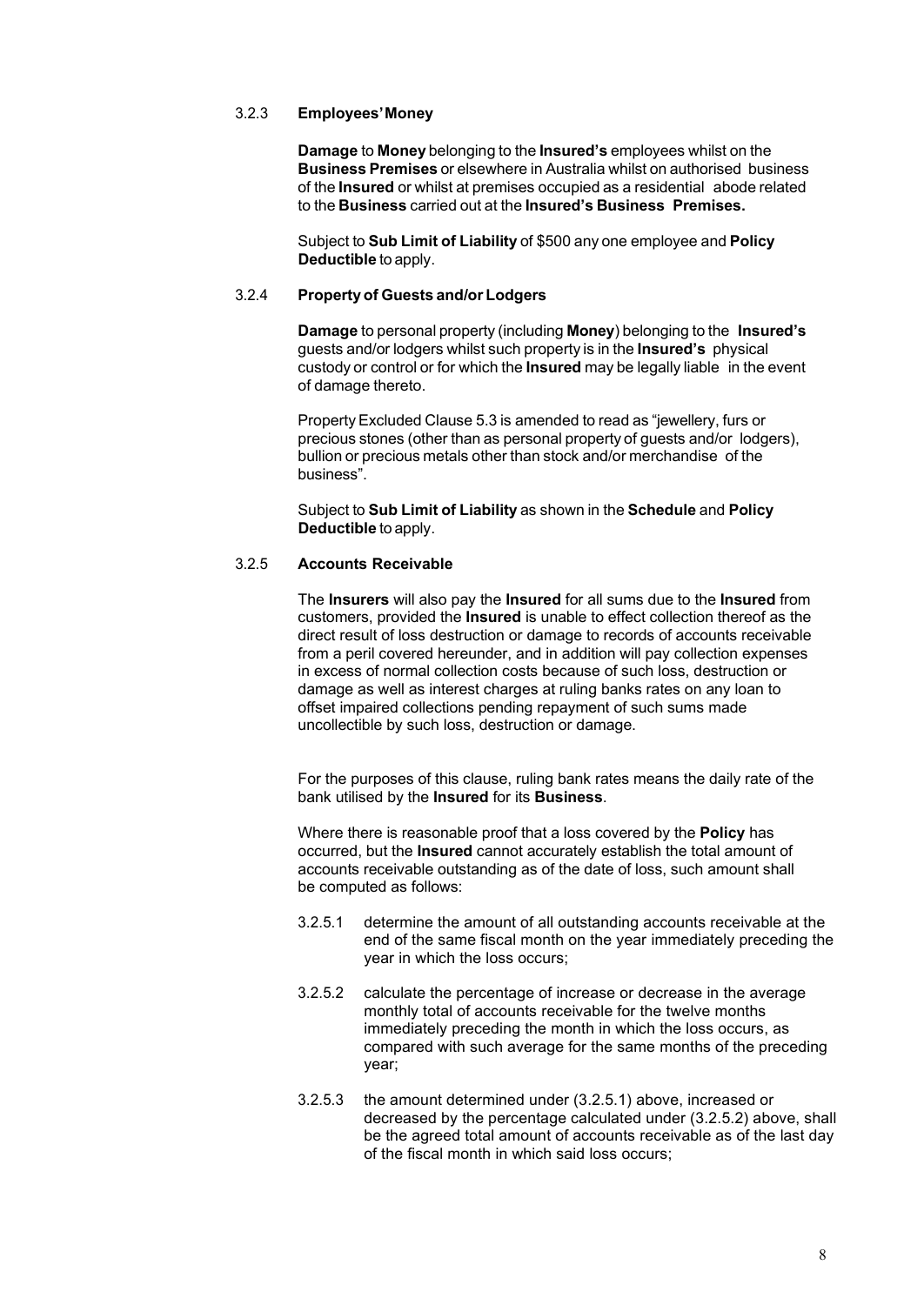3.2.5.4 the amount determined under (3.2.5.3) above, shall be increased or decreased in conformity with the normal fluctuations in the amount of accounts receivable during the fiscal month involved, due consideration being given to the experience of the **Business** since the last day of the last fiscal month for which statement has been rendered.

There shall be deducted from the total amount of accounts receivable, however established, the amounts of such accounts evidenced by records not lost, destroyed or damaged, or otherwise established or collected by the **Insured**, and an amount to allow for probable bad debts which would normally have been uncollectible by the **Insured**. All unearned interest and service charges shall be deducted.

For the purposes of this clause, unearned interest and service charges means those relating to probable bad debts, which shall be deducted.

For the purpose of this extension "Circumstances where cover is Excluded Clause 6.2.11" shall not apply. Subject to **Sub-Limit of Liability** as shown in the **Schedule** and the **Policy Deductible** is to apply.

#### 3.2.6 **TemporaryAccommodationExpenses**

Include the following additional costs under 3. Additional Cover

The **Insurers** will also pay the **Insured** for temporary accommodation expenses necessarily incurred as a result of loss, destruction of or **Damage** to premises used solely or principally for residential purposes, occupied by employees of the **Insured**. Any single claim resulting from this extension shall be limited to the rentable value of such premises lost destroyed or **Damaged** proportioned to the time reasonably necessary for reinstatement but not exceeding twelve (12) months in respect of any one loss. Subject to **Sub-Limit of Liability** as shown in the **Schedule** and the **Deductible** is to apply.

#### 3.2.7 **Fire Extinguishing Expenses**

Expenses in extinguishing a fire at or in the vicinity of **Property Insured** or threatening to involve **Property Insured** or for the purpose of preventing or diminishing imminent **Damage** to **Property Insured** occurring during the **Period of Insurance** caused in any other circumstances giving rise to indemnity under this **Policy**, including the cost to gain access to any property.

#### 3.2.8 **Fire Equipment Expenses**

Expenses in replenishing firefighting appliances and paying costs and charges incurred for the purpose of shutting off the supply of water or any other substance following the accidental discharge or escape of any such substance occurring during the **Period of Insurance**, whether from fire protective equipment or otherwise.

#### 3.2.9 **Landscaping Expenses**

Expenses in the replacement of landscaping, which term includes rockwork, paving, ornamentation, trees, shrubs, plants and lawns, which is **Damaged** during the **Period of Insurance** where such costs are incurred as a result of any peril or circumstance insured by this **Policy**. Exclusions 5.8 and 5.9 shall not apply to the cover granted by this additional cover.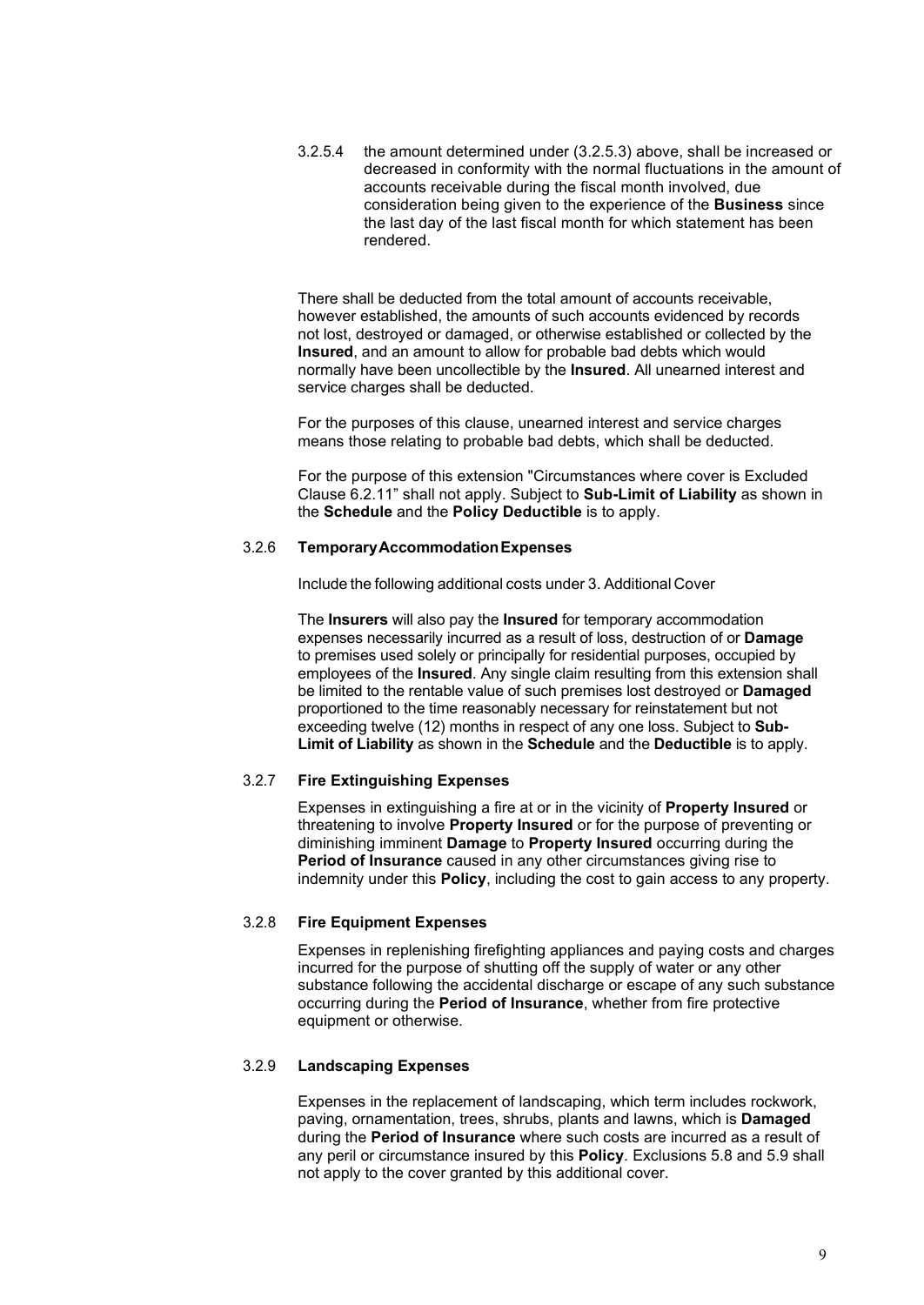#### <span id="page-10-0"></span>**4. Basis of Settlement**

For the purpose of this Clause 4:

- 4.1 **Reinstatement Value** is the cost reasonably necessary to replace, repair or rebuild the **Property Insured** to a condition substantially the same as but not better or more extensive than its condition when new.
- 4.2 **Indemnity Value** is the cost reasonably necessary to replace, repair or rebuild the **Property Insured** to a condition substantially the same as but not better or more extensive than its condition at the time that the **Damage** occurred taking into consideration age, condition and remaining useful life.
- 4.3 On buildings, machinery, plant and all other property and contents other than those specified in 4.14 to 4.25 below, the **Basis of Settlement** shall be the **Reinstatement Value** and the provisions of 4.4 to 4.13 shall apply.

#### 4.3.1 **LeasedEquipment(ResidualValue)**

Clause 4.3 is extended to include the following provision:

**Provided that** in the case of **Property Insured** being machinery, plant and equipment leased on a Residual Value basis, if the **Residual Value** exceeds the **Reinstatement Value**, then in the event of actual or constructive total loss, the provisions of Clauses 4.4 to 4.6 shall apply and the **Basis of Settlement** shall be the amount for which the **Insured**, as lessee, is contractually liable to the lessor, but not exceeding the sum represented by rent payable under such lease(s) for the period commencing on the date of loss or destruction and ending on the retirement date(s) of such lease(s), plus the current market value of the property immediately before its loss or destruction or the **Residual Value**, whichever is the greater, less any salvage value.

The term "**Residual Value**" means the minimum amount which the **Insured**, as lessee, has guaranteed that the leased property will realise, being the same amount which the **Insured**, as lessee, has agreed would be payable to acquire such property upon the retirement date(s) of the lease(s).

For the purpose of this extension, there shall be deemed to be a constructive total loss of a **Damaged** item of machinery, plant or equipment when the cost necessary to repair that item exceeds the cost reasonably necessary to replace it with similar property in a condition equal to, but not better or more extensive than, its condition when new.

#### 4.4 **Reinstatement Provisions applying to buildings, machinery and all other property other than property referred to in 4.14 to 4.25**

- 4.4.1 The replacement, repair or rebuilding may be carried out upon any other site(s) and in any manner suitable to the requirements of the **Insured**, but subject to the liability of the **Insurer** not being thereby increased.
- 4.4.2 Such work must be commenced and carried out promptly and within 6 months of the date indemnity is granted, unless the **Insurer** has provided prior written consent (which will not be unreasonably withheld) to extend that time period. If such work is not completed within this time period, the **Insurer** may reduce the payment to the extent the **Insurer** is prejudiced by this delay.
- 4.4.3 Where any **Property Insured** is **Damaged** in part only, the liability of the **Insurer** shall not exceed the sum representing the cost which the **Insurer** could have been called upon to pay by way of **Reinstatement Value** if such property had been totally destroyed.
- 4.4.4 The **Insurer** shall not be liable to make any payment beyond the **Indemnity Value** of the **Property Insured** until a sum equal to the **Reinstatement Value** has actually been incurred (though not necessarily paid) by the **Insured** in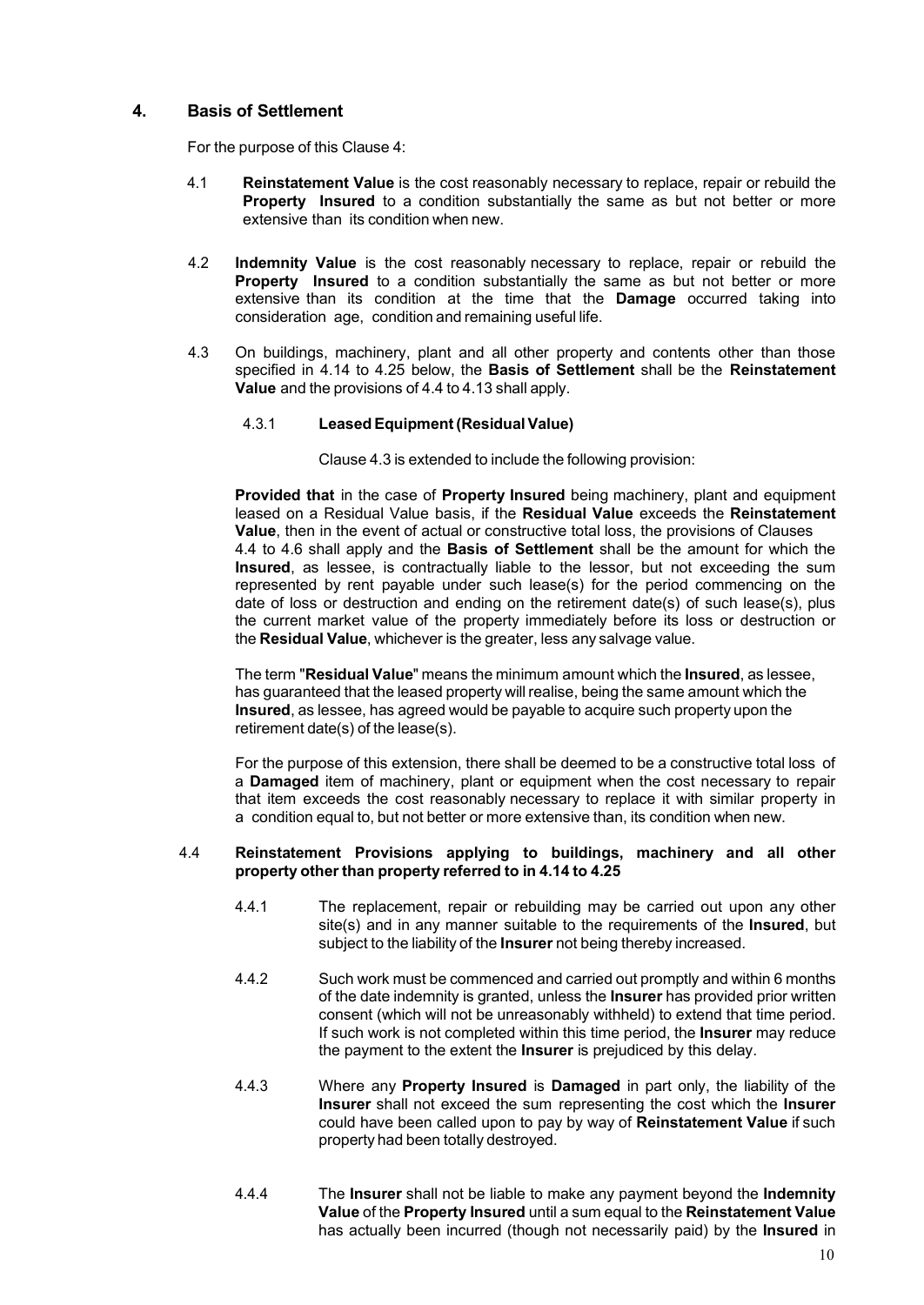the replacement, repair or rebuilding of the property, provided that where the **Insured** repairs or rebuilds any **Damaged Property Insured** at a cost which is less than the cost of reinstatement but greater than the value of such property at the time of the **Damage**, then the cost so incurred shall be deemed to be the cost of reinstatement.

4.4.5 If the **Insured** shall, after obtaining the consent of the **Insurer** (which will not be unreasonably withheld), reinstate **Damaged Property Insured**, the **Insurer** shall pay the cost of such reinstatement including the value of the labour and other overhead charges expended thereon together with a reasonable margin for profit. The liability of the **Insurer** shall not exceed the amount which would otherwise have been payable hereunder had such reinstatement been carried out by suitably experienced and competent outside contractors.

#### 4.5 **Extra Cost of Reinstatement**

The **Insurer** will also pay the extra cost of reinstatement (including demolition or dismantling) of the **Damaged Property Insured** necessarily incurred by the **Insured** to comply with the requirements of any statute or regulation of any municipal or statutory authority whether the **Insured** elects that reinstatement shall be carried out upon the existing site or (subject to the **Insurer's** liability not being further increased thereby) wholly or partially upon another site or sites.

#### **Providedthat:**

- 4.5.1 the **Insurer** shall not pay for any additional cost incurred in complying with any such requirement with which the **Insured** had been required to comply prior to the happening of the **Damage**;
- 4.5.2 **Condition 7.2 Average/Underinsurance** shall not apply to any amount recoverable under this Clause 4.5 and any amount payable shall not be taken into account for the purpose of the application of **Condition 7.2**;
- 4.5.3. if the cost of reinstatement of **Damaged Property Insured** is less than 50% of the cost of reinstatement if such property had been totally destroyed, the indemnity under this Clause 4.5 shall be limited to the extra cost necessarily incurred in reinstating only that portion **Damaged** or the **Sub-Limit of Liability** stated in the **Schedule**, whichever is the greater. If no **Sub-Limit of Liability** is stated, the **Insurer's** liability shall be limited to the extra cost necessarily incurred in reinstating only that portion **Damaged**.

#### 4.6 **Additional Extra Cost of Reinstatement**

The **Insurer** will also pay the additional extra cost of reinstatement (including demolition or dismantling of the **Damaged Property Insured**) necessarily incurred by the **Insured** to comply with the requirements of any statute or regulation or of any municipal or statutory authority and not otherwise recoverable under Clause 4.3 including provisions 4.4 to 4.13.

**Provided that** the indemnity afforded by this Clause:

4.6.1 shall be limited in respect of each loss or series of losses arising out of any one event to the **Sub-Limit** stated in the **Schedule** which amount shall be separate from and additional to any **Limit** or **Sub-Limit of Liability** applicable to Clause 4.5;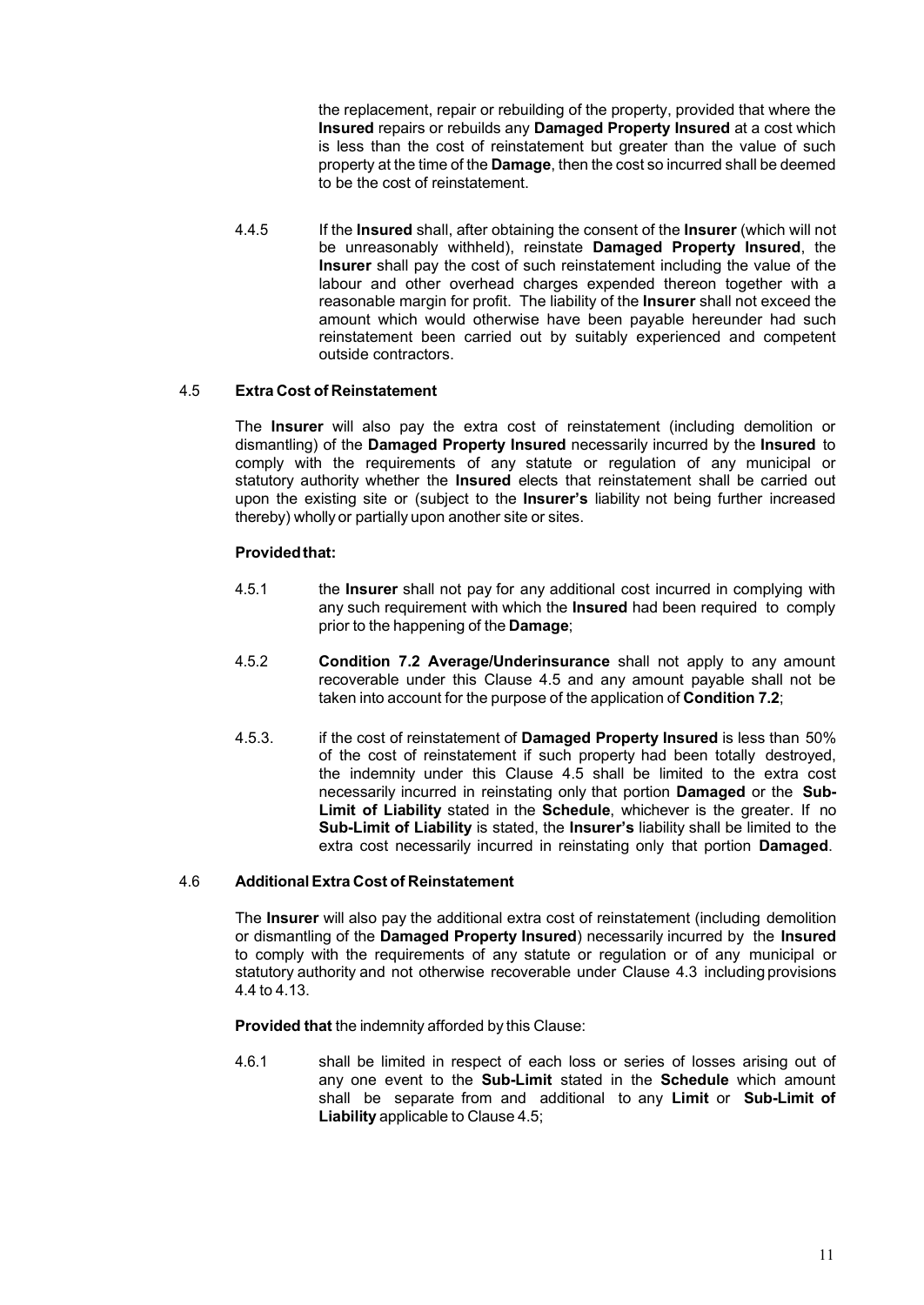- 4.6.2 shall not include the additional cost incurred in complying with any such requirement with which the **Insured** had been required to comply prior to the happening of the **Damage**;
- 4.6.3 shall not be subject to **Condition 7.2 Average/Underinsurance** and any amount payable shall not be taken into account for the purpose of the application of **Condition 7.2.**

#### 4.7 **Output Replacement**

Where any **Property Insured** consists of equipment, machinery or plant having a measurable function, capability or output and, if by reason of the application of the **Basis of Settlement** Clause it is reasonably necessary to replace such property with a new item or items which perform a similar function or functions, then the **Basis of Settlement** for such property shall be as follows:

- 4.7.1 Where any property is to be replaced by an item or items which have the same or a lesser total function, capability or output, then the **Basis of Settlement** is the new installed cost of such replacement item or items as would give the same total function, capability or output as the property.
- 4.7.2 Where any property is to be replaced by an item or items which have a greater total function, capability or output and the new installed cost of such replacement property is no greater than the replacement value of that property, then the **Basis of Settlement** is the new installed cost of the item or items so replaced.
- 4.7.3 Where any property is to be replaced by an item or items which have a greater total function, capability or output and the new installed cost of such replacement property is greater than the replacement value of the property, then the **Basis of Settlement** is the lesser of the **Reinstatement Value** or that proportion of the new installed cost of the replacement item or items which the output of the property **Damaged** bears to the output of the replacement item or items.

#### 4.8 **Floor Space Ratio Index (Plot Ratio)**

If a building being **Property Insured** is **Damaged** and the cost of reinstatement is more than 50% of the cost of reinstatement if the building had been totally destroyed and reinstatement is only permissible by reason of any requirement of any law or local government or other statutory authority subject to a reduced floor space ratio index, the **Insurer** will pay in addition to any other amount payable on reinstatement of the building the difference between the actual cost of reinstatement incurred in accordance with the reduced floor space ratio index and the cost of reinstatement which would have been incurred had a reduced floor space ratio index not been applicable. In calculating the amount payable under this Clause 4.8, any payment made by the **Insurer** shall include the extra cost payable under Clause 4.5 above.

Any amount payable under this Clause 4.8 shall be paid upon completion of the rebuilding works as certified by the architect or suitably qualified builder acting on behalf of the **Insured** in the reinstatement of the building

#### **4.9 Undamaged Foundations**

Where any **Property Insured** being a building or an installation constructed on its own foundations is **Damaged** but its foundations are not destroyed and due to the requirement of any law or of any local government or statutory authority reinstatement of the building has to be carried out upon another site, the abandoned foundations shall be considered as having been destroyed. If, however, the resale value of the original building site is increased by virtue of the presence of the abandoned foundations, then such increase in resale value shall be regarded as salvage and that amount shall be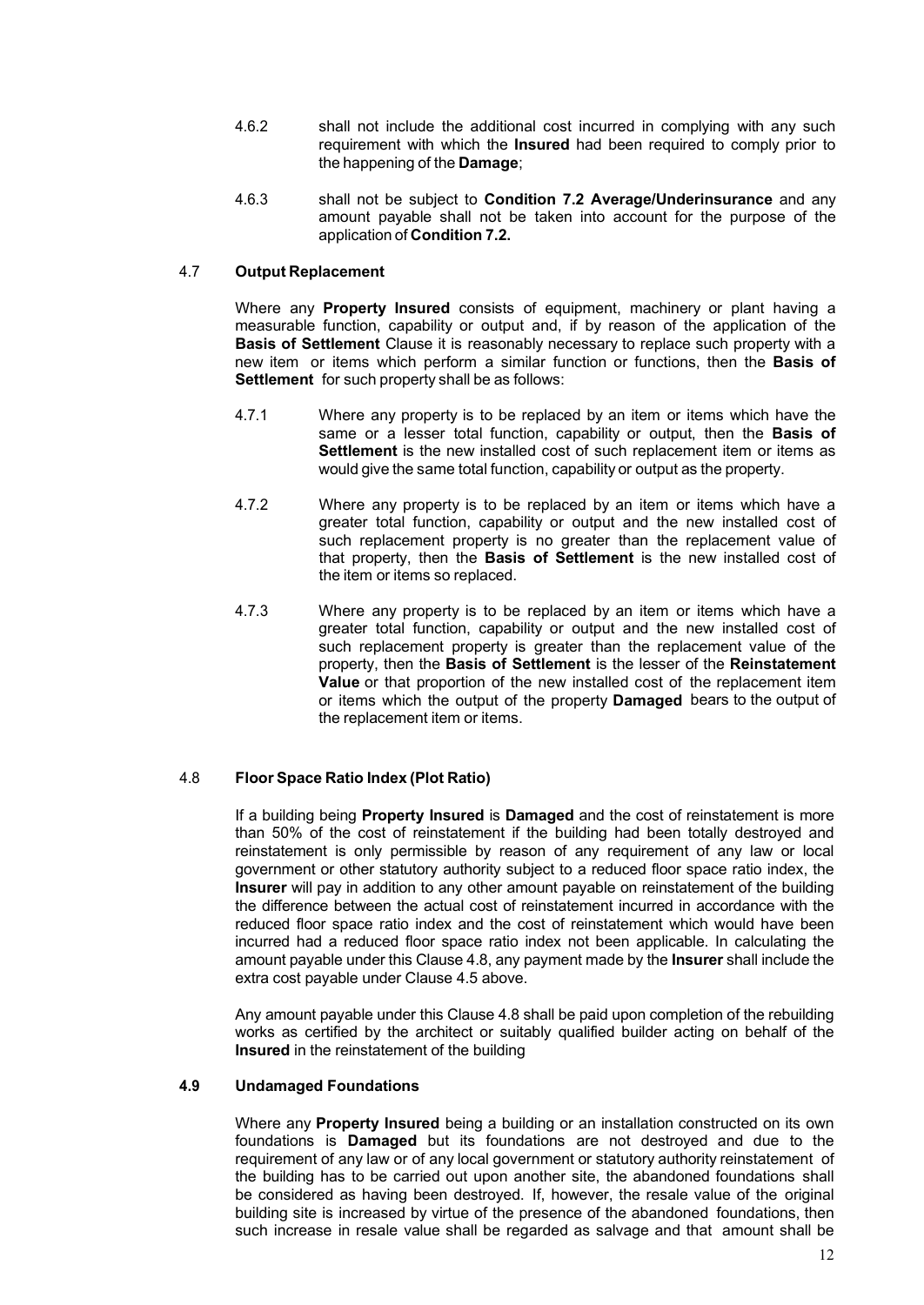paid to the **Insurer** by the **Insured** upon completion of the sale of the site, or shall be deducted from the final amount of any moneys payable by the **Insurer** under this **Policy**, whichever shall occur later.

The term "foundations", wherever it appears in **Basis of Settlement** Clause 4.9, is deemed to include services, such as, but not limited to, conduits, pipes, cables and wiring, built into footings and foundations (including concrete floor slabs).

#### 4.10 **Loss of Land Value**

Subject to the **Sub-Limit** specified in the **Schedule**, the **Insurer** will also pay the **Insured** for loss of Land Value and the amount payable shall be:

- 4.10.1 In the event of the absolute refusal by the competent local government or other statutory authority to allow the reconstruction of the property following **Damage** in circumstances giving rise to indemnity under **Section 1** of this **Policy** the **Insurer** shall pay by way of indemnity the difference between the Land Value before and after the **Damage**.
- 4.10.2 In the event of the competent local government or other statutory authority allowing partial reconstruction only of the property after **Damage** giving rise to indemnity under **Section 1** of this **Policy** the **Insurer** shall pay by way of indemnity the difference between the Land Value after such reconstruction and the Land Value before the **Damage**.

Less any sum paid by way of compensation by such authority arising out of the action referred to in 4.10.1 and 4.10.2 above.

#### **DEFINITION**

LAND VALUE – The sum certified by the valuer general (or equivalent authority) as being the value of the land so described in 4.10.1 and 4.10.2 after due allowance has been made for variations in or special circumstances affecting such value either before or after the **Damage** or which would have affected the value had the **Damage** not occurred so that the figures thus adjusted shall represent as near as may be reasonably practicable the true Land Value pertaining both before and after the **Damage**.

#### **SPECIAL CONDITIONS**

- 4.10.3 Settlement shall be made following the ruling of the competent local government or other statutory authority resulting in the loss of Land Value. Should settlement have been made however and subsequently the ruling of the competent authority be changed prior to completion of the reconstruction resulting in an increase in the Land Value, that part of the claim in excess of the revised Land Value shall be refunded to the **Insurer**.
- 4.10.4 All differences relating to the Land Value arising out of the **Policy** should be dealt with by both parties appointing Certified Practising Valuers to agree the before and after values of the land and in the event that they are unable to agree, the President of the Australian Property Institute shall appoint a third valuer who shall act as an expert and whose decision shall be final.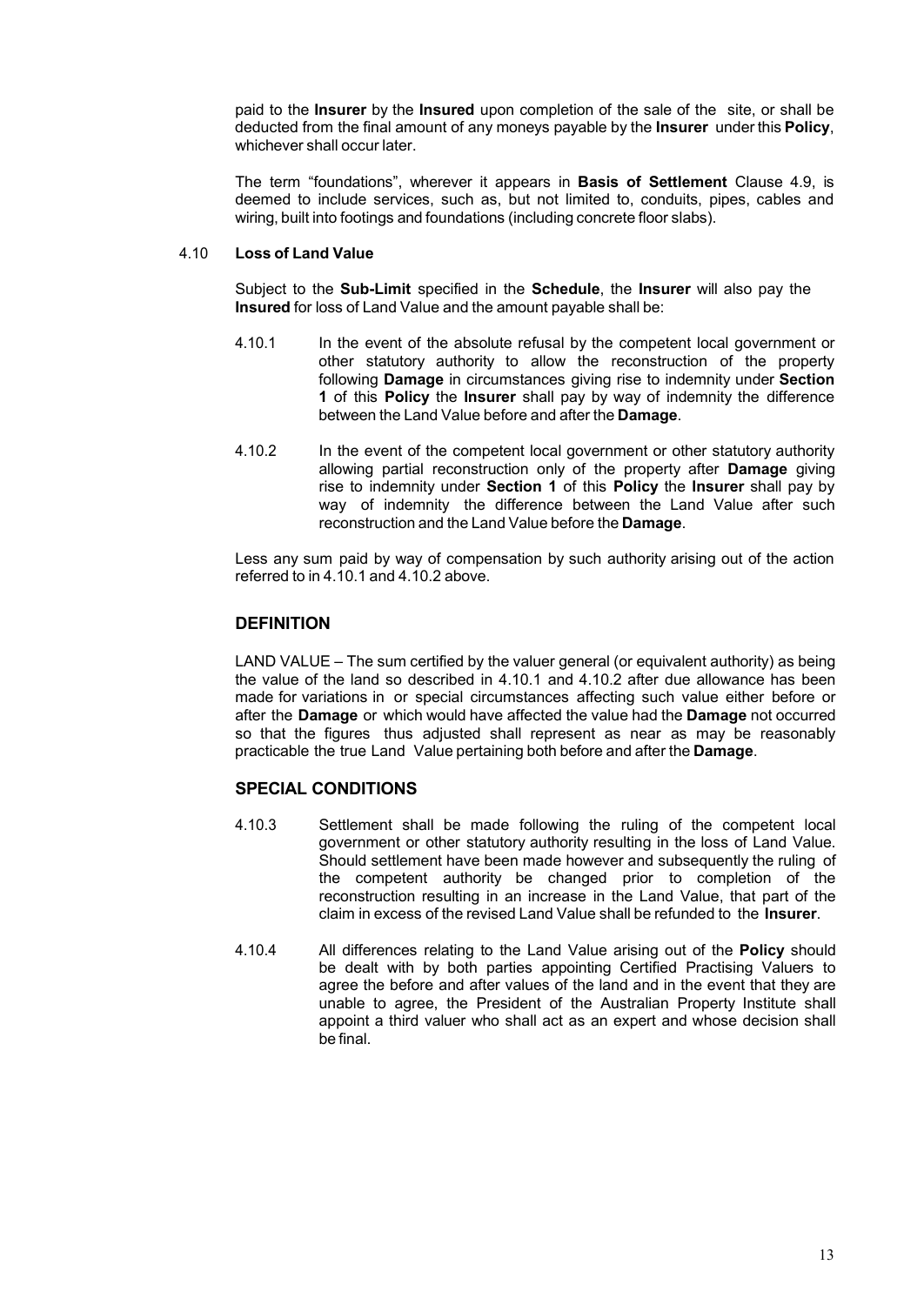#### 4.11 **Abandoned Undamaged Portion of Building**

Where any **Property Insured** being a building is **Damaged** but not destroyed and due to the requirement of any law or of any local government or other statutory authority, reinstatement of such building has to be carried out upon another site, the abandoned undamaged portion of such building shall be considered as having been destroyed. If however, the resale value of the original site is increased by virtue of the presence of the abandoned portion of such building, then such increase in resale value shall be regarded as salvage and that amount shall be paid to the **Insurer** by the **Insured** upon completion of the sale of the site or shall be deducted from the final amount of any monies payable by the **Insurer** under this **Policy**, whichever shall occur later.

#### 4.12 **Undamaged Ancillaryand/orPeripheralEquipment**

If plant and/or machinery is destroyed but its ancillary and/or peripheral equipment is not destroyed but upon replacement of the destroyed plant and/or machinery the ancillary and/or peripheral equipment is rendered superfluous, then such equipment shall be deemed to be destroyed and its salvage value shall be payable to the **Insurer** by the **Insured** upon completion of any sale or shall be deducted from the total amount otherwise payable by the **Insurer** under the **Policy**, whichever shall occur later.

#### 4.13 **Depreciation of Undamaged Stock**

Notwithstanding anything contained in this **Policy** to the contrary, in particular **Exclusions 5.13** and **6.1.11**, the **Insurer** will, to an extent not exceeding the value of the goods in storage remaining after its liability for any such direct loss has been determined and subject otherwise in all respects to the terms and **Conditions** of this insurance except as specially varied hereby, also hold themselves liable for **Damage** caused by deterioration or depreciation of such goods due to the **Insured's** inability to process the goods in the normal way as a result of **Damage** caused by any peril or circumstance insured by this **Policy** to any property of the **Insured** or property used by the **Insured**.

#### 4.13 (a)**Modern MaterialsEndorsement**

#### **Notwithstanding anything contained herein to the contrary, it is hereby agreed that the following Endorsement is made to the Policy**

(a) The work of rebuilding, replacing, repairing or restoring as the case may be (which may be carried out upon any other site(s) and in any matter suitable to the requirements of the **Insured**, but subject to the liability of the **Insurer(s)** not being thereby increased), must be commenced and carried out promptly and within 6 months of the date indemnity is granted, unless the **Insurer** has provided prior written consent (which will not be unreasonably withheld) to extend that time period. If such work is not carried out within this time period, the **Insurer(s)** shall not be liable to make any payment greater than the IndemnityValue of the **Damaged** property at the time of the happening of the **Damage**.

(b) With respect to buildings of Historical significance, or to buildings with Historical Architectural features or of Antiquarian character and where original type materials are not available in Australia, the work of rebuilding, replacing, repairing or restoring as the case may be shall be made in a form consistent with the criteria applied to recently constructed buildings of a similar use and size using construction methods and materials in general usage in the construction industry in Australia at the time or reinstatement, but maintaining as much of the original character of the property as is practicable.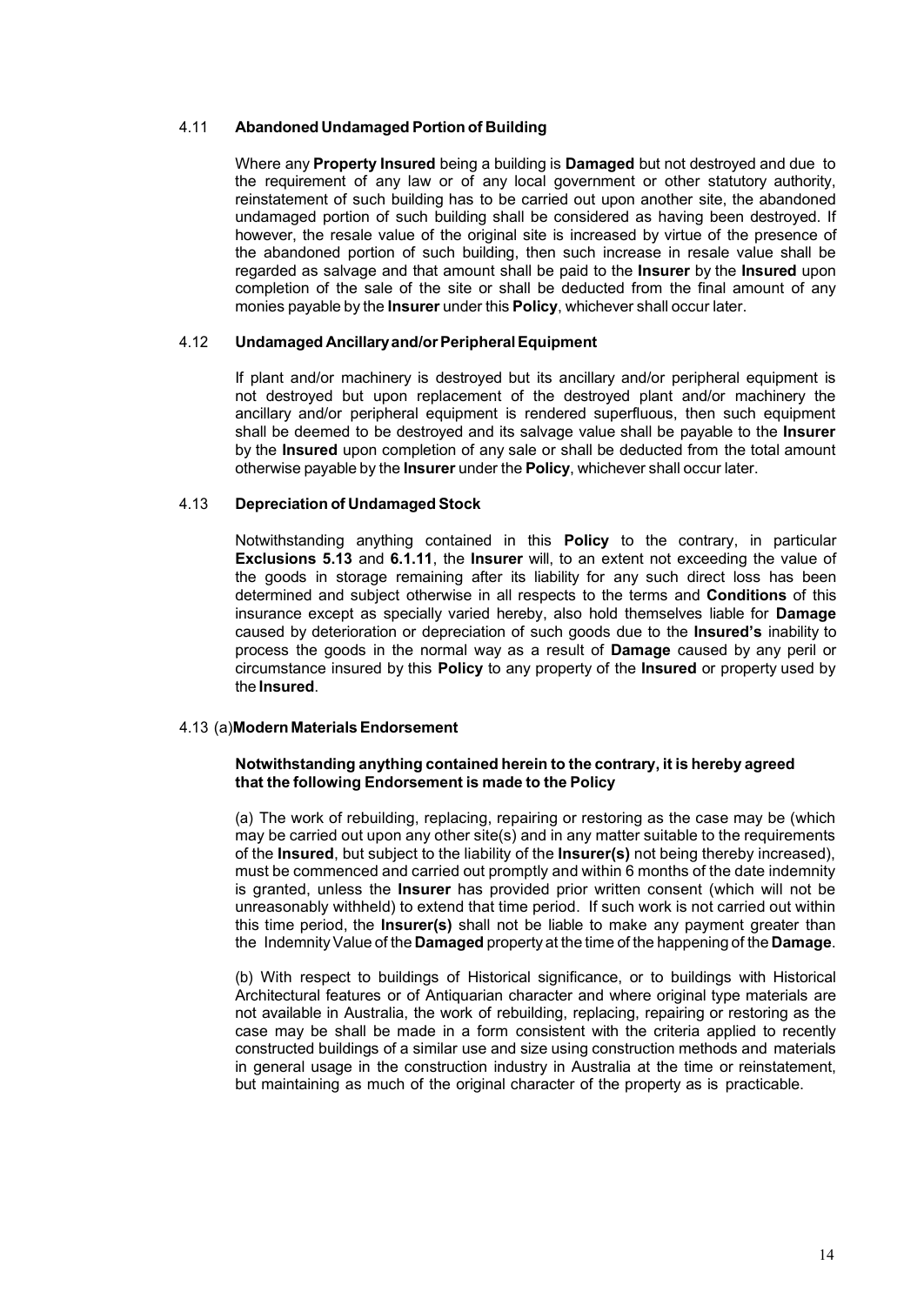#### **Provisions Applying To Specific Items of Property**

- 4.14 In the case of raw materials supplies and other merchandise not manufactured by the **Insured**, the **Basis of Settlement** shall be the replacement costs calculated at the time and place of replacement, provided that replacement shall have been carried out promptly and within 6 months of the date indemnity is granted, unless the **Insurer** has provided prior written consent (which will not be unreasonably withheld) to extend that time period. If such property is not replaced, the **Basis of Settlement** shall be the **Indemnity Value**.
- 4.15 In the case of materials in process of manufacture, the **Basis of Settlement** shall be the replacement cost of the raw materials and the cost of labour and other manufacturing costs expended on them calculated at the time and the place of the **Damage**.

The **Basis of Settlement** shall be the replacement cost of the materials as blank stationery calculated at the time and place of the **Damage**, provided that replacement shall have been carried out as soon as reasonably possible.

- 4.16 In the case of finished goods manufactured by the **Insured**, the **Basis of Settlement** shall be either the replacement cost of the raw materials and the cost of labour and other manufacturing costs expended on them without any allowance for profit calculated at the time and place of the **Damage** or the cost of restocking such goods within a reasonable time, whichever is the lesser.
- 4.17 In the event of any claim, any salvage of branded goods or merchandise owned by the **Insured** or held by the **Insured** in trust or on commission and any goods sold but not delivered shall not be disposed of by sale without the consent of the **Insured**. If such salvage is not disposed of by sale, then the value of the salvage shall be deemed to be the market value of the goods after brands, labels or names have been removed by or on behalf of the **Insured**.
- 4.18 Notwithstanding Clauses 4.14 to 4.17, in the case of goods sold but not delivered for which the **Insured** is responsible and with regard to which, under the conditions of sale, or any statute or at common law, the sale contract is cancelled whether wholly or in part by reason of the **Damage**, the **Basis of Settlement** shall be the contract price.
- 4.19 In the case of computer systems records (which includes **Electronic Data**), documents, manuscripts, securities, deeds, specifications, plans, drawings, designs, business books and other records of every description, the **Basis of Settlement** shall be the cost of repairing, replacing, reproducing or restoring them, including the information contained on or in them, but excluding the value to the **Insured** of that information. If repair, replacement, reproduction or restoration is not required, the **Basis of Settlement** shall be the replacement cost of the materials as blank stationery calculated at the time and place of the **Damage**, **provided that** replacement shall have been carried out with reasonable despatch.
- 4.20 In the case of Securities the **Basis of Settlement** shall be;
	- 4.20.1. if the Securities can, with the approval of the **Insurer** acting reasonably, be replaced, the cost of replacement paid or payable by the **Insured**; or
	- 4.20.2 if the Securities cannot or are not to be replaced by the **Insured**, the closing market value on the last business day prior to the date of discovery by the **Insured** of the loss or destruction of the Securities, or if the time of discovery by the **Insured** is after the close of the market, their closing market value on the day of discovery by the **Insured** of the loss or destruction of the Securities,

such valuation being in the currency in which the loss was sustained. Losses sustained in currencies other than Australian Dollars will be settled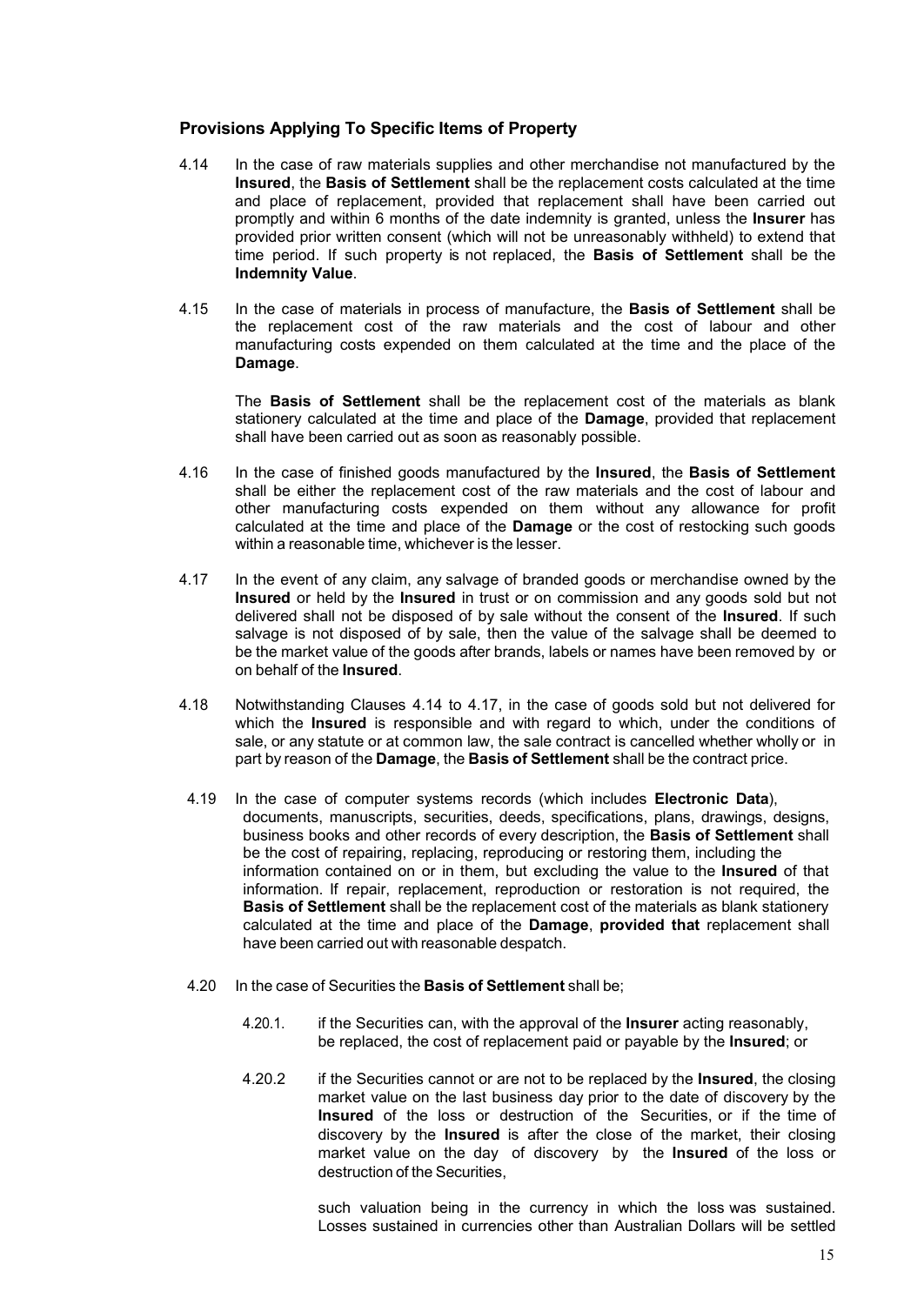by converting the amount of loss to Australian Dollars at the market rate at the time of settlement of the loss or such other rates as may have been expressly agreed with the **Insurer**. If there is no market price or value on the relevant day stated herein, then the value should be agreed between the **Insured** and the **Insurer**, or in default thereof, the **Insured** and **Insurer** shall submit to arbitration and be bound by the decision of the umpire.

- 4.21 In the case of patterns, models, molds, dies or casts, the **Basis of Settlement** shall be the **Reinstatement Value** (if replaced promptly and within 6 months of the date indemnity is granted, unless the **Insurer** has provided prior written consent, which will not be unreasonably withheld, to extend that time period), otherwise the value of such property to the **Insured** calculated at the time and place of the **Damage**, but not exceeding **Reinstatement Value**.
- 4.22 In the case of glass, the **Basis of Settlement** shall be the cost incurred in repairing or replacing the broken glass including the cost of temporary shuttering and hiring of security services pending replacement of the broken glass, the cost incurred in replacing signwriting, ornamentation, burglar alarm tapes or protective films on the glass, the removing and refixing of window and showcase frames and fittings and heat reflecting material or process on the glass.
- 4.23 In the case of personal property (including **Money** and tools of trade) belonging to directors and employees, and in the case of the property of welfare, sport and social clubs, but only while at the **Situation**, the **Basis of Settlement** shall be the REINSTATEMENT VALUE.
- 4.24 In the case of art works and curios, the **Basis of Settlement** shall be the cost of restoring or repairing to a condition substantially the same as before the **Damage** plus the reduction in market value caused by such **Damage**. When restoration or repair is not possible, the market value of the **Property Insured** immediately before the **Damage**.
- 4.25 In the case of empty **Premises** awaiting demolition, the **Basis of Settlement** shall be the salvage value of the building materials and landlord's fixtures and fittings.

#### 4.26 **Designation**

For the purpose of ascertaining the classification under which any property is insured, the **Insurer** agrees to accept the designation applied to such property by the **Insured** in its records, **provided that** such property is not specifically excluded by this **Policy**.

#### **Provisions Applying To All Property**

4.27 The **Insurer** shall not be bound to replace, repair or rebuild exactly or completely, but only as circumstances permit and in reasonably sufficient manner and shall not in any case be bound to expend more than the applicable **Limit** or **Sub-Limit of Liability**.

#### 4.28 **Election to Claim Indemnity Value**

The **Insured** may elect to claim the INDEMNITY VALUE of any property and, if so, the **Insurer** will pay that value or may, with the agreement of the **Insured**, replace, repair or rebuild the property or any part in accordance with the **Indemnity Value** but including the extra cost of reinstatement as set out in Clauses 4.5 and 4.6.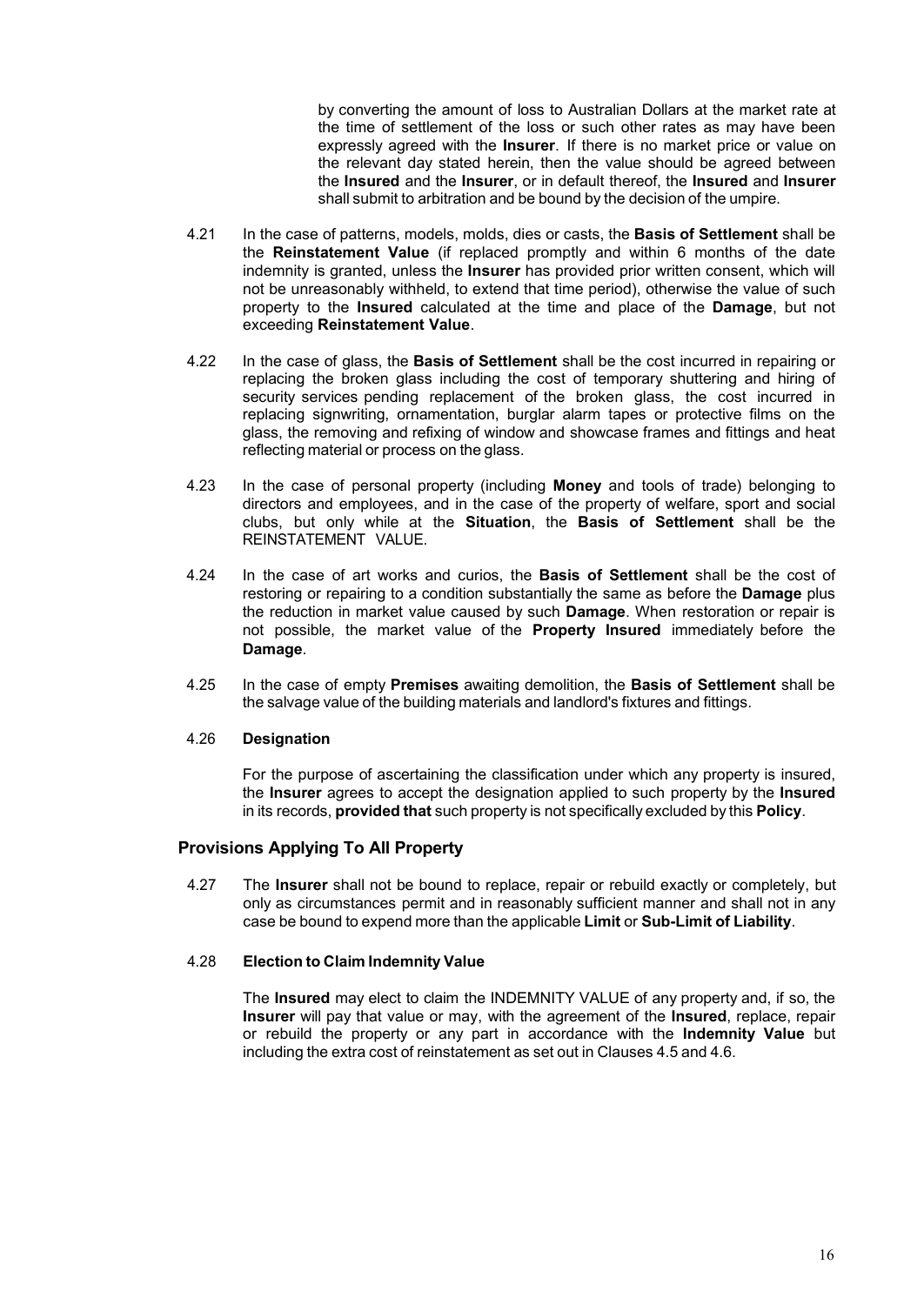#### <span id="page-17-0"></span>**5. Property Excluded**

**Section 1** of this **Policy** does not cover **Damage** to the following property in the circumstances set out:

- 5.1 Property (other than **Money**) whilst in transit except:
	- 5.1.1 during the incidental movement of such property within **Situations** occupied by the **Insured**;
	- 5.1.2 as specifically provided in Clause 2.1.1.

#### 5.2 **Money**:

- 5.2.1 while being carried by professional money carriers, professional carriers or common carriers which is insured by any person or entity other than the **Insured** except to the extent of any **Damage** in excess of the amount of thatinsurance;
- 5.2.2. stolen from an unlocked and unattended vehicle;
- 5.2.3 stolen from a safe or strongroom opened by a key or by use of details of a combination, either of which has been left at the **Situation** outside the **Insured's** business hours, unless such key or combination details have been properlysecured;
- 5.2.4 where the loss of the **Money** is not discovered within fifteen (15) working days of the loss occurring;
- 5.2.5 where the loss arises out of a demand made for the payment of **Money** in connection with any kidnapping, bomb threat, hoax, extortion or an attempt at any of these.
- 5.3 Jewellery, furs, bullion, precious metals or precious stones other than where used as stock or merchandise of the **Business**, provided that there is cover for directors and employees property under clause 3.2.1 and property of guests and/or lodgers under clause 3.2.4.
- 5.4 Any watercraft, locomotive or rolling stock other than where used as stock or merchandise of the **Business**, provided always that no cover shall apply to any watercraft while in water.
- 5.5 Any aircraft (including its accessories and spare parts) other than where used as stock or merchandise of the **Business**, provided always that no cover shall apply to an aircraft during taxiing, take-off, flight or landing.
- 5.6 Vehicles or trailers registered or licensed to travel on a public road, **provided that** this **Exclusion** shall not apply to mobile plant and equipment which is so registered or licensed not being cars, sedans, panel vans and trucks while on any **Premises** occupied or used by the **Insured**.
- 5.7 Live animals, birds or fish or any other living creature (other than birds or fish used solely for decorative purposes). Subject to **Sub-Limit of Liability** as shown in the **Schedule** and **Policy Deductible** to apply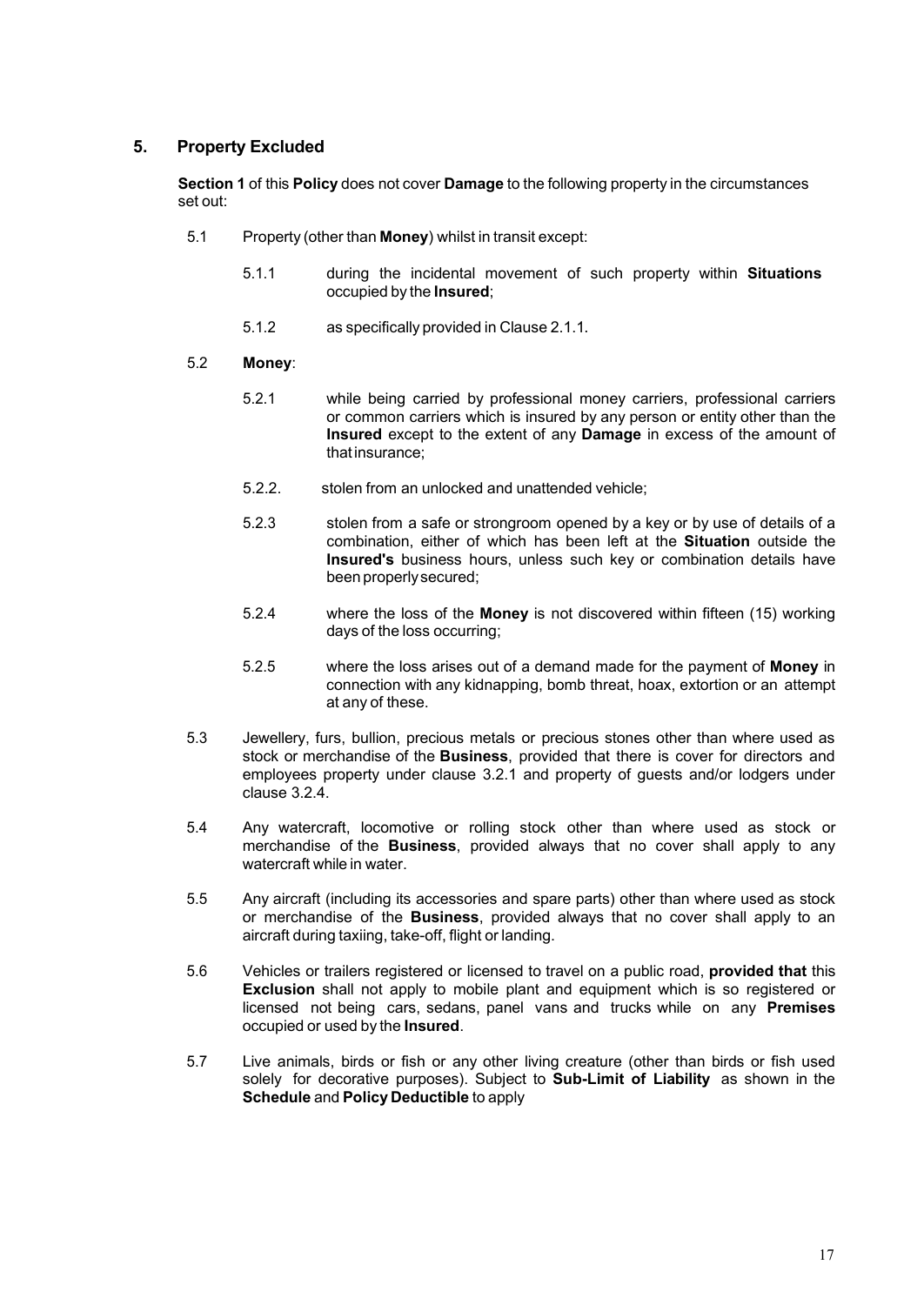- 5.8 Standing timber, growing crops and pastures.
- 5.9 Land unmined or unrecovered oil, gas and mineral deposits, **provided that** this **Exclusion** shall not apply to structural improvements on or in the land if they are not otherwise excluded in this **Policy**.
- 5.10 Bridges, canals, roadways, tunnels and railway tracks (other than on the **Premises** occupied or used by the **Insured** for the purpose of its **Business**), dams and reservoirs (other than tanks) and their contents.
- 5.11 Docks, wharves and piers not forming part of any building.
- 5.12 Mining property and equipment located beneath the surface of the ground unless otherwise expressly insured under this **Policy**.
- 5.13 Property whilst it is undergoing any process where the **Damage** results from its being processed.
- 5.14 Property included in a project of construction, erection, alteration or addition including the partial dismantlement of existing structures where the total contract value of all work to be carried out at any one **Situation** during such activity exceeds \$500,000. **Provided that** this **Exclusion** shall apply only to the portion of the **Premises** or the part of any property which is the subject of any such work and this **Exclusion** shall not apply to any other **Property Insured** under this **Policy**.
- 5.15 Empty**Premises** on which demolition work has commenced.
- 5.16 Oil and gas drilling and production rigs while offshore.
- 5.17 Paths, paved areas, drives, fences, gates, boundary and retaining walls where caused by erosion, **Subsidence**, earth movement or collapse resulting therefrom unless caused by or arising out of an earthquake or seismological disturbance or unless an insured building is **Damaged** at the same time.
- 5.18 Notwithstanding any provision to the contrary in the **Policy** or in any **Endorsement** thereto:
	- 5.18.1 This **Policy** does not insure:
		- 5.18.1.1 total or partial destruction, distortion, erasure, corruption, alteration, misinterpretation or misappropriation of **Electronic Data**;
		- 5.18.1.2 error in creating, amending, entering, deleting or using **Electronic Data;** or
		- 5.18.1.3 total or partial inability or failure to receive, send, access or use **Electronic Data** for any time or at all;

from any cause whatsoever, regardless of any other contributing cause or event whenever it may occur.

- 5.18.2 However, in the event that a peril listed in Clause 5.18.3 below (being a peril insured by this **Policy** but for this **Exclusion**) is caused by any of the matters described in Clause 5.18.1 above, this **Policy**, subject to all its provisions, will insure:
	- 5.18.2.1 **Damage** to **Property Insured** directly caused by such listed peril or circumstance, and/or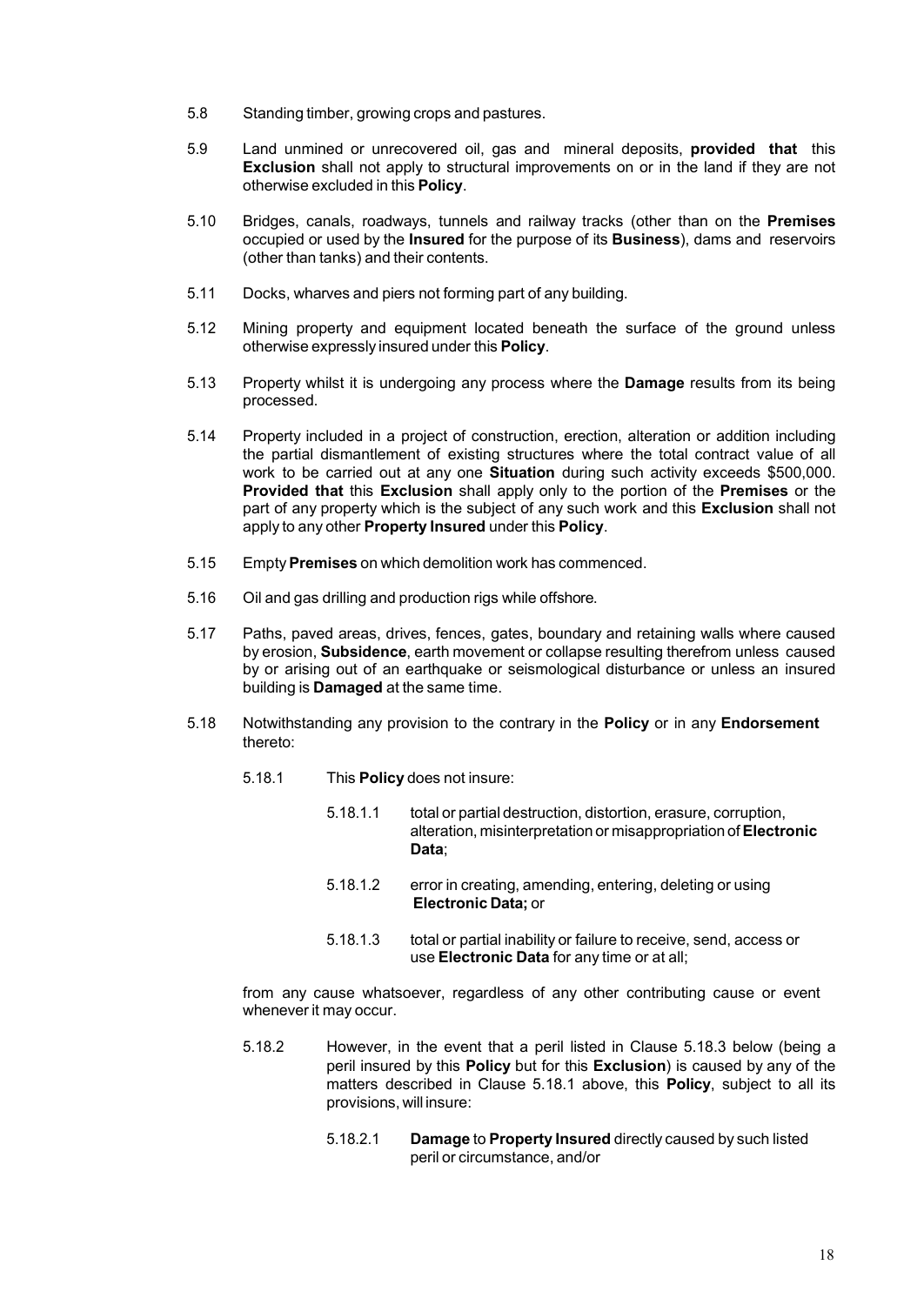- 5.18.2.2 consequential loss of any kind including, but not so as to limit the generality of this exclusion, loss due to delay, loss of contract or depreciation in the value of any undamaged property, or other loss of any kind not specifically referred to or provided for in the **Policy.**
- 5.18.3 For the purposes of this **Exclusion 5.18**, the following are deemed to be perils insured by this **Policy**: fire, lightning, thunderbolt, explosion, implosion, earthquake, subterranean fire, volcanic eruption, impact by road vehicle or animal, impact by aircraft and/or other aerial device and /or articles dropped therefrom, sonic boom, breakage of glass, the acts of persons taking part in riots or civil commotions or of strikers or locked out workers or of persons taking part in labour disturbances or of malicious persons or the acts of any lawfully constituted authority in connection with the foregoing acts or in connection with any conflagration or other catastrophe, storm and or tempest and/or rainwater and/or wind and/or hail, water or other liquids or substances discharged, overflowing or leaking from any apparatus, appliances, pipes or systems and theft of **Electronic Data** where such theft is accompanied by theft of computer hardware, firmware, medium, microchip, integrated circuit or similar device containing such **Electronic Data.**

However, **Damage** to **Electronic Data** caused by "the acts of persons taking part in riots or civil commotions or of strikers or locked out workers or of persons taking part in labour disturbances or of malicious persons or the acts of any lawfully constituted authority in connection with the foregoing acts or in connection with any conflagration or other catastrophe" is only insured by this **Policy** where such **Damage** to **Electronic Data** is as a direct result of physical damage to computer hardware, firmware, medium, microchip, integrated circuit or similar device containing such **ElectronicData.**

Any **Act of Terrorism Exclusion** in this **Policy** or in any **Endorsement** thereto prevails over this **Exclusion**.

#### <span id="page-19-0"></span>**6. Circumstances Where Cover is Excluded**

- 6.1 **Section 1** of this **Policy** does not cover **Damage** to any **Property Insured** caused directly or indirectly by or in connection with or arising from or occasioned through:
	- 6.1.1 war, invasion, act of foreign enemy, hostilities or war like operations (whether war be declared or not), civil war, mutiny, civil commotion assuming the proportions of or amounting to a popular rising, military rising, rebellion, revolution, insurrection, military or usurped power;
	- 6.1.2 any order of any government, public or local authority involving the confiscation, nationalisation, requisition or **Damage** of any property unless such order involves the demolition of property deemed unsafe following **Damage** not occurring in circumstances which are excluded from cover by Clause 6;

Notwithstanding the provisions of **Exclusion 6.1.2**, the **Insurer** will extend indemnity for the reasonable cost of removal of **Property Insured** at the **Situation** for the purpose of preventing or diminishing imminent **Damage** by, or inhibiting the spread of, fire or any other cause not excluded under this **Policy** and for **Damage** resulting from removal carried out in those circumstances;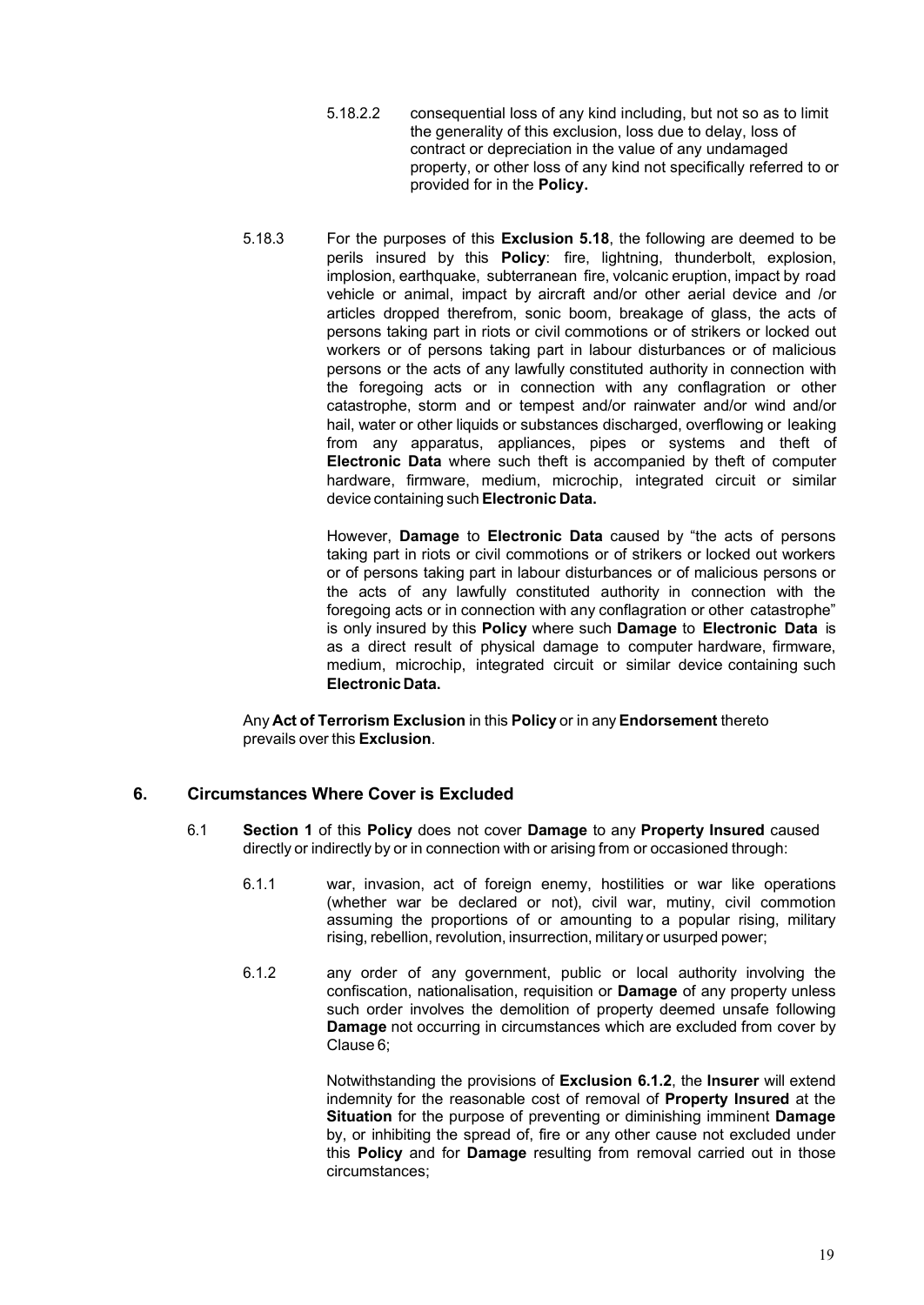- 6.1.3 any **Act of Terrorism** regardless of any other cause or event contributing concurrently or in any other sequence to the **Damage**.
- 6.1.4 any action taken in controlling, preventing, suppressing or in any way relating to any **Act of Terrorism**.
- 6.1.5 ionising radiations or contamination by radioactivity from any nuclear waste or from the combustion of nuclear fuel. Nuclear fuel means any material which is capable of producing energy by a self-sustaining chain process of nuclear fission;
- 6.1.6 nuclear weapons materials;
- 6.1.7 the incorrect siting of buildings as a result of error in architectural design or specification, faulty workmanship or non-compliance with the requirements of any government, local government or statutory authority;
- 6.1.8 demolition ordered by any government, local government or statutory authority as a result of the failure of the **Insured** to comply with any lawful requirement;
- 6.1.9 unexplained or inventory shortage or disappearance resulting from clerical or accounting errors or shortage in the supply or delivery of materials to or from the **Insured**;
- 6.1.10 heating or any process involving the direct application of heat. Provided, however, that the provisions of this Exclusion 6.1.10 shall be limited to the item or items immediately affected and shall not extend to other property **Damaged** as a result of any such heating or process. This clause shall not apply where **Damage** is caused by the radiant heat of a fire event not otherwise excluded;
- 6.1.11 consequential loss of any kind, including, but without limiting the generality of this **Exclusion**, loss due to delay, lack of performance, loss of contract or depreciation in the value of any undamaged property, except as specifically provided for in this **Policy**;
- 6.1.12 **Pollution or Contamination** except where caused directly by fire, lightning, explosion, impact by aircraft or other aerial devices or articles dropped from them, riot, civil commotion, persons taking part in an industrial dispute, persons acting maliciously, earthquake, storm, the bursting, overflowing and discharging of water tanks, apparatus or pipes, sprinkler leakage or impact by any road vehicle or animal;

In respect of the indemnity provided by **Section 2** of this **Policy**, the term "**Property Insured**", where it refers to the exempted circumstances listed in this **Exclusion 6.1.12**, is deemed to include property of others used by the **Insured** at the **Premises** for the purposes of the **Business** and not insured by this **Policy**.

- 6.1.13 any circumstances other than those referred to in **Exclusion 6.1.12** above which results directly or indirectly from **Pollution or Contamination**.
- 6.2 **Section 1** of this **Policy** does not cover **Damage** to any **Property Insured** caused by or occasioned through: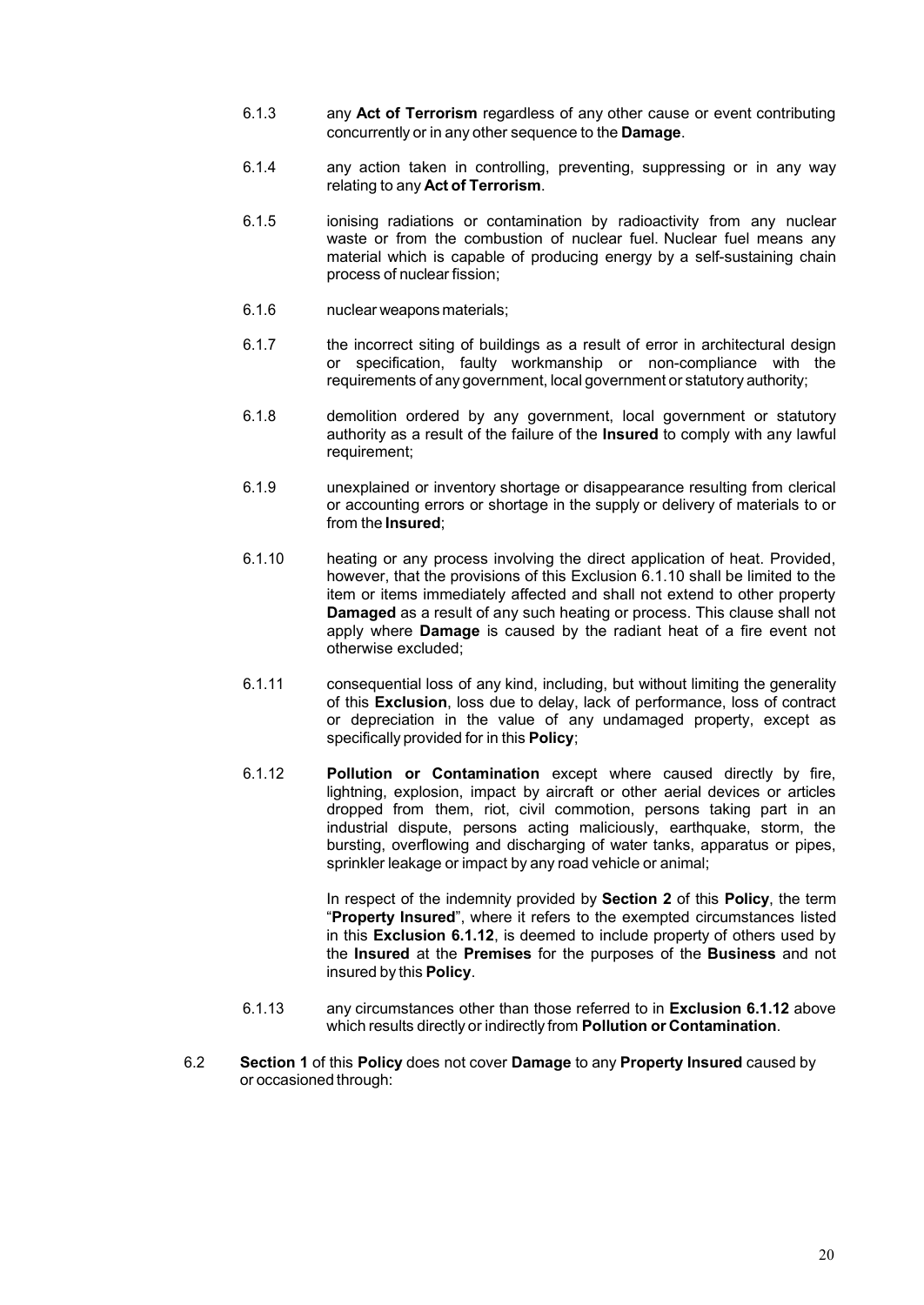- 6.2.1 electrical, electronic or mechanical breakdown which shall mean the actual breaking, seizing, deformation or burning out of any part of a machine causing stoppage of the functions thereof and necessitating repair or replacement before it can resume working. For the purpose of this **Exclusion 6.2.1**, machine means any apparatus whether or not functioning independently or as any component part of a collection of apparatus which generates, contains, controls, transmits, receives, transforms or utilises any form or source of energy or power;
- 6.2.2 erosion, **Subsidence**, earth movement or collapse resulting therefrom;
- 6.2.3 the action of water from the sea, tidal wave or high water.
- 6.2.4 the action of moths, termites or other insects, vermin, rust or oxidation, mildew, mold, wet or dry rot, corrosion, change of colour, dampness of atmosphere or other variations in temperature, evaporation, disease, inherent vice or latent defect (where the **Insured** was aware of that defect or a reasonable person in the circumstances ought to have known), loss of weight, change in flavour, texture or finish;
- 6.2.5 wear and tear, fading, scratching or marring, gradual deterioration or developing flaws;

Provided that **Exclusions 6.2.4 and 6.2.5** shall not apply to **Damage** to any **Property Insured** caused by or occasioned through spontaneous combustion or fermentation;

- 6.2.6 error or omission in design, plan or specification or failure of design;
- 6.2.7 normal settling, seepage, shrinkage or expansion in buildings or foundations, walls, pavements, roads and other structural improvements, creeping, heaving and vibration;
- 6.2.8 faulty materials or faulty workmanship;

Provided that the words "inherent vice or latent defect" appearing in **Exclusion 6.2.4** and **Exclusions 6.2.6** and **6.2.8** shall each be limited to that part of the **Property Insured** immediately affected and shall not apply to other part(s) **Damaged** in consequence;

- 6.2.9 the cessation of work whether total or partial or the cessation, interruption or retarding of any process or operation as a result of any industrial dispute. This **Exclusion 6.2.9** shall not apply to any **Damage** caused directly by persons participating in an industrial dispute;
- 6.2.10 kidnapping, bomb threat, threat of contamination, hoax, extortion or any attempt at any of these;
- 6.2.11 fraudulent or dishonest acts, fraudulent misappropriation, embezzlement, forgery, counterfeiting, if any of these involve the **Property Insured** and are committed by the **Insured** or any of the employees of the **Insured** (where such acts are undertaken with the **Insured's** knowledge and consent) whether acting alone or in collusion with any other person or persons. Provided that **Exclusion 6.2.11** shall not apply to theft by an employee of the **Insured** consequent upon forcible and violent entry upon **Premises** at the **Situation** or upon felonious concealment at those **Premises**, or to theft of **Money** whilst in transit. The term "dishonest acts", in relation to any of the **Insured's** employees, does not include acts of arson or vandalism;
- 6.2.12 data corruption, unauthorised amendment of data and erasure by electronic or non-electronic means if any of these involve the **Property Insured** and are committed by the **Insured** or any of the employees of the **Insured** (where such acts are undertaken with the **Insured's** knowledge and consent) whether acting alone or in collusion with any other person or persons;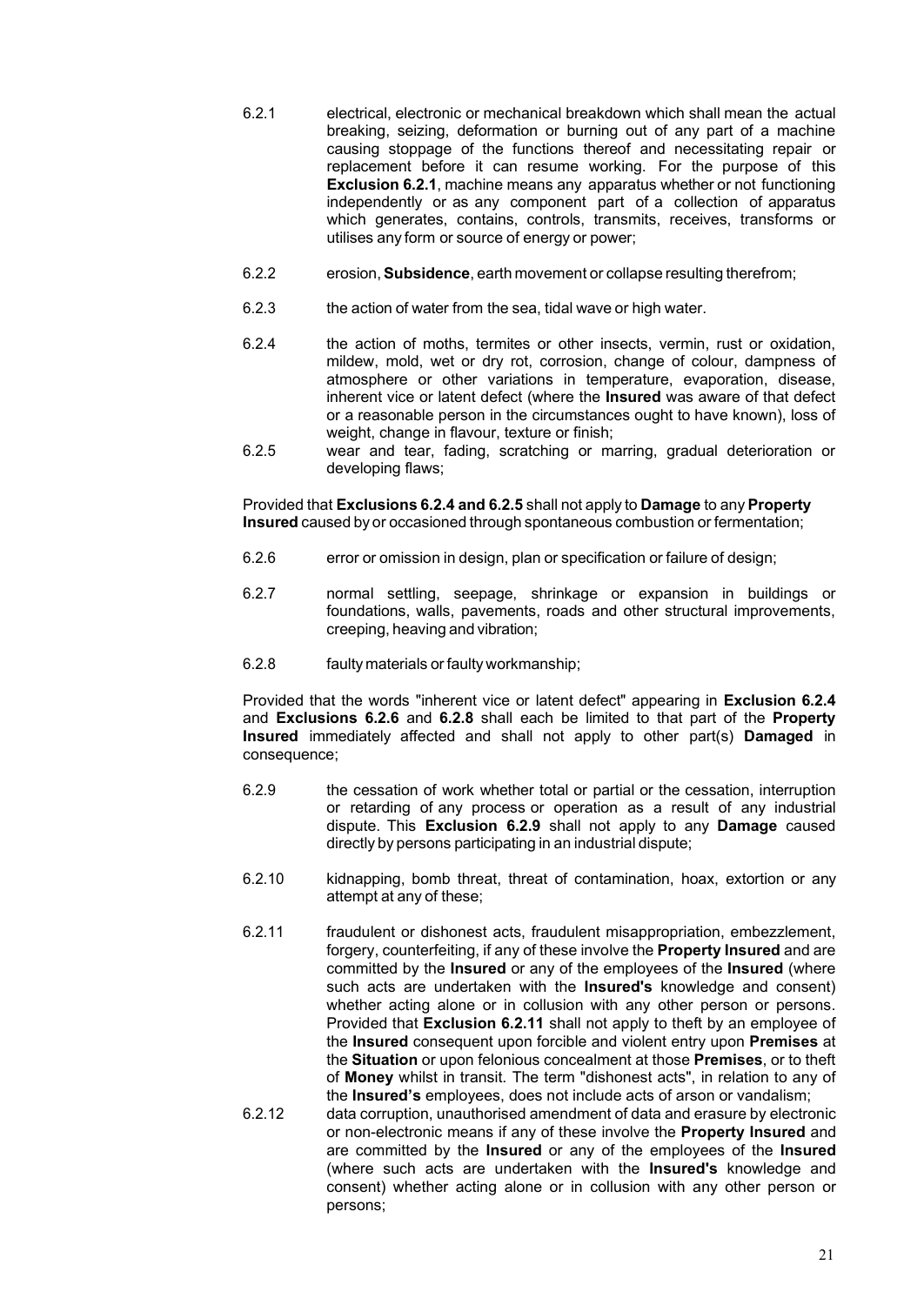- 6.2.13 the gaining of access by any person other than the **Insured** or employees of the **Insured** to the **Insured's** computer system via data communication media that terminate in the **Insured's** computer system;
- 6.2.14 the explosion, implosion, rupture, collapse, bursting, cracking or overheating of any boiler (other than a boiler used for domestic purposes), economiser or other pressure vessel, including pipes, valves and other apparatus forming part of any of these and in respect of which a certificate is required to be issued under the terms of any statute or regulation. This **Exclusion 6.2.14** shall be limited to the items immediately affected and shall not extend to **Damage** to other property caused by any of the circumstances referred to in this **Exclusion**. The provisions of this **Exclusion** shall not apply to **Section 2** of this **Policy**.

Provided that the **Insurer** will indemnify the **Insured** for any **Damage** to **Property Insured** caused directly by any circumstances not excluded under **Section 1** of this **Policy**, notwithstanding that these circumstances may in turn have been caused by, or have been followed by, any of the circumstances referred to in **Exclusions 6.2.1** to **6.2.14**.

In respect of the indemnity provided by **Section 2** of the **Policy**, the term "**Property Insured**", where used in this clause 6.2, is deemed to include property of others used by the **Insured** at the **Premises** for the purposes of the **Business** and not insured by this **Policy**.

- 6.3 **Section 1** of this **Policy** does not cover **Damage** to any **Property Insured** resulting from or happening through or in connection with any **Premises** being **Property Insured** or containing any **Property Insured** having become unoccupied and remaining unoccupied for a continuous period in excess of sixty (60) days unless the **Insurer** shall have been notified and shall have agreed to extend cover.
- 6.4 **Section 1** of this **Policy** does not cover any legal liability of whatsoever nature other than as specifically provided.
- 6.5 **Flood**.

#### <span id="page-22-0"></span>**7. Conditions Applying to Section 1**

#### 7.1 **Interests of Other Parties**

If any person or entity shall have any interest in the **Property Insured**, the **Insurer** shall protect that interest in the event of a claim, **provided that** that interest is disclosed in the business records of the **Insured** and the **Insured** shall have disclosed the nature and extent of that interest to the **Insurer** at the time of notification of the claim. If any person or entity shall have any interest in the **Property Insured**, the **Insurer** shall protect that interest in the event of a claim, provided that that interest is disclosed in the business records of the **Insured** and the **Insured** shall have disclosed the nature and extent of that interest to the **Insurer** at the time of notification of the claim.

No interest in this **Policy** may be transferred without the **Insurer's** written consent, which shall not be unreasonably withheld, and all persons entitled to benefit under the **Policy** shall be bound by its terms.

If the persons entitled to benefit under the **Policy** do not comply with their obligations under this **Policy**, the **Insurer** will not be liable to the extent that the **Insurer's** interests are prejudiced.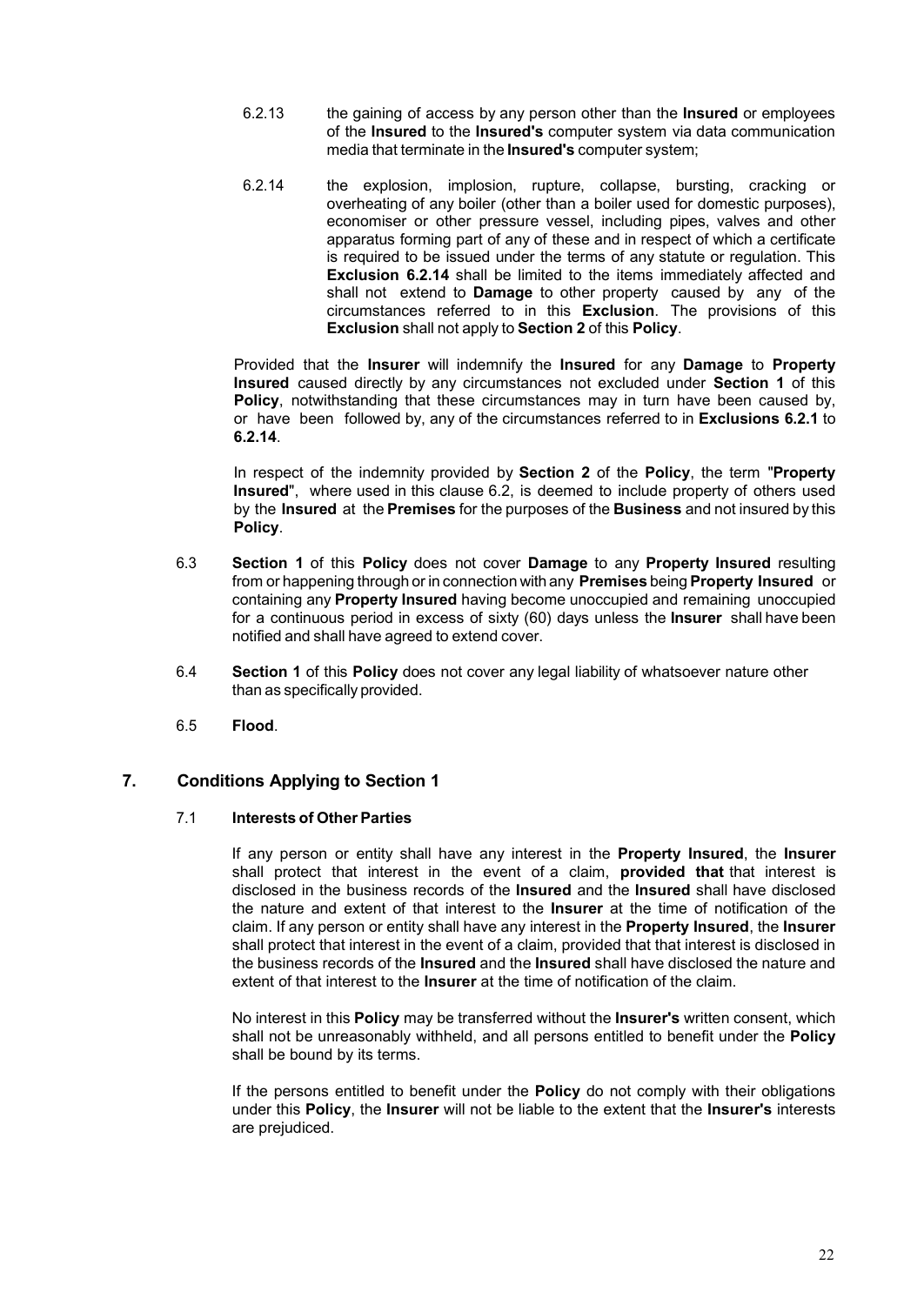#### 7.2 **Average/Underinsurance**

- 7.2.1 The **Insured** is required to insure for full value calculated at the commencement of the **Period of Insurance** in accordance with **Definition** 1.9 **Declared Values**.
- 7.2.2 In the event of a claim, the moneys otherwise payable under **Section 1** of the **Policy** shall be the proportion that the **Insured's** declaration of the value of all **Property Insured** at the commencement of the **Period of Insurance** bears to 85% of the value of all such property as at the time of the commencement of the **Period of Insurance** calculated in accordance with **Definition** 1.9 **Declared Values**.
- 7.2.3 Should the **Insured** elect to settle a claim or any part thereof in accordance with **Basis of Settlement** Clause 4.28, for the purpose of the application of this **Condition 7.2** (and **Condition 7.3** insofar as it applies) the full value of such property at the time of the commencement of the **Period of Insurance** shall be the **Indemnity Value**.
- 7.2.4 This **Condition 7.2** shall not apply if the amount of the **Damage** does not exceed 5% of the amount of the **Insured's** declaration of the value of all **PropertyInsured**.

#### 7.3 **Property Valued by an Approved Valuer**

**Condition 7.2 Average / Underinsurance** shall not apply to property, forming part of the **Property Insured**, which the **Insured** has insured under this **Policy** for its full value as stated in a Valuation, provided that a copy of that Valuation is given to the **Insurer** as soon as reasonably practical after the notification of a claim under the **Policy**.

Valuation means a valuation report by an Approved Valuer carried out less than three years before the commencement of the current **Period of Insurance** and which an Approved Valuer has updated, not more than twelve months prior to the commencement of the current **Period of Insurance**.

Approved Valuer means a Certified Practising Valuer registered with The Australian Property Institute within the relevant discipline.

#### 7.4 **Damage over a Period of Time**

All **Damage** which occurs during any period of seventy-two (72) consecutive hours and which is caused by an earthquake, volcanic eruption, subterranean fire or atmospheric disturbance shall be considered for the purpose of the application of any **Limit** and **Sub-Limit of Liability** and of the **Deductible** as resulting from the one original source or cause. Each event shall be deemed to have commenced on the first happening of any such loss, destruction or **Damage** not within the period of any previous event. This Clause shall apply to any of these causes whether continuous or sporadic in their sweep or scope and whether the **Damage** was due to the same seismological and/or meteorological conditions.

#### **7.5 Seasonal Increase**

The **Declared Values** for stock in trade and/or merchandise (including cigarettes and tobacco) and the **Sub-Limits of Liability** for burglary and/or theft and **Money** shall be automatically increased by 100% during the following periods:-

- 7.5.1 From 1<sup>st</sup> December to 1<sup>st</sup> February
- 7.5.2 One (1) week prior to Good Friday and one (1) week following Easter Monday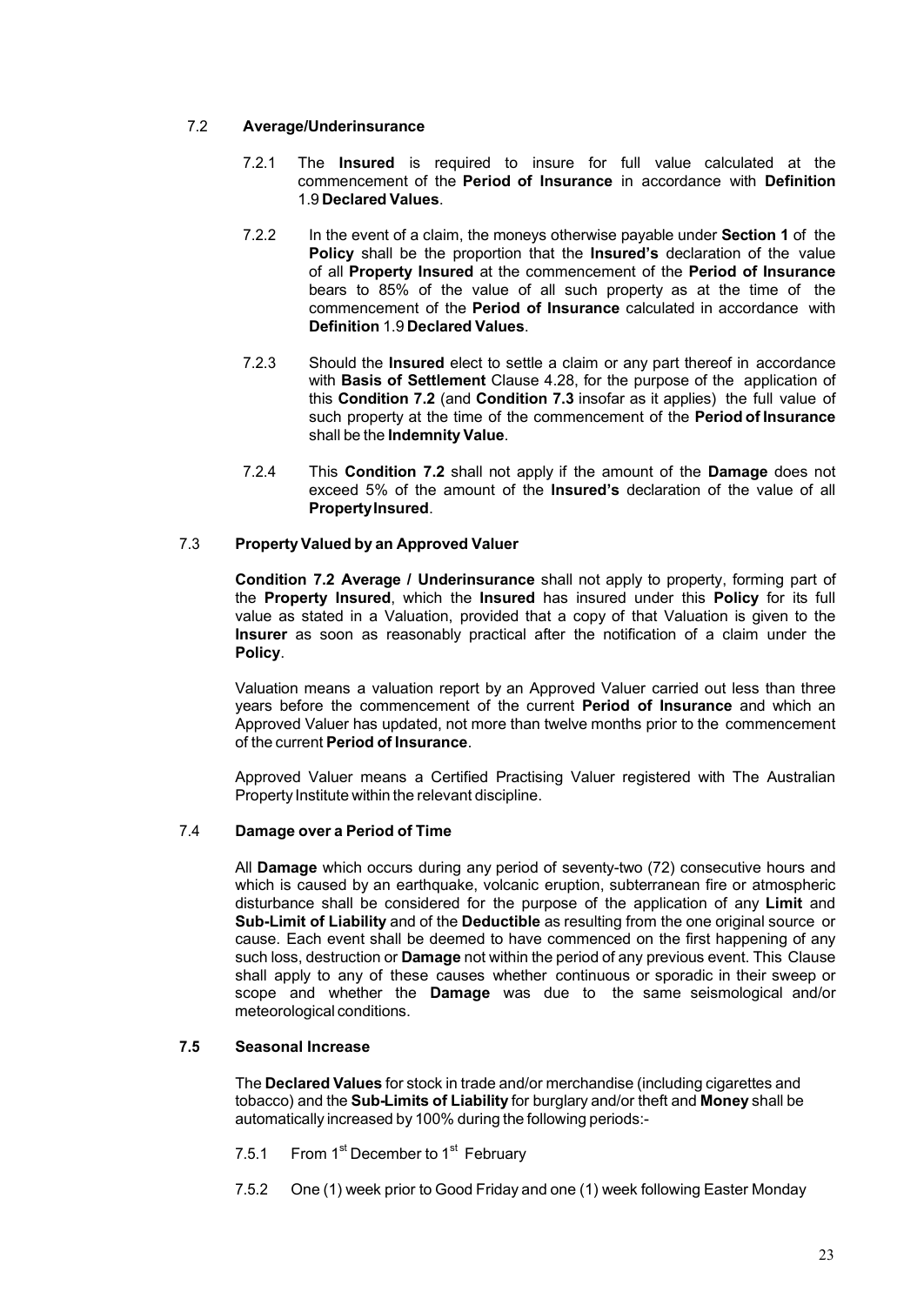7.5.3 Public holidays and long weekends. The period of such increased cover shall commence at 4.00pm on the last working day preceding the public holiday and terminate at 4.00pm on the first working day following the public holiday. Working day means a day on which Banks and other Financial Institutions are open for normal trading

#### 7.6 **ConstructiveTotal Loss**

This **Policy** extends to includes constructive total loss of **Property Insured**.

For the purposes of this endorsement there shall be deemed to be a constructive total loss when the **Property Insured** or any part thereof is reasonably abandoned:

- 7.6.1 because its actual total loss seems unavoidable; or
- 7.6.2 because it could not be preserved from actual total loss without an expenditure which would exceed its repaired and/or recovered value.

The words "actual total loss" shall mean loss, destruction or damage (and not merely physical loss, destruction or damage) of or to the **Property Insured** or any part thereof.

#### 7.7 **Storage Agreements**

Where the **Insured** enters into a contract for storage of goods and/or merchandise and the terms of such contract contain a disclaimer clause, the insurance provided by the **Policy** shall not be prejudiced by the **Insured** agreeing to such terms.

### <span id="page-24-0"></span>**Section 2 - Interruption Insurance**

#### <span id="page-24-1"></span>**8. Definitions**

For the purpose of **Section 2** of this **Policy**, the following **Definitions** apply:

- 8.1 **Item Insured** means the item shown in the **Schedule** and as more particularly described in the **Basis of Settlement** Clause. Cover only applies in respect of those items shown in the **Schedule** as being insured.
- 8.2 **Gross Profit** means the amount by which:

the sum of the **Turnover** and the amount of the closing stock and work in progress shall exceed the sum of the amount of the opening stock and work in progress and the amount of the **Uninsured Working Expenses** as set out in the **Schedule**.

(The amounts of the opening and closing stocks and work in progress shall be arrived at in accordance with the **Insured's** normal accountancy methods, due provision being made for depreciation. Where insured expenses are included in the **Insured's** stocks and work in progress such amounts shall be excluded for the purpose of the **Gross Profit** Definition.)

- 8.3 **Gross Rentals** means the money paid or payable to the **Insured** by tenants in respect of rental of the **Premises** and for services rendered by or on behalf of the **Insured**.
- 8.4 **Turnover** means the money (less discounts if any allowed) paid or payable to the **Insured** for goods sold and delivered and for services rendered in the course of the **Business** conducted at the **Premises**.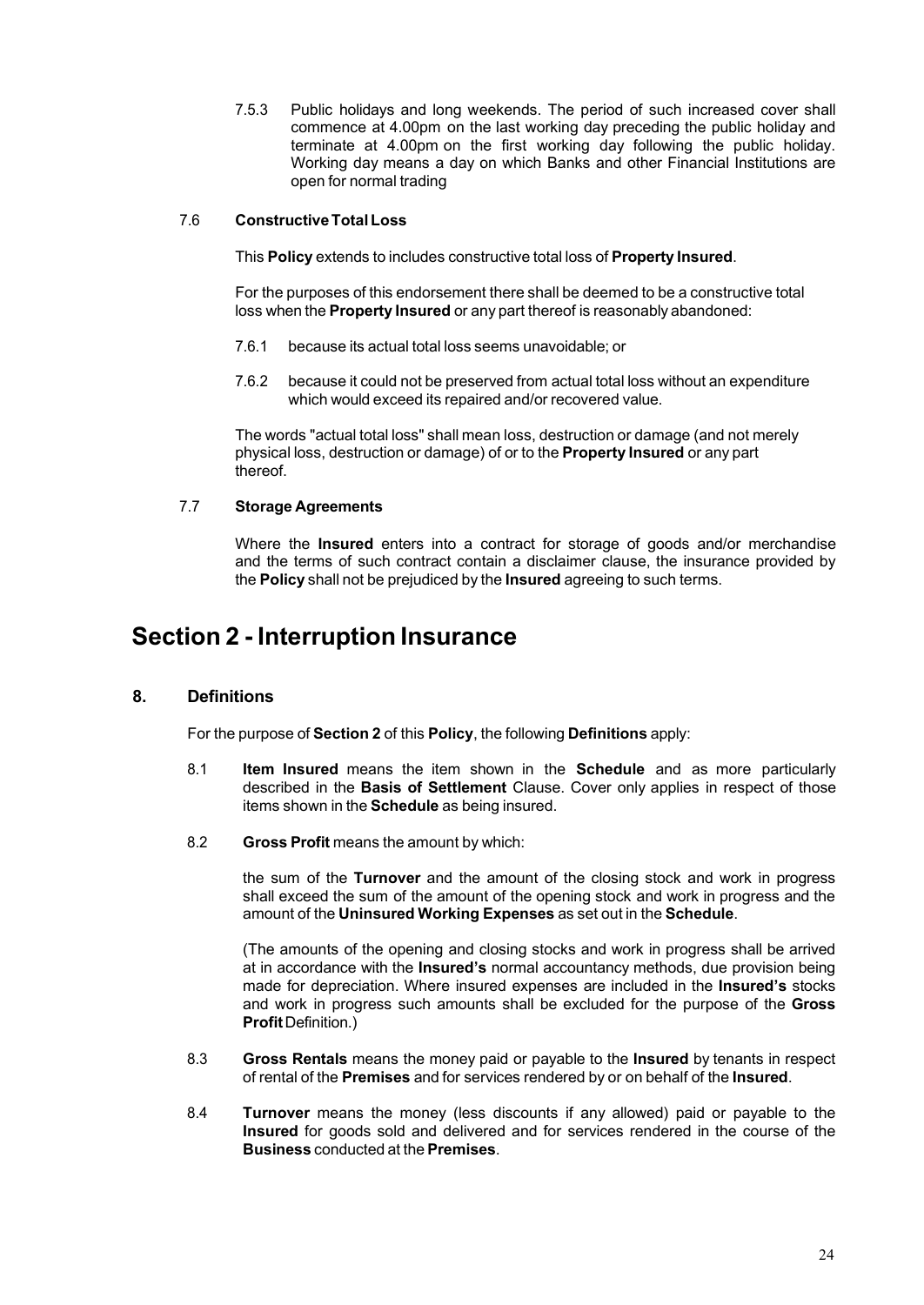- 8.5 **Indemnity Period** means the period beginning with the occurrence of the **Damage** and ending not later than the number of months specified in the **Schedule** thereafter during which the results of the **Business** shall have been affected in consequence of the **Damage**.
- 8.6 **Payroll** means the remuneration (including but not limited to pay-roll tax, fringe benefits tax, sick pay, bonuses, overtime, commission, holiday pay, workers' compensation insurance premiums, accident compensation levies, superannuation and pension fund contributions, long service leave pay, and the like) paid to all employees of the **Insured** other than employees who form part of "corporate services" being services provided to more than one operation/branch of the **Insured**, the Payroll for these employees being insured under Item 1 (**Gross Profit**).
- 8.7 **Shortage in Turnover** means the amount by which the **Turnover** during a period shall, in consequence of the **Damage**, fall short of the part of the **Standard Turnover** which relates to that period.
- 8.8 **Outstanding Debit Balances** means the total amount owed to the **Business** by customers as at the month immediately prior to the date of the **Damage**, adjusted for:
	- 8.8.1 bad debts;
	- 8.8.2 amounts debited (or invoiced but not debited) and credited (including credit notes and cash not passed through the books at the time of the **Damage**) to **Customers Accounts** in the period between the date to which said last statement relates and the date of the **Damage**; and
	- 8.8.3 any abnormal conditions of trade which had or could have had a material effect on the **Business**, so that the figures thus adjusted shall represent as nearly as reasonably practicable those which would have been obtained at the date of the **Damage** had the **Damage** not occurred.
- 8.9 **Customers' Accounts** means Credit Accounts of the **Business**.
- 8.10 **Rate of Gross Profit** means the proportion which the **Gross Profit** bears to the **Turnover** during the financial year immediately before the date of the **Damage**.
- 8.11 **Standard Turnover** means the **Turnover** during that period in the twelve (12) months immediately before the date of the **Damage** which corresponds with the **Indemnity Period** (appropriately adjusted where the **Indemnity Period** exceeds twelve (12) months).
- 8.12 **Standard Gross Rentals** means the **Gross Rentals** during that period in the twelve (12) months immediately before the date of the **Damage** which corresponds with the **Indemnity Period** (appropriately adjusted where the **Indemnity Period** exceeds twelve (12) months).
- 8.13 **Rate of Payroll** means the proportion which the Pay-Roll bears to the **Turnover** during the financial year immediately before the date of the **Damage**.

Adjustments shall be made to the **Rate of Gross Profit**, **Standard Turnover**, **Standard Gross Rentals** and **Rate of Pay-Roll** and as may be reasonably necessary to provide for the trend of the **Business** and for variations in or other circumstances affecting the **Business** either before or after the date of the **Damage** or which would have affected the **Business** had the **Damage** not occurred, so that the figures as adjusted shall represent as nearly as may be reasonably practicable the results which but for the **Damage** would have been obtained during the relative period after the **Damage** occurred.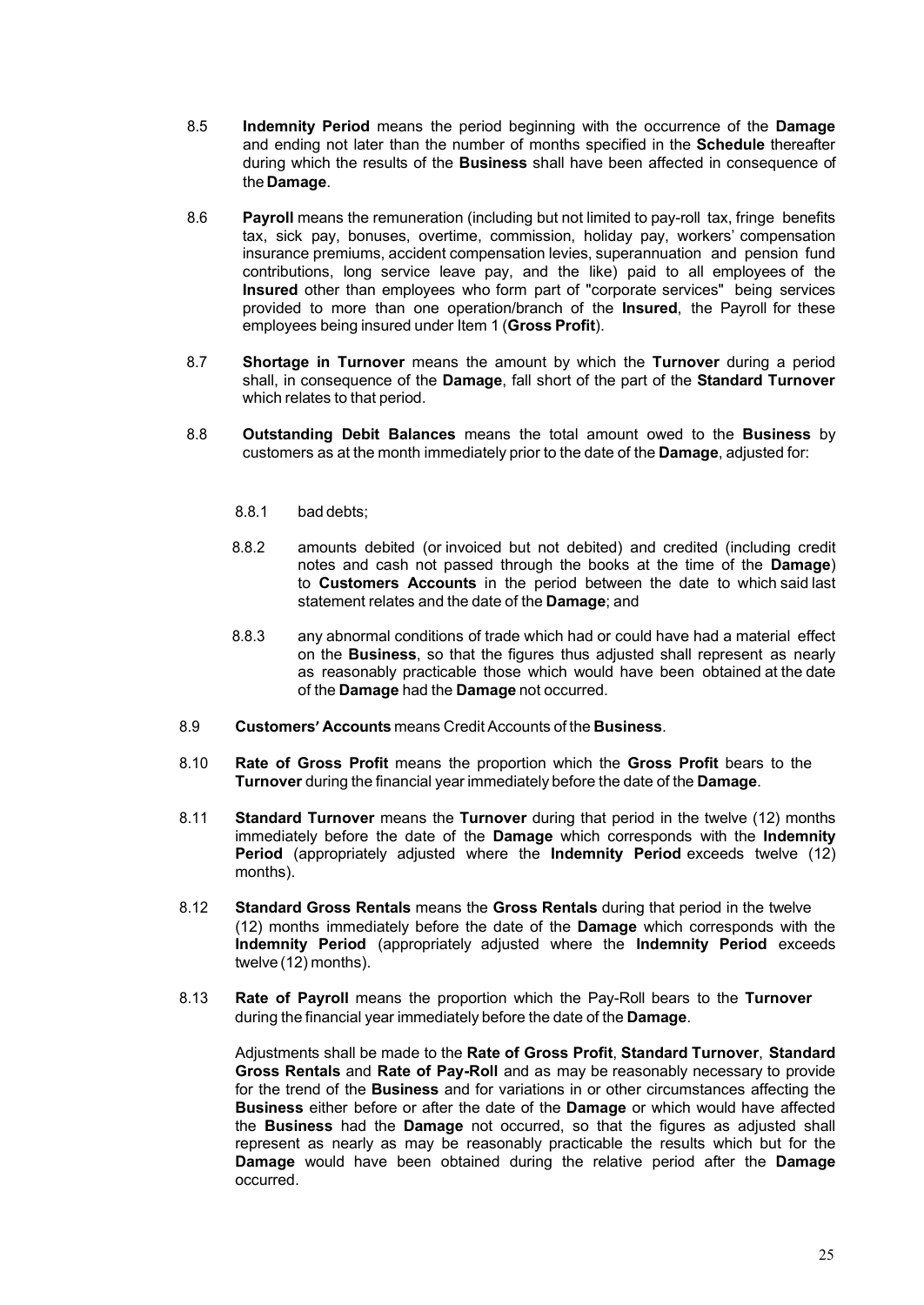#### 8.14 **Premises** means the **Situation** specified in the **Schedule**.

For the purpose of the **Definitions** applying to **Section 2**, any adjustment implemented in current cost accounting shall be disregarded.

#### <span id="page-26-0"></span>**9. Extent of Cover**

- 9.1 Subject to any applicable **Sub-Limit** specified in the **Schedule**, the **Insurer** will indemnify the **Insured** in accordance with the provisions of Clause 10 (**Basis of Settlement**) against loss resulting from the interruption of or interference with the **Business**, provided the interruption or interference is caused by **Damage** occurring during the **Period of Insurance** to:
	- 9.1.1 any building or any other property or any part thereof used by the **Insured** at the **Premises** for the purposes of the **Business**;
	- 9.1.2 any property belonging to the **Insured** or for **Damage** to which the **Insured** is responsible, while such property is at any storage premises within Australia or at any situation within Australia where the **Insured** has any work or process carried out by others;
	- 9.1.3 any communication link and/or any electric power station or sub-station, gasworks (including any land based premises of any gas supply undertaking or of any natural gas producer linked directly therewith) or water works including the distributive system from which the **Insured** obtains electric current, gas or water which is situated anywhere in Australia. **Provided that** the **Insurer**s shall not be liable for any loss incurred by the **Insured** during the first forty-eight (48) hours from the occurrence of the **Damage**;

For the purpose of this Clause 9.1.3, the distributive system from which the **Insured** obtains electric current and/or telecommunications services shall not include overhead transmission and distribution lines and their supporting structures which are beyond three hundred (300) metres from an insured structure.

- 9.1.4 computer installations, including ancillary equipment and data processing media utilised by the **Insured** anywhere in Australia;
- 9.1.5 property in the vicinity of the **Premises** which prevents or hinders the use of or access to the **Premises** (whether the **Premises** or any property of the **Insured** shall be the subject of **Damage** or not);
- 9.1.6 property at the premises of the **Insured's** suppliers, manufacturers, processors or storers of components, goods or materials or customers situated anywhere in Australia;
- 9.1.7 property in any commercial complex of which the **Premises** forms a part or in which the **Premises** are contained which results in cessation or diminution of trade, including any cessation of diminution of trade due to temporary falling away of potential custom;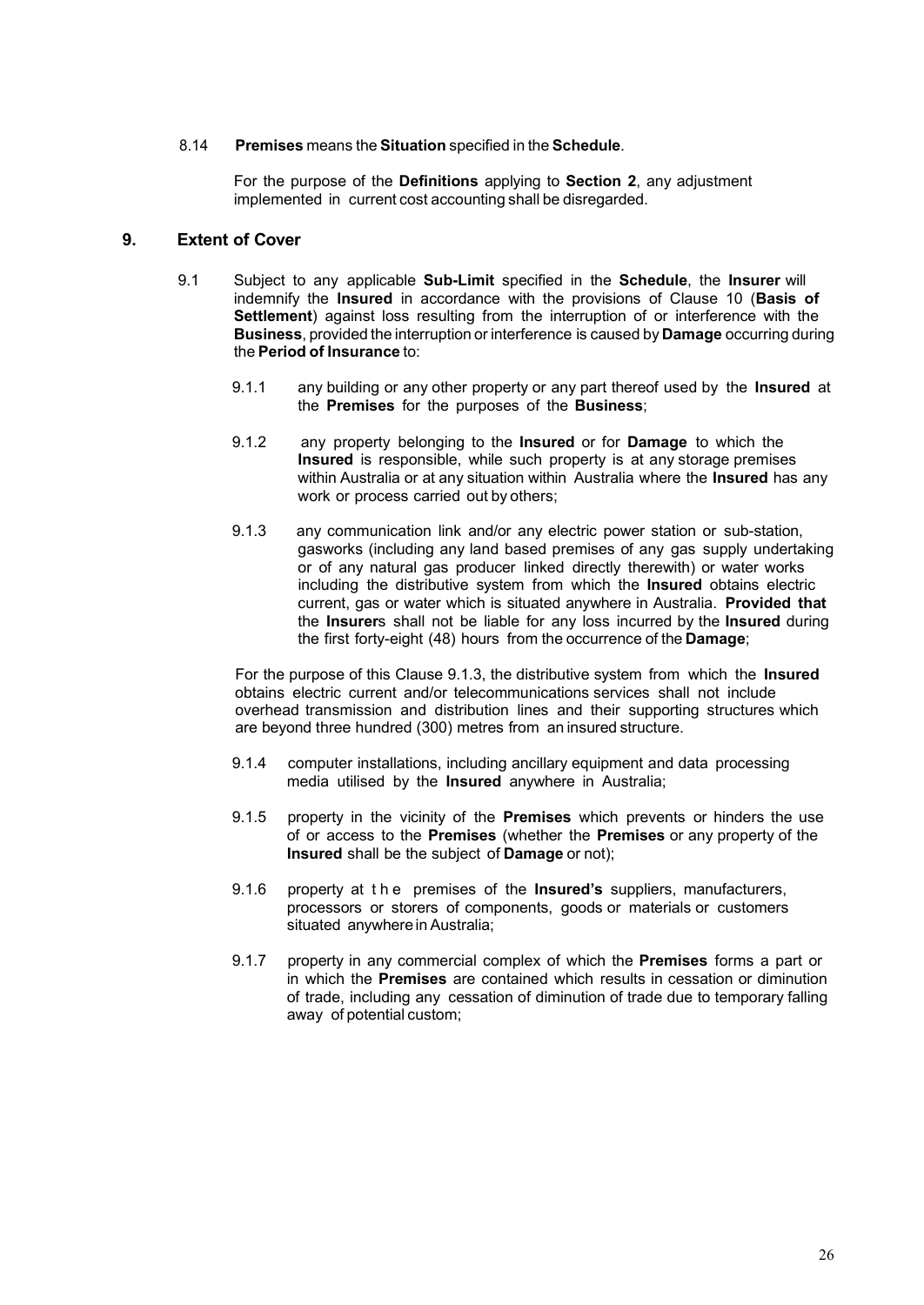- 9.1.8 property within a 1 kilometre radius of the **Premises** which results in cessation or diminution of **Business** due to temporary falling away of potential custom. This Clause shall not apply where **Damage** is caused by **Flood;**
- 9.1.9 any registered vehicles or trailers which are owned or operated by the **Insured**, while such vehicles or trailers are at the **Premises**, but not while any such vehicles or trailers are being used on any public highway or thoroughfare.
- 9.2 If the building or other property which is subject to the **Damage** is owned by the **Insured**, such **Damage** must be the subject of indemnity under a policy of insurance covering the circumstances in which it occurred (other than where caused by any cause referred to in Clause 6.2.14 and other than indemnity not applying only because of the application of a **Deductible**).
- 9.3 In the case of any other property which suffers **Damage**, that **Damage** must occur in circumstances in which indemnity would apply as if that property were insured under **Section 1** of this **Policy** other than indemnity not applying only because of the application of a **Deductible**.
- 9.4 Indemnity under Clause 9 is also subject to:
	- 9.4.1 the **Limits** and **Sub-Limits** referred to in the **Schedule**;
	- 9.4.2 the loss being calculated in accordance with the **Basis of Settlement** Clause 10;
	- 9.4.3 the **Conditions** set out in Clauses 11 and 14;
	- 9.4.4 the loss not being caused as a result of **Damage** to certain property as referred to in Clause 12;
	- 9.4.5 the loss not being caused as a result of **Damage** to property occurring in circumstances set out in Clause 13.

#### <span id="page-27-0"></span>**10 Basis of Settlement**

#### 10.1 **Item No 1 (Loss of Gross Profit Due to Reduction in Turnover and Increase in Cost of Working)**

The **Insured** is indemnified with respect to loss of **Gross Profit** calculated in the following manner, namely:

- 10.1.1 In respect of reduction in **Turnover**, the sum produced by applying the **Rate of Gross Profit** to the amount by which the **Turnover** during the **Indemnity Period** shall, in consequence of the **Damage**, fall short of the **StandardTurnover**; and
- 10.1.2 in respect of **Increase in Cost of Working**, the additional expenditure reasonably incurred for the sole purpose of avoiding or diminishing the reduction in **Turnover** which, but for that expenditure, would have taken place during the **Indemnity Period** in consequence of the **Damage**, but not exceeding the sum produced by applying the **Rate of Gross Profit** to the amount of the reduction thereby avoided.
- 10.1.3 There shall be deducted from the amounts calculated in 10.1.1 and 10.1.2 any sum saved during the **Indemnity Period** in respect of such of the charges and expenses of the **Business** payable out of **Gross Profit** as may cease or be reduced as a consequence of the **Damage**.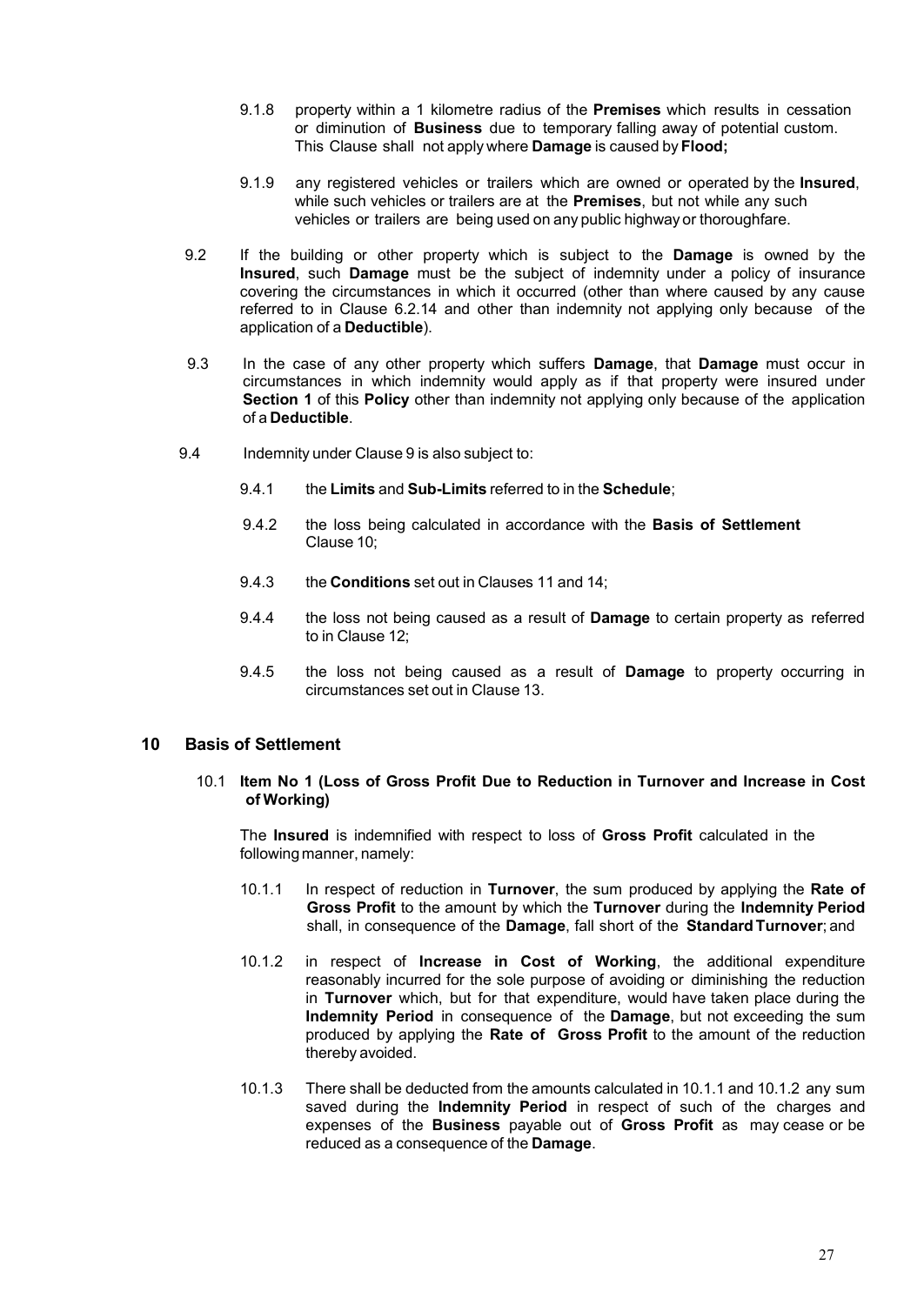- 10.2 **Item No 2 (Loss of Gross Rentals Due to Reduction in Rentals and Increases in Cost of Working)** The **Insured** is indemnified with respect to loss of **Gross Rentals** calculated in the following manner, namely:
	- 10.2.1 in respect of loss of **Gross Rentals**, the amount by which the **Gross Rentals** during the **Indemnity Period** shall, in consequence of the **Damage**, fall short of the **Standard Gross Rentals**;
	- 10.2.2 in respect of **Increase in Cost of Working**, the additional expenditure reasonably incurred for the sole purpose of avoiding or diminishing the loss of **Gross Rentals** which, but for that expenditure, would have taken place during the **Indemnity Period** in consequence of the **Damage**, but not exceeding the amount of the reduction in **Gross Rentals** therebyavoided.
	- 10.2.3 There shall be deducted from the amounts calculated in 10.2.1 and 10.2.2 any sum saved during the **Indemnity Period** in respect of such charges and expenses of the **Business** payable out of **Gross Rentals** as may cease or be reduced in consequence of the **Damage**.

#### 10.3 **Item No 3 (Insured Payroll being Loss in Respect of Payroll Calculated by Reference to Reduction of Turnover and Increase in Cost of Working)**

- 10.3.1 The **Insured** is indemnified for loss of **Payroll**, limited to loss due to Reduction in **Turnover** and **Increase in Cost of Working**, and the amount payable as indemnity shall be calculated in the following manner:
	- 10.3.1.1 during the portion of the **Indemnity Period** beginning with the occurrence of the **Damage** and ending not later than the number of weeks thereafter specified in the **Schedule**, calculated by applying the **Rate of Payroll** to the **Shortage in Turnover** during that portion of the **Indemnity Period** less any saving during that portion through reduction in the amount of **Payroll** paid in consequence of the **Damage**;
	- 10.3.1.2 during the remaining portion of the **Indemnity Period**, calculated by applying the **Rate of Payroll** to the **Shortage in Turnover** during the remaining portion of the **Indemnity Period** less any saving during that portion through reduction in the amount of **Payroll** paid in consequence of the **Damage**, but not exceeding the amount produced by applying the percentage of the **Rate of Payroll** specified in the **Schedule** to the **Shortage in Turnover** during that remaining portion of the **Indemnity Period**, increased by such amount as is deducted for savings under Clause 10.3.1.1 above.
- 10.3.2 The **Insured** may at its option increase the number of weeks referred in Clause 10.3.1.1 to the number of weeks specified in the **Schedule** under the heading "Consolidated Period", **provided that** the amount payable under Clause 10.3.1.2 shall not exceed such amount as is deducted under Clause 10.3.1.1 for savings effected during the increased number of weeks.
- 10.3.3 The **Insured** shall also be indemnified in addition to the amount payable under Clause 10.3.1 for so much of the additional expenditure described in Clause 10.1.2 as exceeds the amount payable under that Clause 10.1.2, but not more than the additional amount which would have been payable in respect of reduction in **Turnover** under the provisions in Clauses 10.3.1.1 and 10.3.1.2 had such expenditure not been incurred.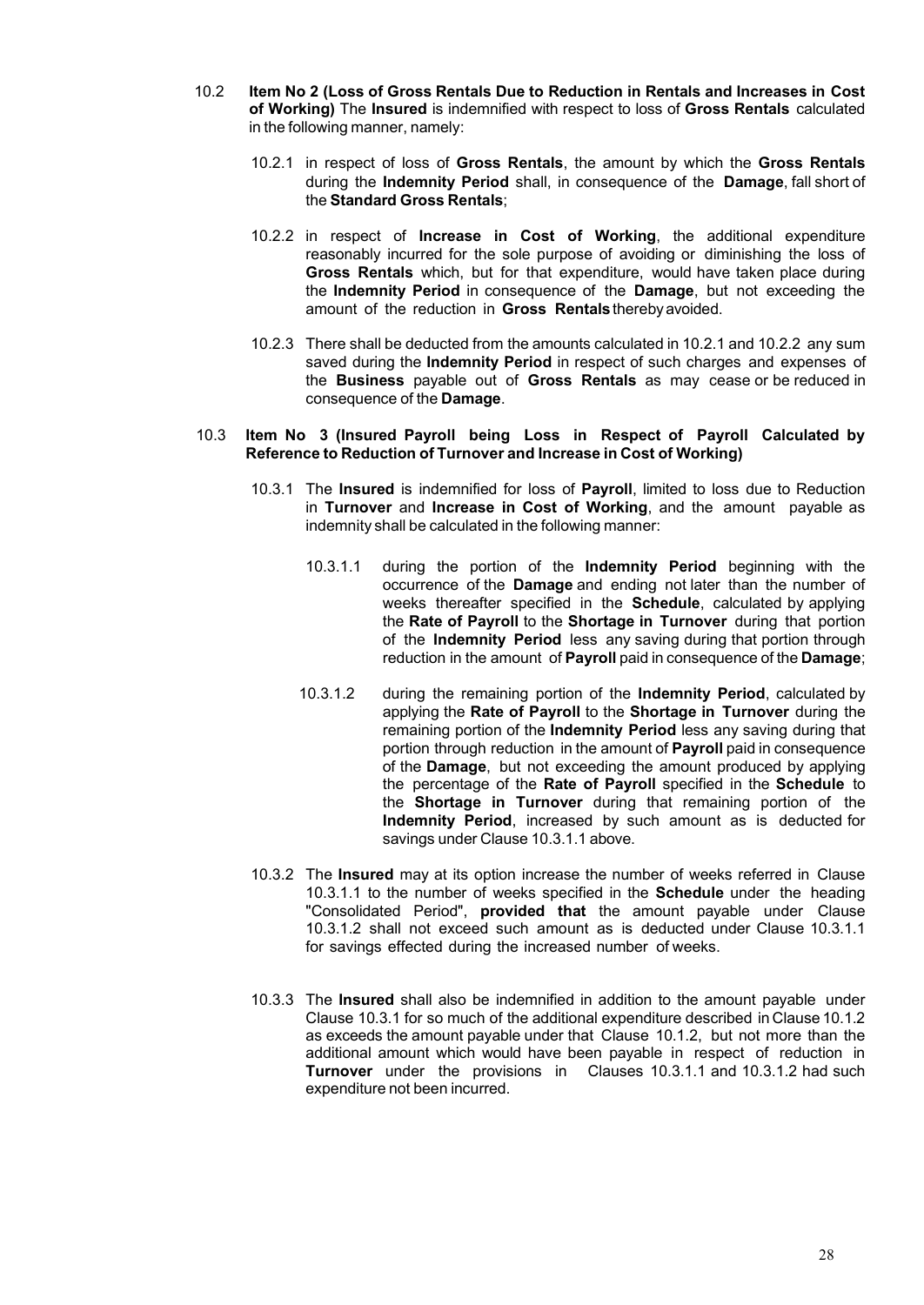#### 10.4 **Item No 4 (Severance Pay)**

The **Insured** shall also be indemnified with respect to such further additional expenditure not otherwise recoverable under Clauses 10.3.1 and 10.3.2 as the **Insured** is obligated or has agreed to pay under industrial awards, determinations, decisions or agreements for severance pay and/or in lieu of notice to employees whose services are terminated during the **Indemnity Period** in consequence of the **Damage**.

#### 10.5 **Item No 5 (Additional Increased Cost of Working)**

The **Insured** is indemnified with respect to any additional Increased Cost of Working not otherwise recoverable under **Section 2** of this **Policy** reasonably incurred during the **Indemnity Period** in consequence of the **Damage,** for the sole purpose of avoiding or diminishing reduction in **Turnover** or **Gross Rentals** (as applicable) or resuming and maintaining normal operation of the **Business**.

#### 10.6 **Item No 6 (Amount Payable with Respect to Fines and Damages)**

The **Insured** is indemnified with respect to fines and damages for breach of contract and the amount payable as indemnity hereunder shall be such sum(s) as the **Insured** shall be legally liable to pay and shall pay in discharge of fines and/or damages incurred in consequence of the **Damage**, for non- completion or late completion of orders, inability to meet contract specifications or cancellation of orders.

#### 10.7 **Item No 7 (Amount Payable in Respect of Contracted Purchases)**

The **Insured** is indemnified with respect to contractual commitments and the amount payable as indemnity hereunder shall be such sums as the **Insured** shall be legally liable to pay and shall pay under contracts for purchases not used during the **Indemnity Period** in consequence of the **Damage** less any sums received or receivable by the **Insured** in respect of such purchases through any salvage handling operations or resale.

#### 10.8 **Item No 8 (Purchases)**

Section 2 - Interruption Insurance is extended to include the following additional item.

The insurance under this item is limited to loss of **Purchases** due to (10.8.1) reduction in turnover and (10.8.2) increase in cost of working and the amount payable as indemnity thereunder shall be:

- 10.8.1 In respect of reduction in turnover: The sum produced by applying the Rate of Purchases to the amount by which the Turnover during the Indemnity Period shall, in consequence of the **Damage**, fall short of the Standard **Turnover**
- 10.8.2 In respect of increase in cost of working: The additional expenditure reasonably incurred for the sole purpose of avoiding or diminishing the reduction in Turnover which but for that expenditure would have taken place during the Indemnity Period in consequence of the **Damage**, but not exceeding the sum produced by applying the Rate of Purchases to the amount of the reduction thereby avoided.

less any sum saved during the Indemnity Period if Purchases shall cease or be reduced in consequence of the **Damage**.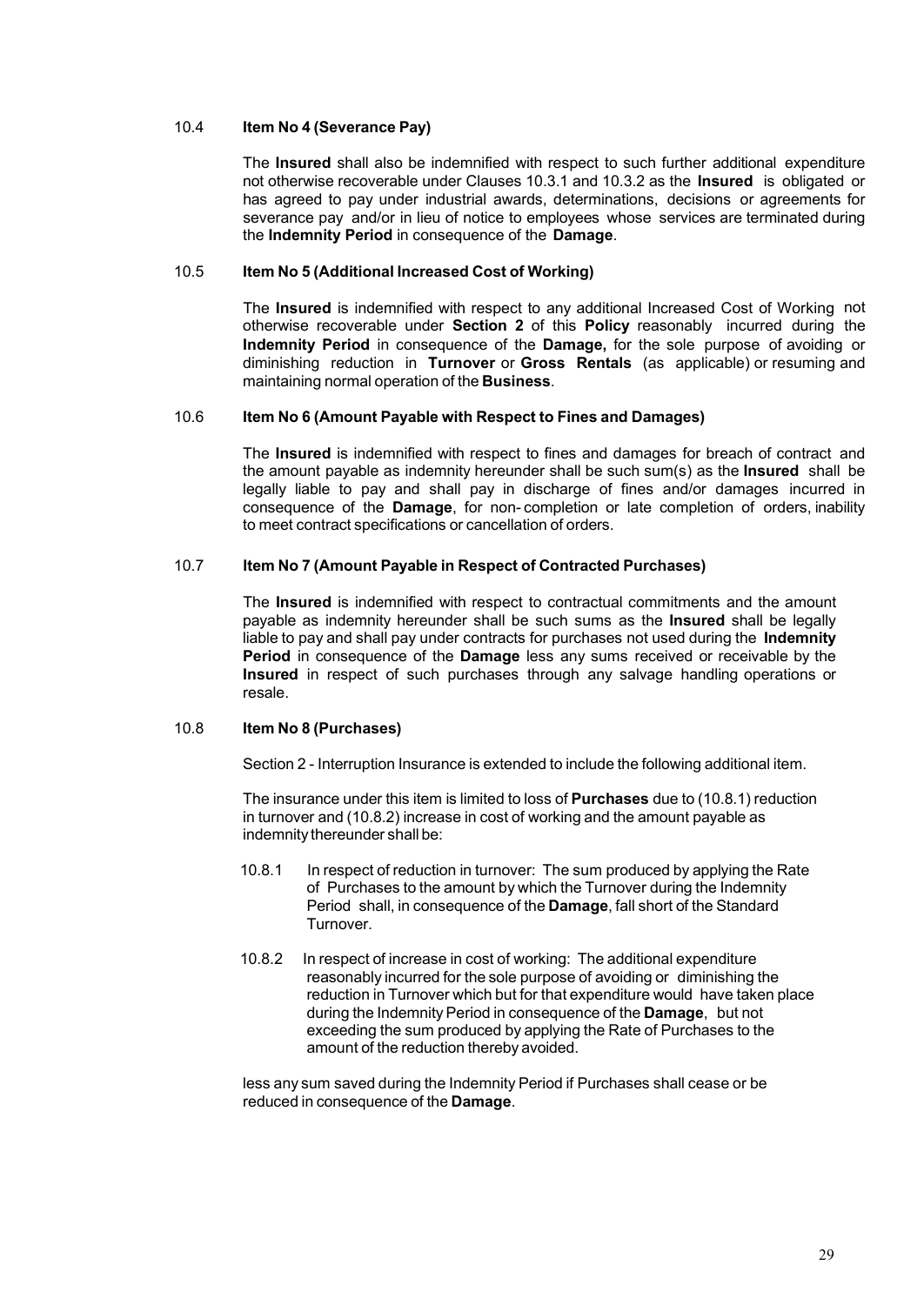#### **DEFINITIONS:**

PURCHASES shall mean the money paid or payable by the **Insured** to their suppliers for goods received and for services rendered in the course of the Business.

> ) ) )

*Rate Of Purchases*: The rate of Purchases earned on the Turnover during the financial year immediately before the date of the **Damage**.

*Annual Turnover:* The turnover during the twelve months immediately before the date of the **Damage**.

*Standard Turnover*: The turnover during that period in the twelve months immediately before the date of the **Damage** which corresponds with the Indemnity Period.

*Rate Of Purchases*: The rate of Purchases to Turnover during the financial year immediately before the date of the **Damage** which corresponds with the Indemnity Period.

) to which such adjustments shall be made as ) may be necessary to provide for the trend of ) the business and for variations in or other ) circumstances affecting the business either ) before or after the **Damage** or which would ) have affected the business had the **Damage** ) not occurred so that the figures thus adjusted ) shall represent as nearly as may be reasonably ) practicable the results which but for the ) **Damage** would have been obtained during the ) relative period after the **Damage**.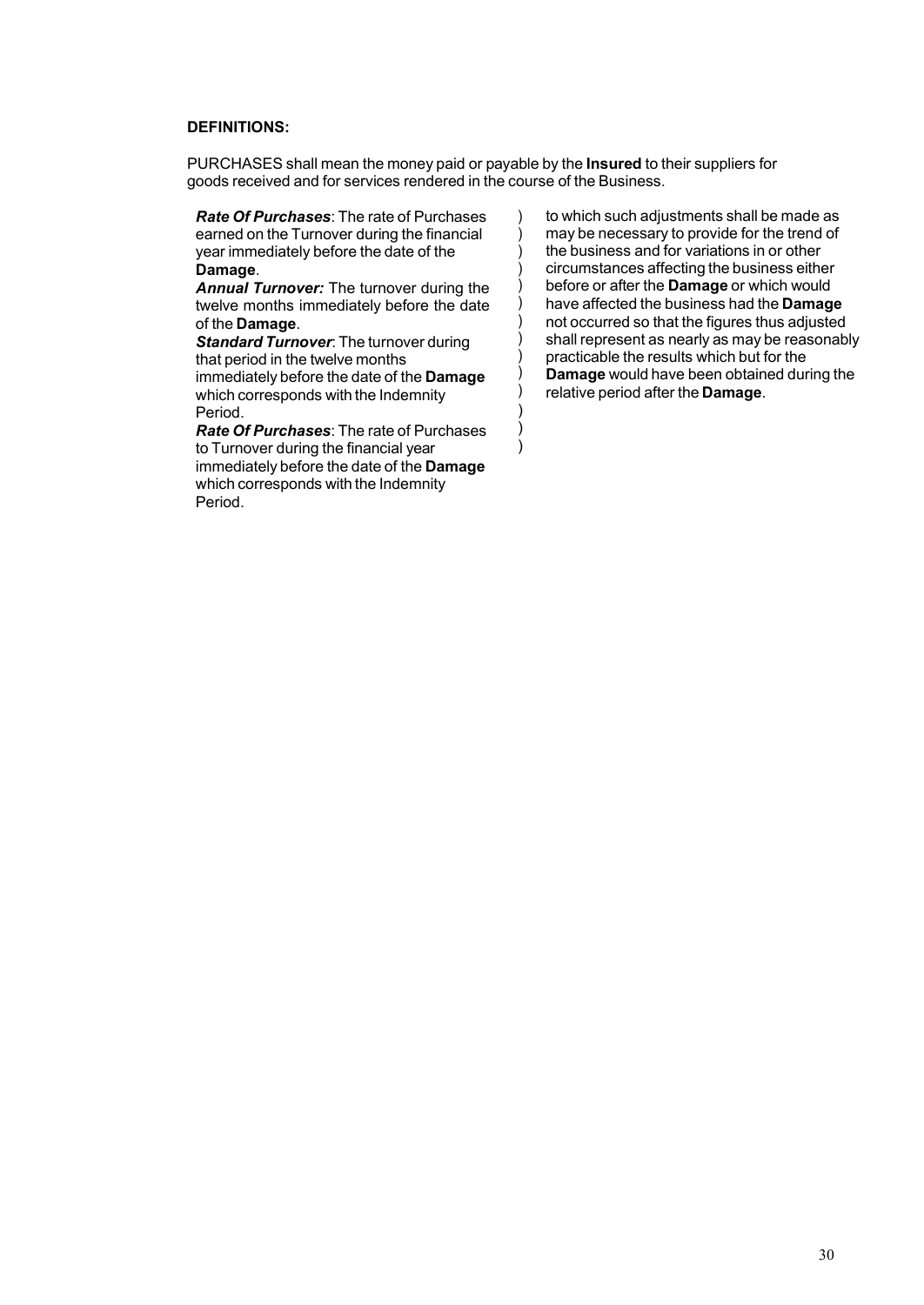#### **Additional Expenditure**

Further, Item No. 5 of the within **Policy** shall also apply beyond the expenditure recoverable under Clause 10.8.2 of this Item No.

#### 10.9 **Item No 9 (Outstanding Accounts Receivable)**

The **Insured** is indemnified for loss in consequence of **Damage** to the **Insured's** books of account, other books and/or records which results in the **Insured** being unable to trace or establish the **Outstanding Debit Balances** in whole or in part, and the **Insurer** will pay to the **Insured** the amount of the **Insured's** resultant loss calculated in the following manner, namely:

- 10.9.1 In respect of loss of **Outstanding Debit Balances**, being the difference between the **Outstanding Debit Balances** and the total of the amounts received or traced in respect thereof;
- 10.9.2 In respect of additional expenditure, being the additional expenditure incurred with the **Insurer's** prior consent (which will not be unreasonably withheld), in tracing and establishing Customers' Debit Balances after the **Damage**.

#### 10.10 **Item No 10 (Claims Preparation Costs)**

The **Insured** is indemnified with respect to such reasonable professional fees as may be payable by the **Insured** and such other reasonable expenses incurred by the **Insured** and not otherwise recoverable, for preparation and negotiation of progress claims and/or final claims under **Sections 1** and/or **2** of this **Policy**.

#### <span id="page-31-0"></span>**11 Conditions Applying to Section 2**

#### 11.1 **TurnoverElsewhere After Damage**

If during the **Indemnity Period** goods shall be sold or services shall be rendered elsewhere than at the **Premises** for the benefit of the **Business** either by the **Insured** or by others on behalf of the **Insured**, moneys paid or payable in respect of such sales or services shall be brought into account in arriving at the **Turnover** during the **IndemnityPeriod**.

#### 11.2 **Departmental Clause**

If the **Business** is conducted in departments or business units the independent trading results of which are ascertainable, the provisions of Clauses 10.1.1, 10.1.2, 10.3.1.1, 10.3.1.2 and 10.3.2 shall apply separately to each department or unit affected by the **Damage**.

#### 11.3 **New Business**

In the event of **Damage** occurring at the **Premises** before the completion of the first year's trading of the **Business**, the terms "**Rate of Gross Profit**", "**Standard Turnover**", "**Standard Gross Rentals**", and "**Rate of Payroll**" shall bear the following meanings and not those as stated in Clause 8 (**Definitions**):

**Rate of Gross Profit** means the proportion which the **Gross Profit** bears to the **Turnover** during the period between the date of the commencement of the **Business** and the date of the **Damage**.

**Standard Turnover** means the proportional equivalent, for a period equal to the **Indemnity Period** of the **Turnover** realised during the period between the commencement of the **Business** and the date of the **Damage**.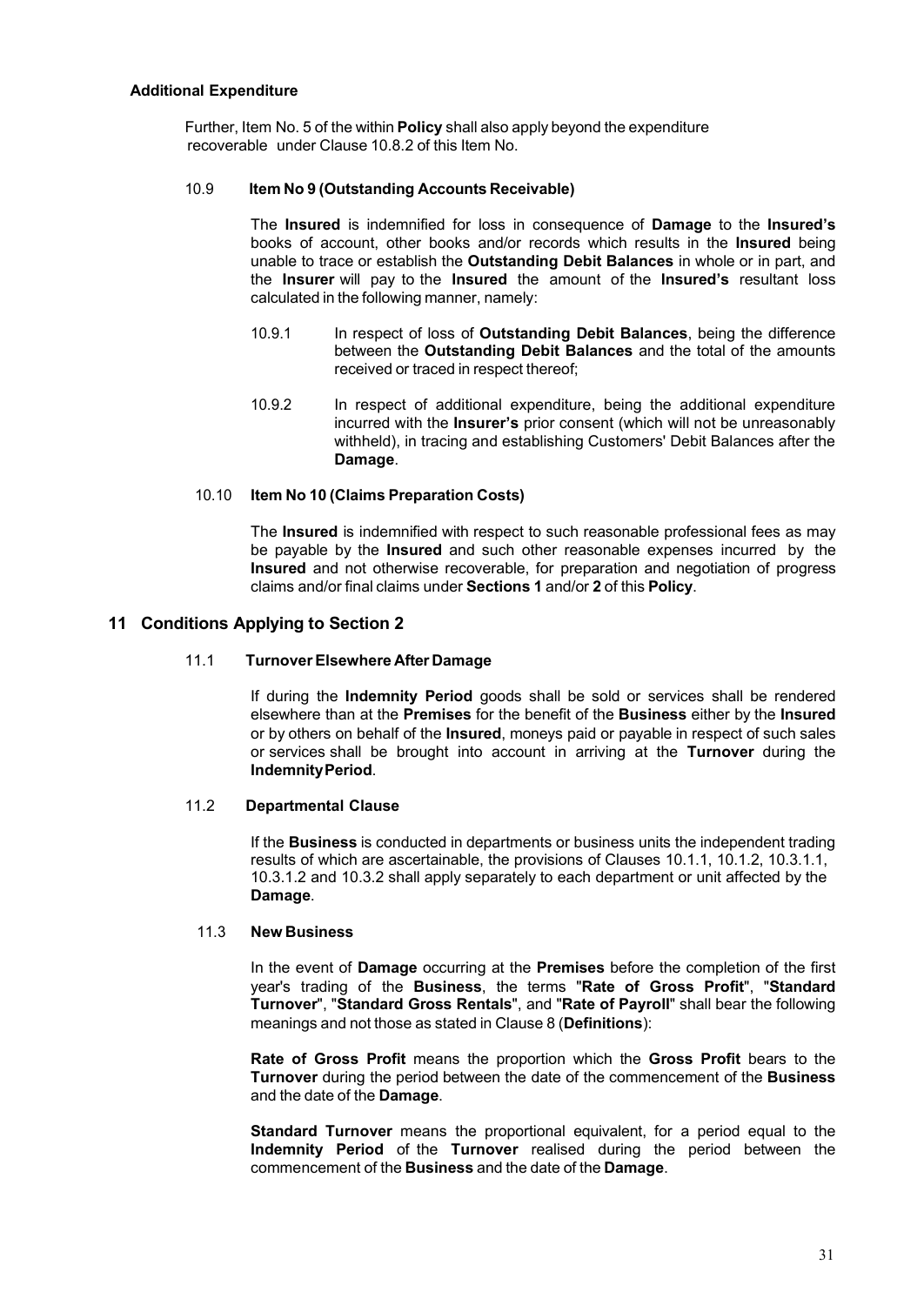**Standard Gross Rentals** means the proportional equivalent, for a period equal to the **Indemnity Period**, of the **Gross Rentals** realised during the period between the commencement of the **Business** and the date of the **Damage**.

**Rate of Payroll** means the proportion which the **Payroll** bears to the **Turnover** during the period between the date of commencement of the **Business** and the date of the **Damage**.

**Adjustment** shall be made to the **Rate of Gross Profit**, **Standard Turnover**, **Standard Gross Rentals**, and **Rate of Payroll** as may be reasonably necessary to provide for the trend of the **Business** and for variations in or other circumstances affecting the **Business** either before or after the **Damage** or which would have affected the **Business** had the **Damage** not occurred, so that the figures thus adjusted shall represent as nearly as may be reasonably practicable the results which but for the **Damage** would have been obtained during the relative period after the **Damage** occurred.

#### 11.4 **AccumulatedStocks**

In adjusting any loss, account shall be taken and reasonable allowance made if any **Shortage in Turnover** resulting from the **Damage** is postponed by reason of the **Turnover** being temporarily maintained from accumulated stocks.

#### 11.5 **Books of Account**

- 11.5.1 Any particulars or details contained in the **Insured's** books of account or other business books or documents which may be reasonably required by the **Insurer** for the purpose of investigating or verifying any claim made under this **Policy** may be produced and certified by the **Insured's** auditors and their certificate shall be prima facie evidence of the particulars and details to which the certificate relates.
- 11.5.2 The words and expressions used in this **Policy** shall have the meanings usually attached to them in the books and accounts of the **Insured** unless otherwise defined in this **Policy**.

#### 11.6 **Turnover/Output Alternative**

At the option of the **Insured**, the word "**Output**" may be substituted for "**Turnover**" and, for the purpose of **Section 2** of this **Policy**, **Output** shall mean the sale value of goods manufactured or processed by the **Insured** in the course of carrying on the **Business** at the **Premises**. Only one such meaning shall be operative in connection with any one occurrence involving **Damage**.

#### If the **Output Option** is selected:

11.6.1 the provisions of Clause 11.1 (**Turnover Elsewhere After Damage**) shall read as follows:

> "If during the **Indemnity Period** goods shall be manufactured or processed other than at the **Premises** for the benefit of the **Business** either by the **Insured** or by others on behalf of the **Insured**, the sale value of the goods so manufactured or processed shall be brought into account in arriving at the **Output** during the **Indemnity Period**"; and

11.6.2 the definition of **Gross Profit** shall read as follows:

"the difference between sale value of production and the amount of the **Uninsured Working Expenses**"; and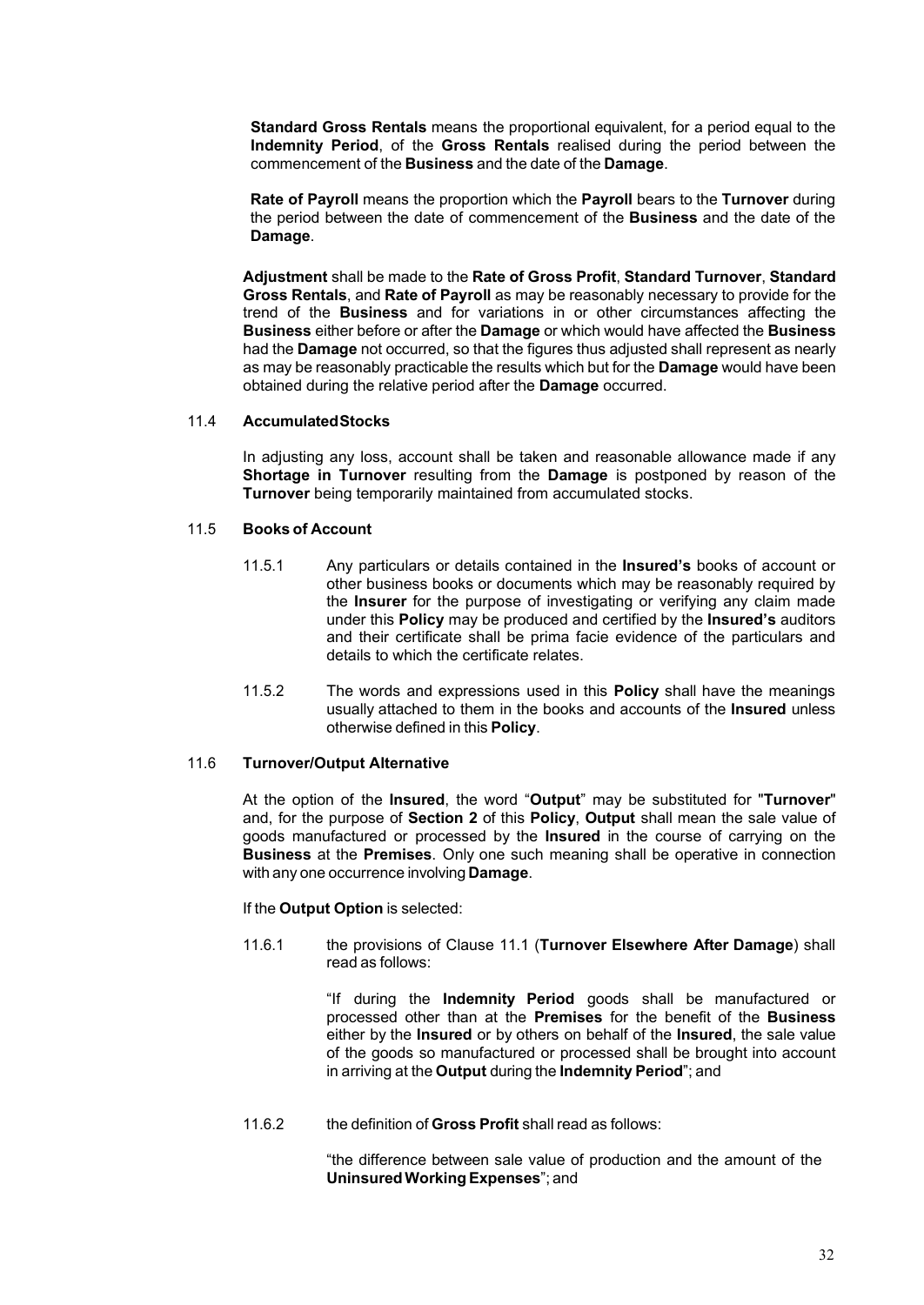#### 11.6.3 the provision of Clause 11.4 (**Accumulated Stocks**) shall read as follows:

"in adjusting any loss, account shall be taken and reasonable allowance made if any **Shortage in Output** resulting from the **Damage** is postponed by reason of the **Output** being temporarily maintained from accumulated stocks".

#### 11.7 **SalvageSale**

If **Damage** gives rise to a claim under **Section 2** of this **Policy** and the **Insured** holds a salvage sale during the **Indemnity Period**:

- 11.7.1 Clause 10.1 shall be varied to provide that the amount of the indemnity shall be calculated by reference to the sum produced by applying the **Rate of Gross Profit** to the amount by which the **Turnover** during the **Indemnity Period** (less the **Turnover** for the period of the salvage sale) shall, in consequence of the **Damage**, fall short of the **Standard Turnover**, from which shall be deducted the **Gross Profit** actually earned during the period of the salvage sale.
- 11.7.2 For the purposes of Clause 10.3, a **Shortage in Turnover** means the amount by which the **Turnover** during a period (less the **Turnover** for the period of the salvage sale) shall, in consequence of the **Damage**, fall short of the part of the **Standard Turnover** which relates to that period from which shall be deducted the amount of any portion of the **Payroll** actually paid out of the proceeds of the salvage sale.

#### 11.8 **ReducedMargin**

If, in consequence of **Damage** giving rise to a claim under this **Policy**, **Turnover** is maintained at a reduced **Rate of Gross Profit**, a reasonable allowance shall be made for the loss of **Gross Profit** resulting from an increase in the ratio to **Turnover** of stock usage or purchases (adjusted for stock variations). No allowance shall be made for an increase in the ratio to **Turnover** of any other uninsured expenses.

#### 11.9 **Government Incentives**

The definition of "Turnover" in Clause 8.4 of Section 2 – Interruption Insurance is extended to include financial incentives or concessions granted to the **Insured** by any Australian or State Government Department in recognition of specific performance in the development of market opportunities or employment of disadvantaged persons.

#### 11.10 **Other Contributing Properties**

Loss as insured by Section 2 of the **Policy** resulting from interruption of or interference with the business in consequence of damage to any other contributing property (not more specifically mentioned in this **Policy**) at any situation in the Commonwealth of Australia not owned or operated by the **Insured** but which wholly or partly prevents delivery of materials goods or services to the **Insured** and/or **Insured's** Customers shall be deemed to be loss resulting from damage to property used by the **Insured** at the**Premises**.

#### 11.11 **Intervention of Authorities**

Section 2 of the **Policy** is extended to include interruption to or interference with the Business arising from the intervention of any lawfully constituted authority resulting from actual damage to premises in the vicinity (within 1km radius of the **Premises**) shall be deemed to be loss resulting from damage to property used by the **Insured** at the **Premises**. Subject to **Sub-Limit of Liability** of \$500,000 (Annual Aggregate). 48 hour time **Deductible** to apply to coverage provided by this clause.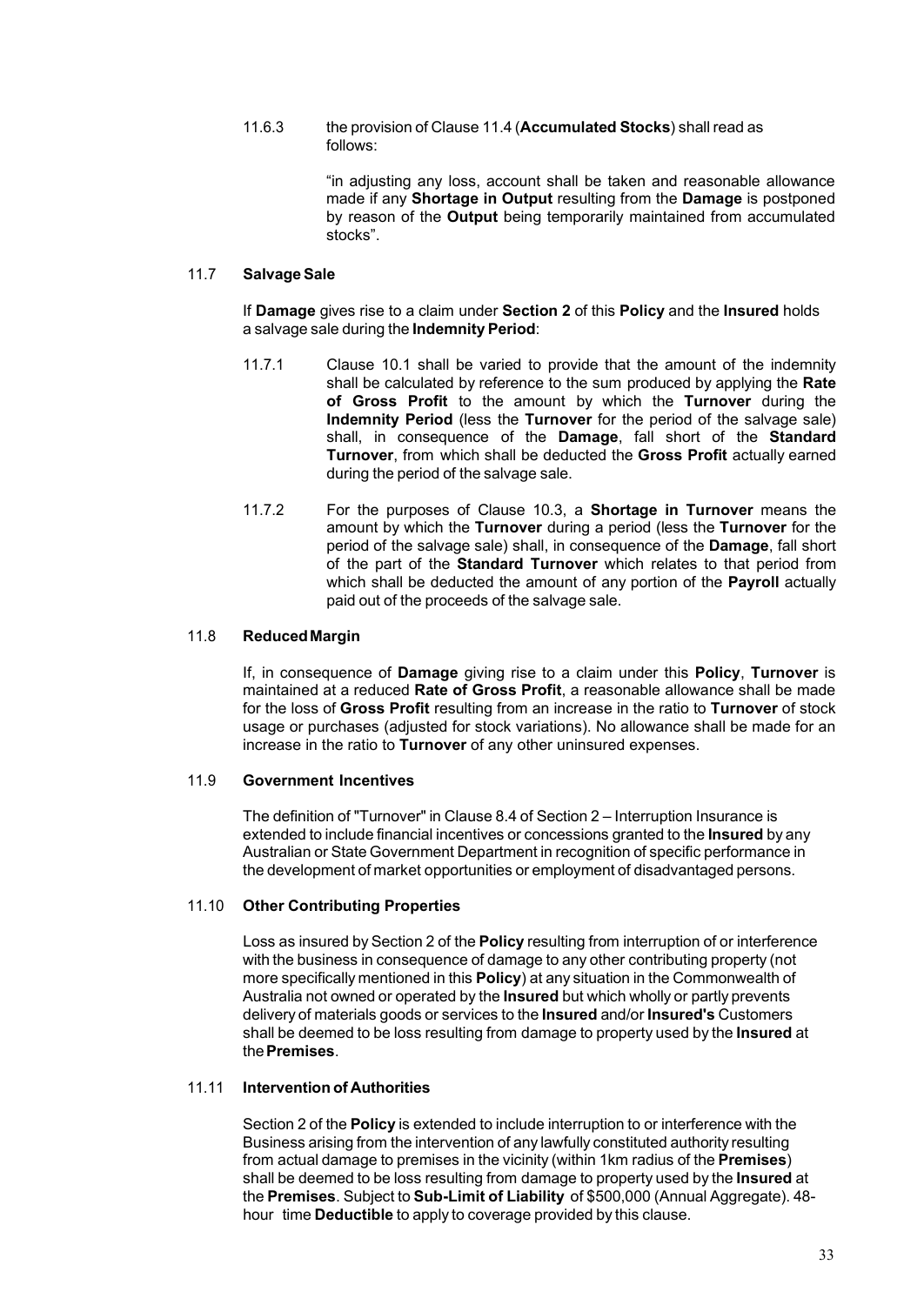#### 11.12 **PropertyExcluded Amended**

Notwithstanding the provisions of the PropertyExcluded clause, this **Policy** extends to include loss resulting from interruption of or interference with the Business (as provided for in Section 2 of this **Policy**) occasioned by **Damage** to Property described in the "Property Excluded clause" provided the **Damage** to such property is caused by fire, lightning, explosion, aircraft, riot, civil commotion, strikers, locked-out workers, persons taking part in labour disturbances, malicious persons, earthquake, storm, tempest, bursting, overflowing, discharging or leaking of tanks, apparatus or pipes, impact by any vehicle or animals (if covered under Section 1).

#### 11.13 **Isolation By Landslide Or Flood**

Any loss resulting from the interruption of or interference with the Business, in consequence of closure or blockage of roads or railway links, bridges or tunnels caused by**Subsidence**, landslide or flood and which prevents or hinders the use of or access to the **Premises** shall be deemed to be loss resulting from **Damage** to property used by the **Insured** at the **Premises**.

Property Excluded Clauses 5.4 and 5.10 and Circumstances where Cover is Excluded Clause 6.2.3 shall not apply to the cover provided by this endorsement. Subject to **Sub-Limit of Liability** of \$100,000 in the annual aggregate. 48 hour time **Deductible** to apply to coverage provided by this clause.

#### 11.14 **RentInducement Clause**

In the event of a claim under Section 2 of this **Policy**, the **Insurer** will disregard such items as rent free and rent reduced concessions or inducements during the **Indemnity Period** for the purpose of providing indemnity under Item No. 2 Gross Rentals.

#### 11.15 **Termination of Cover**

Notwithstanding anything contained in this **Policy** to the contrary, if during any period in respect of which this **Policy** is in force the **Insured**:

- 11.15.1 permanently discontinues or ceases to carry on the **Business** or if the **Insured's** proprietary interest in the **Business** ceases otherwise than by death; or
- 11.15.2 (being a corporation) is placed in liquidation, provisional liquidation, under official management, under the control of a receiver and manager or if control over its assets is assumed by a receiver; or
- 11.15.3 (being a natural person) becomes bankrupt;

then the insurance under **Section 2** shall cease unless its continuance is admitted in writing by the **Insurer** (which will not be unreasonably withheld).

Such termination of cover shall not apply if any of the events stated in clauses 11.15.1, 11.15.2 or 11.15.3 are caused by loss, insured by **Section 2** of the **Policy**, resulting from interruption of or interference with the **Business** in consequence of **Damage** to property used by the **Insured** at the **Premises**.

#### 11.16 **Mitigation of Loss**

The **Insured** shall use due diligence and do and concur in doing all things reasonably practicable to minimise any interruption of or interference with the **Business** and to avoid or diminish the loss and shall also deliver to the **Insurer** a statement in writing of any claim certified by the **Insured's** auditors or accountants with all particulars and details reasonably practicable as to the loss and shall produce and furnish all books of account and other business books, invoices, vouchers and all other documents, proofs, information, explanations and other evidence and facilities as may reasonably be required to enable the **Insurer** to verify the loss.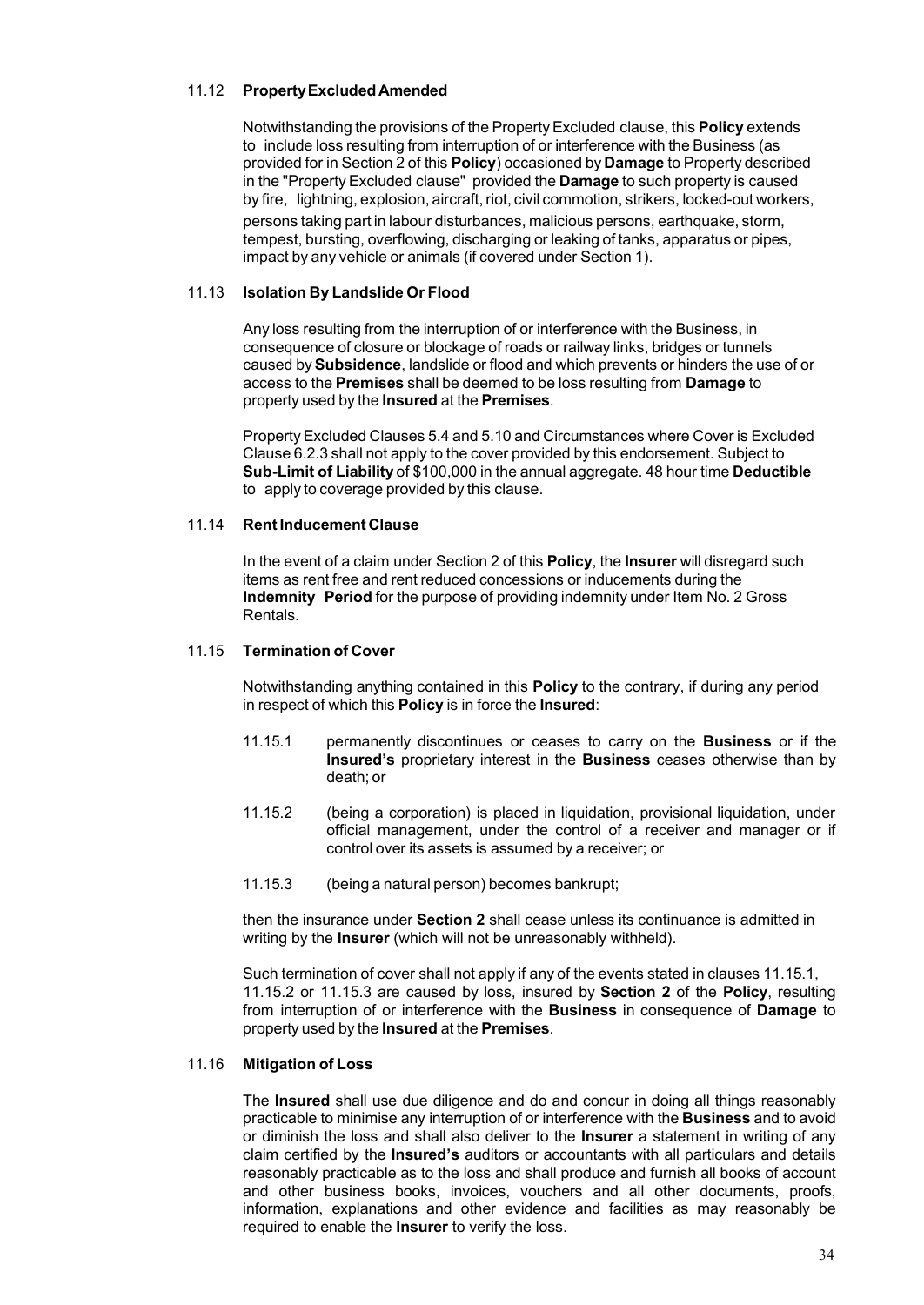#### <span id="page-35-0"></span>**12 Property Excluded**

**Section 2** of this **Policy** does not cover any loss resulting from **Damage** to any property described in Clause 5 of **Section 1** of this **Policy** in the circumstances set out in that Clause other than **Damage** to property the subject of indemnity as described in Clause 9.1.1.10.

#### <span id="page-35-1"></span>**13 Circumstances Where Cover is Excluded**

- 13.1 **Section 2** of this **Policy** does not cover any loss resulting from any **Damage** to any property in the circumstances described in Clause 6 of **Section 1** of this **Policy**, except as described in Clause 6.2.14.
- 13.2 **Section 2** of this **Policy** does not cover any interruption to or interference with the **Business** caused by or happening through:
	- 13.2.1 the stranding or sinking of any vessel in any canal, waterway or port; or
	- 13.2.2 the impact by any vessel to any wharf, dock or pier.

#### <span id="page-35-2"></span>**14 Conditions Applying to Sections 1 and 2**

Subject to anything to the contrary contained in any Condition set out hereunder, the following Conditions apply to Sections 1 and 2 of this **Policy**.

#### 14.1 **Precautions to Prevent Loss**

The **Insured** shall take all reasonable precautions to prevent **Damage** or loss to **Property Insured** which may give rise to a claim under this **Policy**.

#### 14.2 **Claims and Claims Procedures**

- 14.2.1 On the discovery of any **Damage** or loss under Section 2 giving rise to a claim under this **Policy**, the **Insured** shall as soon as reasonably practicable give notice thereof in writing to the **Insurer** and shall as soon as reasonably practicable deliver to the **Insurer** the amount of any claim made under Section 2 of this **Policy**, together with details of any other insurances which may apply to the claim.
- 14.2.2 The **Insured** shall, upon becoming aware of any loss by theft of or any wilful or malicious damage and/or other loss under Section 2 which may give rise to a claim under this **Policy**, take all reasonably practicable steps to trace and recover any missing property and to discover by whom the property was stolen or **Damaged**, for example reporting the matter to the police and any other responsible authority.
- 14.2.3 If the **Insurer** acting reasonably elects or becomes bound to replace, repair or rebuild any item of property, the **Insured** agrees to deliver to the **Insurer** all such plans, documents and information as the **Insurer** may reasonably require.
- 14.2.4 The **Insured** shall not be entitled to abandon any property to the **Insurer** whether taken possession of by the **Insurer** or not.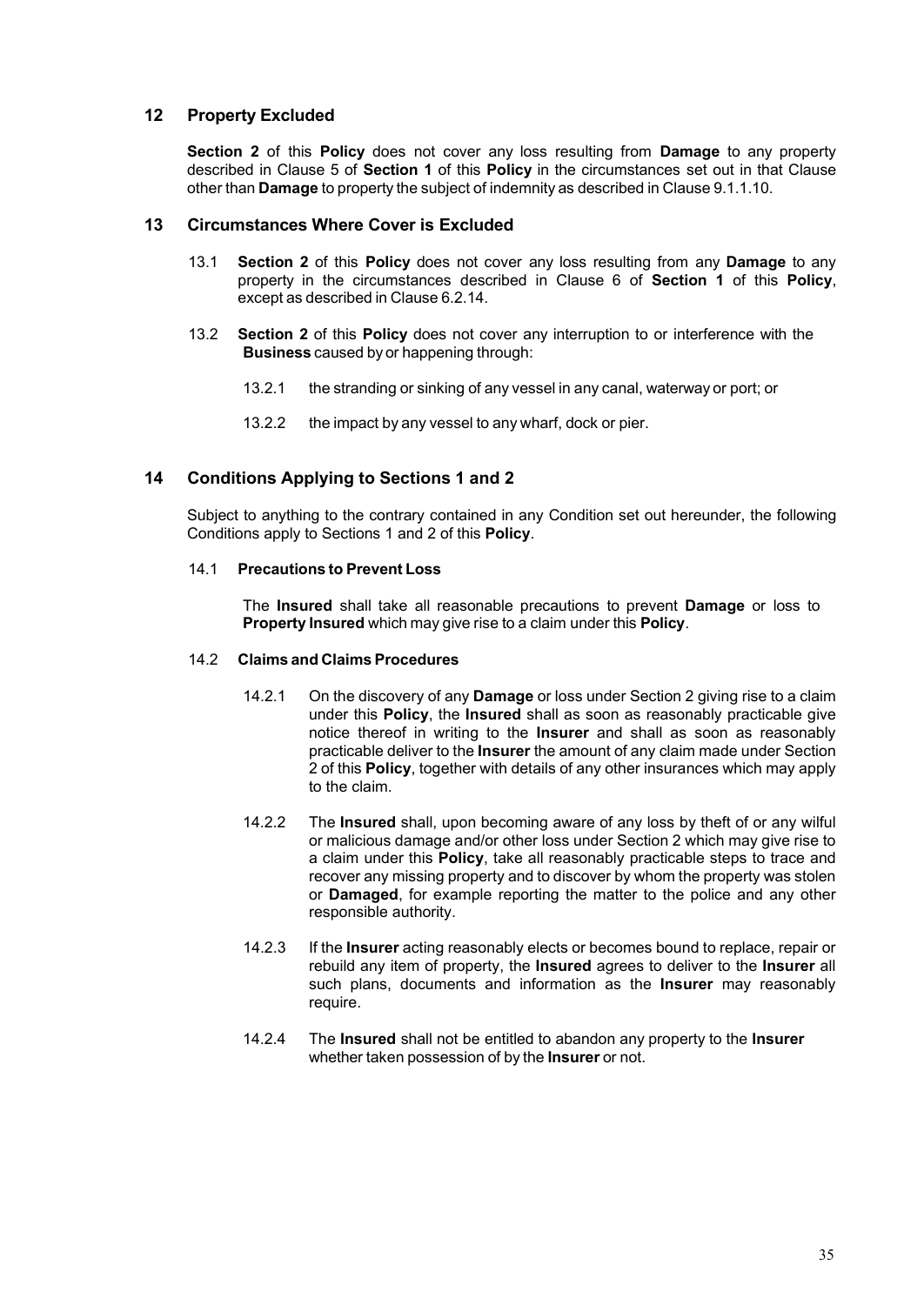- 14.2.5 Any person claiming under this **Policy** shall at the reasonable request and at the expense of the **Insurer** do and concur in doing and permit to be done all such reasonable acts and things as may be necessary or reasonably required by the **Insurer** for the purpose of enforcing any rights and remedies, or of obtaining relief or indemnity from other parties to which the **Insurer** shall be or would become entitled or subrogated upon the **Insurer** paying for or making good any **Damage** and/or loss under Sections 2 of this **Policy**. If the **Insurer** makes any recovery as a result of such action, it is entitled to such amount as does not exceed the sum of the amount paid to the **Insured** in respect of the loss and administrative and legal costs incurred in connection with the recovery. If the amount recovered exceeds the amount to which the **Insurer** is entitled, the **Insured** is entitled to so much of the excess as does not exceed the **Insured's** overall loss. If the amount recovered exceeds the amount to which the **Insurer** and **Insured** are both entitled, the **Insurer** is entitled to the excess.
- 14.2.6 Provided that liability has been admitted, the **Insurer** shall, acting reasonably, make reasonable progress payments on account of any claim to the **Insured** at such intervals and for such amounts as may be agreed between the **Insurer** and the **Insured** upon production of a report by any loss adjuster appointed by the **Insurer**. Any such payments shall be deducted from the amount finally determined upon adjustment of the claim.
	- 14.2.7 If the **Insured** is in breach of any of the provisions of this **Policy**, the **Insurer's** remedies shall be in accordance with the Insurance Contracts Act 1984, as amended. If the **Insured** is in breach of any of the provisions of this Policy, the **Insurer's** remedies shall be in accordance with the Insurance Contracts Act 1984, as amended.
	- 14.2.8 Specifically, section 54 of the Insurance Contracts Act 1984 provides that an insurer may not refuse to pay a claim in certain circumstances:
		- 14.2.8.1 by reason only of an act (or failure to act) of the insured or another person, if that act (or failure to act), which occurred after the policy was entered into, did not cause any part of the loss giving rise to the claim. For example, if you have failed to satisfy a technical requirement of the policy but able to prove that this technical breach could not reasonably to be said to have caused or contributed to the loss that is the subject of your claim, we may not refuse the claim based on the technical breach on your part.
		- 14.2.8.2 where the act was necessary to protect a person's safety, to preserve property or if it was not reasonably possible for the person not to do the act.

The insurer can reduce its liability for the claim by the amount that fairly represents the extent to which it was prejudiced as a result of the act. The insurer can refuse to pay a claim where the act could reasonably be regarded as being capable of causing or contributing to the loss for which cover was provided.

#### 14.3 **Reinstatement of Insurance after Loss**

The insurance under this **Policy** and the **Limit of Liability** shall be automatically reinstated in the event of any loss unless the **Insured** requests otherwise. The **Insured** must pay any additional premium calculated pro rata by reference to the amount of the loss and the outstanding **Period of Insurance**. The premium shall be calculated at the **Policy** rate applicable to the current **Period of Insurance**.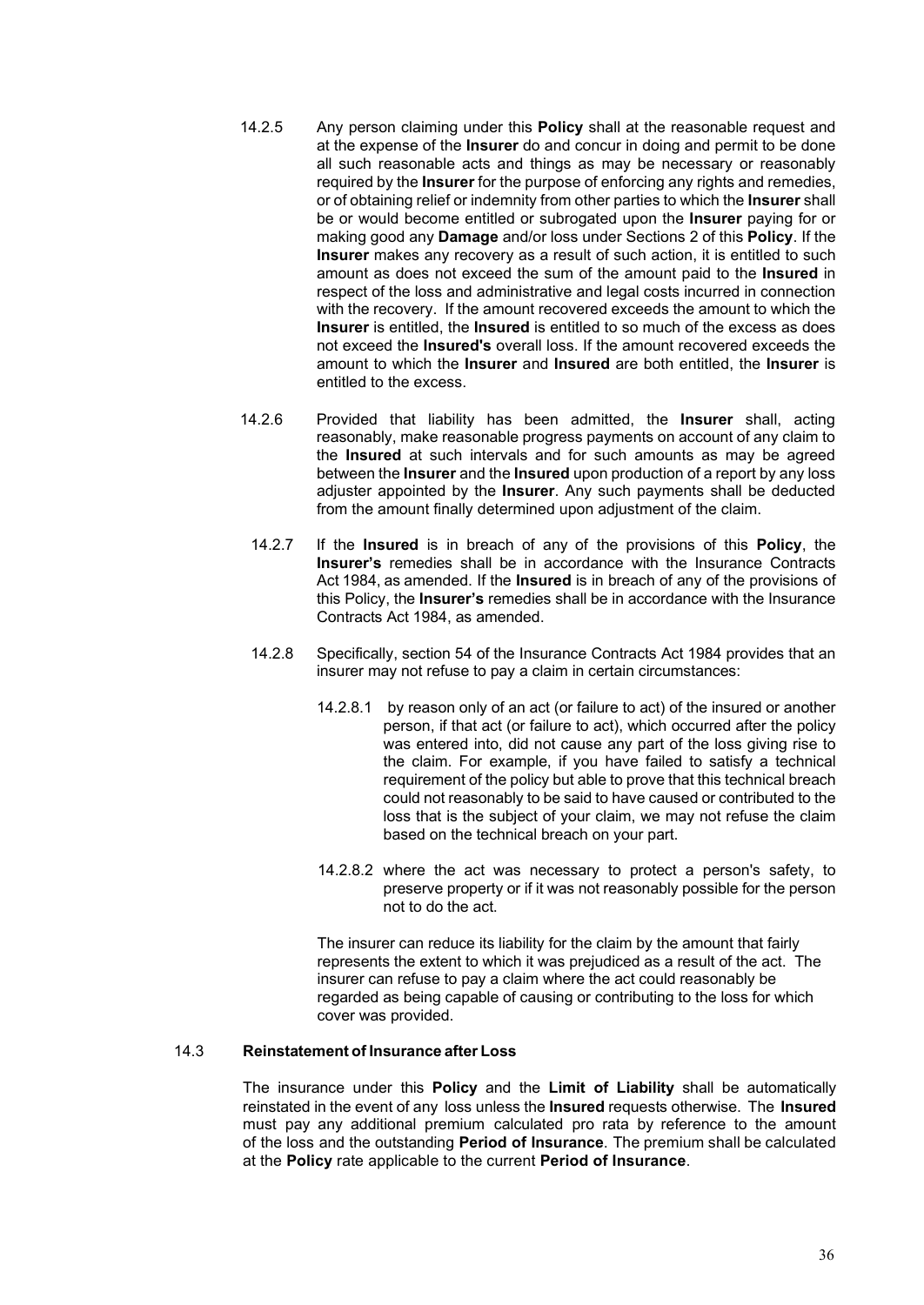#### 14.4 **Acquired Companies**

- 14.4.1 This **Policy** extends to include:
	- 14.4.1.1 property belonging to companies and other organisations a controlling interest in which is acquired by the **Insured** during the **Period of Insurance**;
	- 14.4.1.2 property for **Damage** to which such companies or other organisations are legally responsible or for which they have assumed responsibility to insure prior to the occurrence of the **Damage**; and
	- 14.4.1.3 any loss suffered by any such companies or organisations which is the subject of indemnity under **Section 2 or 3** of this **Policy**.
- 14.4.2 The **Insured** agrees to declare in writing to the **Insurer** within one (1) month of acquisition (or such other reasonable time period as agreed between the **Insured** and **Insurer**):
	- 14.4.2.1 the name of the company or other organisation and the nature of its business;
	- 14.4.2.2 the nature and extent of the property to be insured;
	- 14.4.2.3 the value of the indemnity provided calculated in accordance with the applicable **Basis of Settlement** Clauses 4.3, 4.4, 10.1, 10.2, 10.3, 10.4 and 10.8 (as applicable);

and must pay the rateable proportion of the **Premium** from the date of acquisition(s) to the expiry of the **Period of Insurance** calculated at the agreed rate applied to the values declared in 14.4.2.3.

Clauses 14.4.2.2 and 14.4.2.3 shall not apply to **Section 3** of this Policy.

- 14.4.3 The business of the acquired company or other organisation must be similar to the **Business** stated in the **Schedule**.
- 14.4.4 For the purpose of this **Condition**, a controlling interest shall, in the case of a company, mean the acquisition of shares carrying more than 50% of votes capable of being cast at a general meeting of all shareholders in the company.
- 14.4.5 The **Insured** shall not be required to include the values declared in 14.4.2.3 in the declaration required under **Condition 14.5 Adjustment of Premium**.
- 14.4.6 The property described in clause 14.4.1.1 is separately subject to the following**Average/UnderinsuranceCondition;**
	- 14.4.6.1 The **Insured** is required to insure acquired property for full value calculated in accordance with **Definition 1.9 Declared Values** as applicable at the time of acquisition.
	- 14.4.6.2 In the event of **Damage** to property described in Clause 14.4.1.1 resulting in a claim, the moneys otherwise payable under **Section 1** of this **Policy** shall be the proportion that the **Insured's** declaration at the time of acquisition of the value of all **Property Insured** described in Clause 14.4.1.1 bears to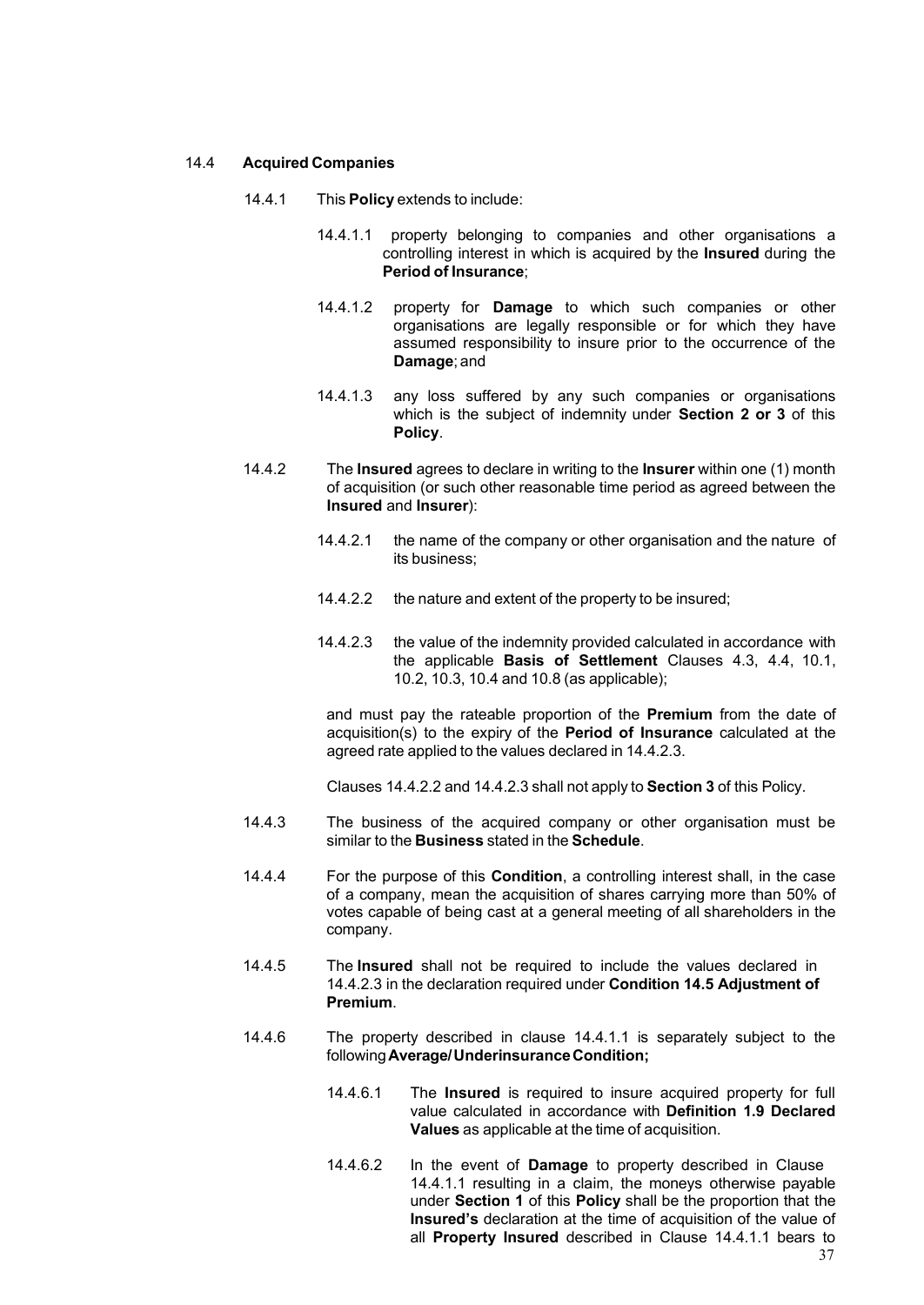80%of the value of all such property as at the time of acquisition calculated in accordance with Clause 14.4.2.3.

- 14.4.6.3 Should the **Insured** elect to settle a claim or any part thereof in accordance with **Basis of Settlement** Clause 4.28, for the purpose of the application of this **Condition 14.4.6** (and **Condition 7.3** insofar as it applies) the full value of such property at the time of acquisition shall be the **Indemnity Value.**
- 14.4.6.4 This **Condition 14.4.6** shall not apply if the amount of the **Damage** does not exceed 5% of the amount of the **Insured's** declaration of value of all **Property Insured** described in Clause14.4.1.1.

#### 14.5 **Adjustment ofPremium**

- 14.5.1 The **Premium** for **Sections 1** and **2** is provisional and is calculated on the **Declared Values** of:
	- 14.5.1.1 the **Property Insured**; and
	- 14.5.1.2 the **Annual Gross Profit**, and **Gross Rentals** and **Insured Payroll** (as applicable), (or appropriately increased if the **Indemnity Period** exceeds twelve (12) months) estimated to apply during the period referred to in Clause 14.5.2.2 below;

on the day of commencement of each **Period of Insurance**.

- 14.5.2 The **Insured** undertakes to declare to the **Insurer** within a reasonable time after the expiry of the **Period of Insurance**:
	- 14.5.2.1 the value of **Property Insured** on the day of expiry of the **Period of Insurance** calculated in accordance with **Definition 1.9 Declared Values**. For the purpose of this declaration, stock in trade and merchandise shall be taken at their average monthly value during the **Period of Insurance**;
	- 14.5.2.2 the amount of the **Gross Profit** and/or **Gross Rentals**, earned and **Payroll** paid (as applicable) in accordance with the indemnity afforded in respect of Clauses 10.1, 10.2 and/or 10.3 (as applicable) of **Section 2**, in the course of the **Business** during the accounting period of twelve (12) months most nearly concurrent with the **Period of Insurance** (or appropriately increased if the **Indemnity Period** exceeds twelve (12) months).
- 14.5.3 The provisional **Premium** for **Sections 1** and **2** shall be adjusted by payment to the **Insurer** of an additional premium or by allowance to the **Insured** of a return premium, as the case may be, calculated at the agreed rate on 50% of the difference between property declared in accordance with Clauses 14.5.1.1 and 14.5.2.1 and the full agreed rate on the difference between the amounts declared under Clauses 14.5.1.2 and 14.5.2.2.
- 14.5.4 The **Declaration of Values** made at the expiry of the **Period of Insurance** in accordance with this **Condition 14.5** shall not be reduced as a result of any loss, **Damage** or destruction in respect of which a claim has been paid or is payable under this **Policy**.

This Clause 14.5 shall not apply to **Section 3** of this **Policy**.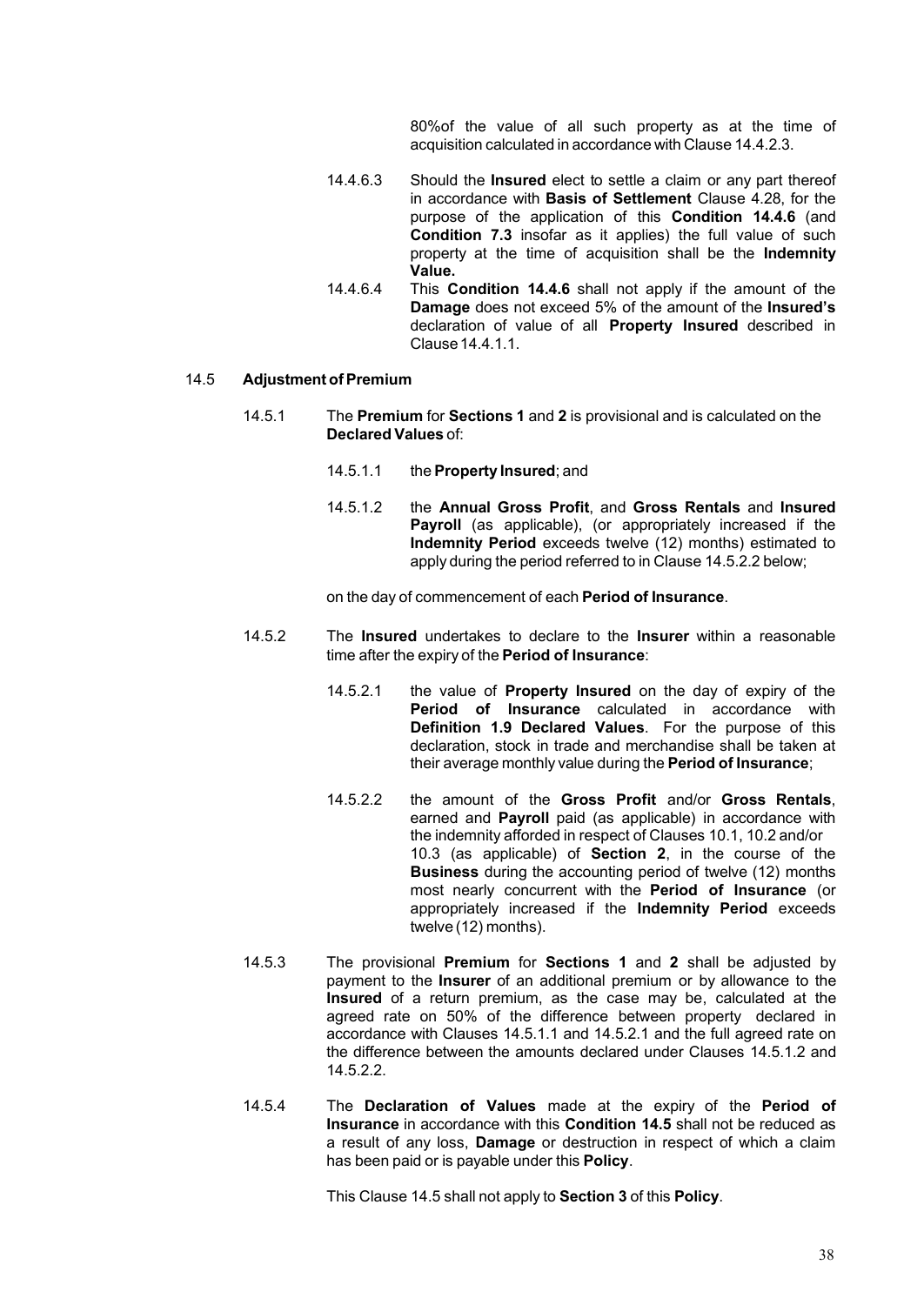#### 14.6 **Cancellation**

- 14.6.1 This **Policy** may be cancelled at any time at the written request of the **Insured**, in which case the **Insurer** will be entitled to a pro rata proportion of the **Premium**, subject to any adjustment in accordance with **Condition 14.5**, for the time this **Policy** has been in force.
	- 14.6.1.1 The **Insurer** may cancel this **Policy** by giving the **Insured** not less than thirty (30) days prior written notice to that effect where the **Insured** is in breach of any of the provisions of this **Policy**, including any provision relating to the payment of **Premium** or for any other reason available to the **Insurer** at law.
- 14.6.2 In the event of cancellation by the **Insurer**, the **Insurer** will repay to the **Insured** a rateable proportion of the **Premium** applicable to the unexpired **Period of Insurance**.

#### 14.7 **Waiver ofSubrogation**

The **Insurer** shall waive all right of subrogation under this **Policy** against every company, organisation and person defined as an **Insured** under this **Policy** to which or to whom protection is afforded under this **Policy**.

#### 14.8 **Observance of Terms and Conditions**

- 14.8.1 Any breach of condition or warranty without the knowledge or consent of the **Insured**, or error in name, description or location or failure to state a material fact, shall not invalidate the **Policy** provided notice in writing be given to the **Insurer** when such breach or error or failure comes to the knowledge of the **Insured's** officer responsible for insurance and additional premium for any increased hazard as the **Insurer** may reasonably require shall be paid from the date of such breach or error or failure.
- 14.8.2 Where the separate interests of more than one **Co-Insured** in the **Property Insured** are insured under this **Policy**, any act or neglect of one **Co-Insured** will not prejudice the rights of the remaining **Co-Insured**; provided that the remaining **Co-Insured** shall, within a reasonable time after becoming aware of any act or neglect whereby the risk of loss, **Damage** or destruction has increased, give notice in writing to the **Insurer** and shall pay such reasonable additional premium as the **Insurer** may require.

#### 14.8.3 **ReleaseClause**

Wherever the **Insured** has been required by contractual agreement to release Government, Semi-Government, Municipal and Other Statutory Authorities, Owners and Lessors of premises from liability arising from an insured peril such release is allowed without prejudice to the Insurance. In the event of the **Insurer(s)** being successful in any subrogation action against such parties the **Insurer(s)** agrees to indemnify the **Insured** for any resultant costs, expenses and damages arising out of such subrogation action.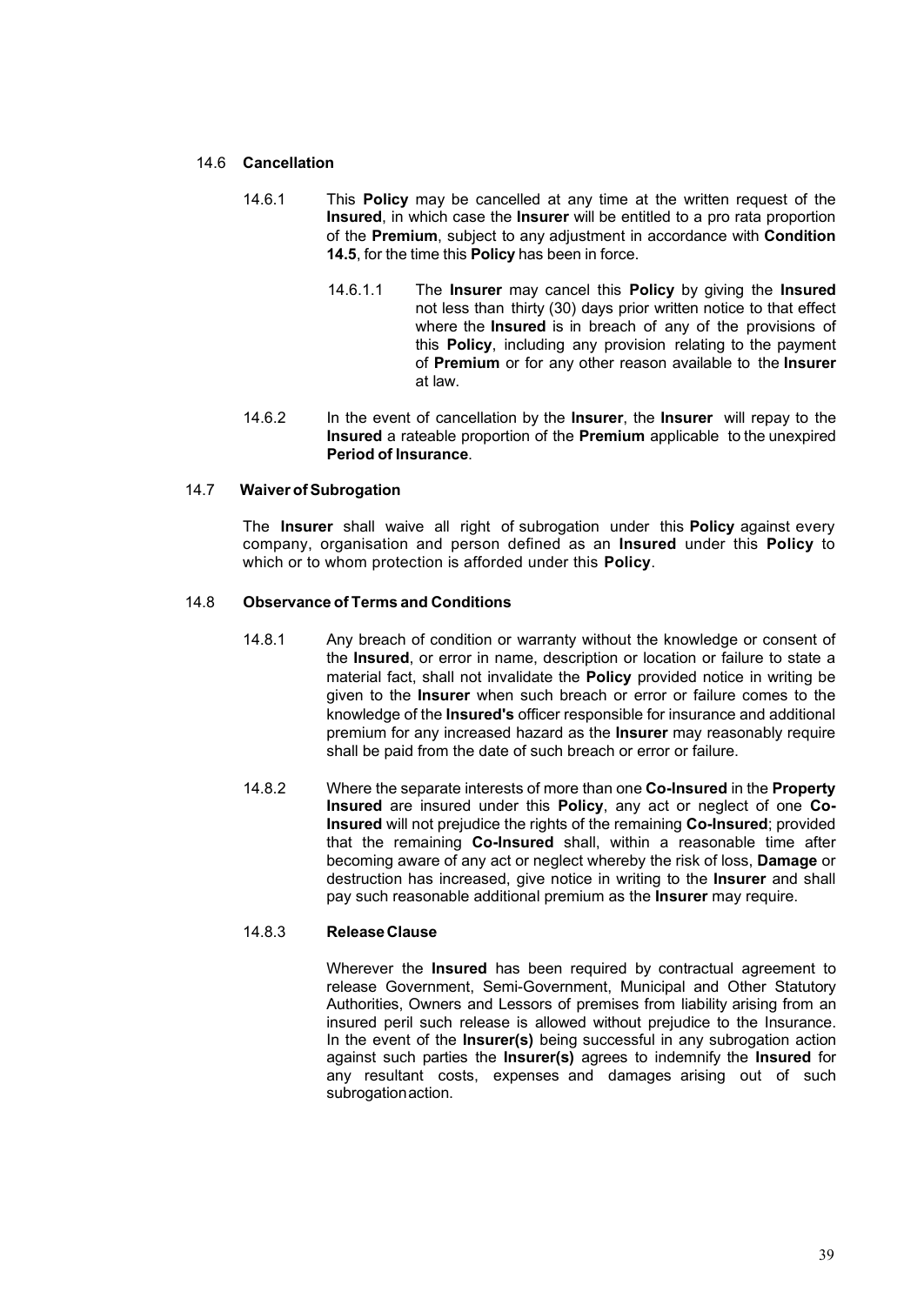#### 14.9 **Alterations**

The **Insured** undertakes to advise the **Insurer** of any alteration in the trade or processes of manufacture carried on at the **Situation** or in the nature of the occupation whereby the risk of **Damage** shall have been materially increased and shall pay any additional premium as the **Insurer** may reasonably require shall be paid, commensurate with the increased risk. Failure to advise the **Insurer** shall not prejudice the insurance provided by this **Policy**. This Condition does not negate the **Insured's** duty of disclosure on renewal of this **Policy**.

#### 14.10 **Goods and Services Tax**

GST, Input Tax Credit, Acquisition and Supply have the same meaning as given to those expressions in A New Tax System (Goods and Services Tax) Act 1999 and related legislation as amended from time to time.

Taxable Percentage is the **Insured's** entitlement to an Input Tax Credit on the **Premium** as a percentage of the total GST on that **Premium**.

- 14.10.1 Where the **Insurer** makes a payment under this **Policy** for the acquisition of goods, services or other Supply, the amount of the payment will be reduced by the amount of any Input Tax Credit that the **Insured** is, or will be, entitled to in relation to that Acquisition, whether or not the **Insured** makes that Acquisition.
- 14.10.2 Where the **Insurer** makes a payment under this **Policy** as compensation instead of payment for the acquisition of goods, services or other Supply, the **Insurer** will reduce the amount of the payment by the amount of any Input Tax Credit that the **Insured** would have been entitled to had the payment been applied to acquire such goods, services or other Supply.

Any GST amount paid by the **Insurer** shall be in addition to the **Limit(s) of Liability** specified in the **Schedule**.

No payment shall be made to the **Insured** for any GST liability that they may acquire upon settlement of a claim if the **Insured** has not informed the **Insurer** of its correct TaxablePercentage.

#### 14.11 **Headings**

Headings have been included for ease of reference only. The provisions of this **Policy** are not to be construed or interpreted by reference to such headings.

#### 14.12 **ProperLaw**

The governing law of this **Policy** shall be the laws of the Commonwealth of Australia and the **Insurer** and the **Insured** hereby agree to submit to the jurisdiction of all Australian Courts in relation to all matters arising under this **Policy**.

#### 14.13 **InternationalTradeSanctions Clause**

The **Insurer** shall not be deemed to provide cover and shall not be liable to pay any claim or provide any benefit hereunder to the extent that the provision of such cover, payment of such claim or provision of such benefit would expose the Insurer to any sanction, prohibition or restriction under United Nations resolutions or the trade or economic sanctions, laws or regulations of any jurisdiction applicable to the **Insurer**.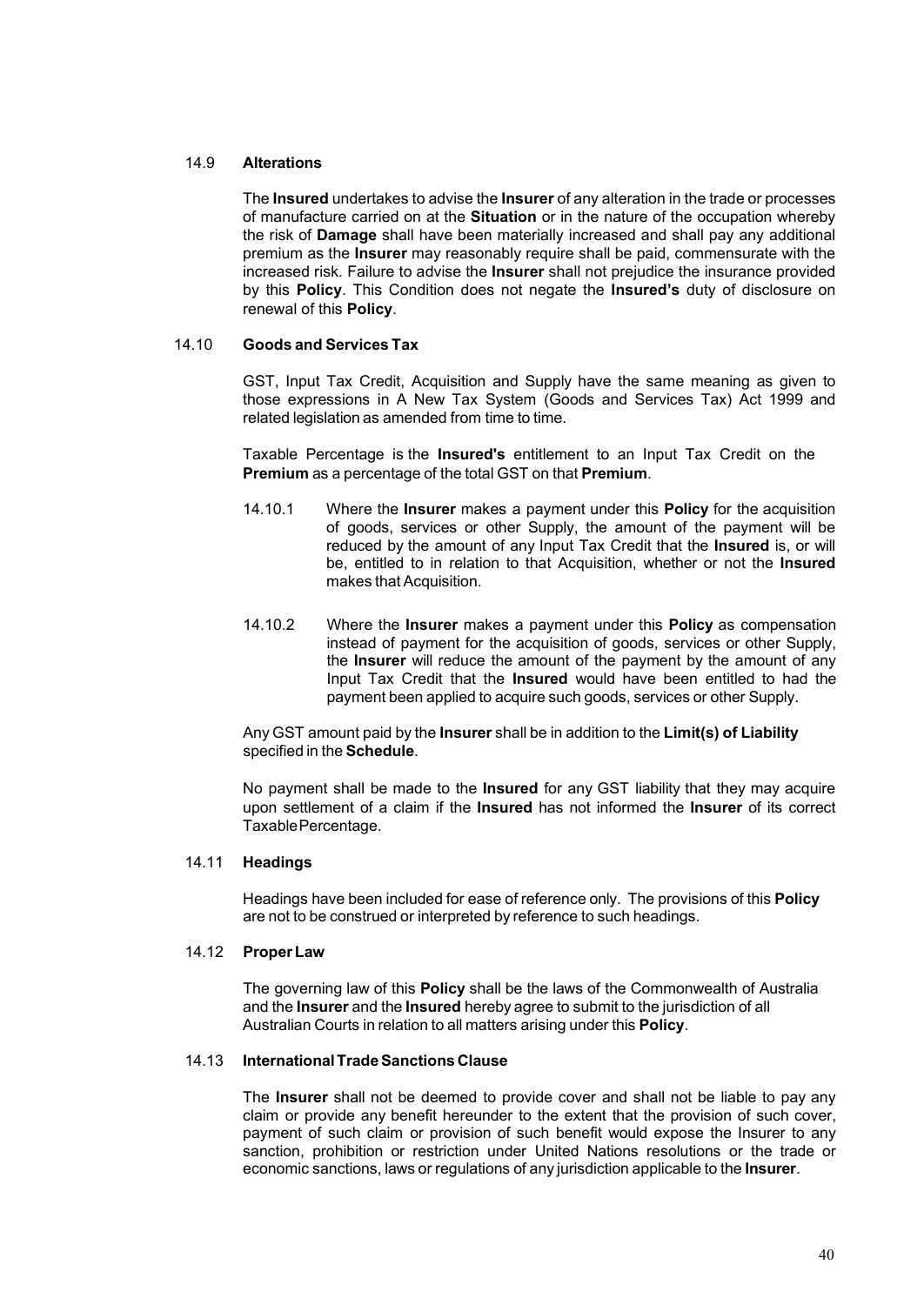#### <span id="page-41-0"></span>**15. Endorsements**

#### **The following Endorsements to the standard cover will be deemed to be incorporated in this Policy:**

#### 15.1 **Basis Of Settlement – Indemnity**

Notwithstanding Clause 7.2 Average / Underinsurance contained in the **Policy** it is hereby agreed that in respect of buildings and/ or plant nominated in the **Schedule**, the basis of settlement shall be the current Reinstatement Value taking into consideration age, condition and remaining useful life.

#### 15.2 **Boiler Pressure Vessel Explosion**

This **Policy** extends to cover the **Insured** against **Damage** to any boiler, economiser or other vessel, including pipes, valves and other apparatus (hereinafter referred to as plant) forming part of any of these, caused by or in connection with or arising from or occasioned through their own **Explosion**, implosion, rupture, **Collapse**, bursting, cracking, fracturing or overheating thereof.

**Explosion** shall mean the sudden and violent rending of the permanent structure of the plant by force of internal steam or fluid pressure or bodily displacement of any part of such structure together with forcible ejectment of its contents. Except in the case of a steam test at a pressure not exceeding the maximum pressure permitted by the inspecting authority, the term **Explosion** shall mean failure under any test.

**Collapse** shall mean the sudden and dangerous distortion of any part of the permanent structure of plant by bending or crushing caused by force of steam or fluid pressure whether attended by rupture or not. Except in the case of a steam test at a pressure not exceeding the maximum pressure permitted by the inspecting authority, the term **Collapse** shall not mean failure under any test.

The following defects do not constitute **Explosion**, implosion, rupture, **Collapse** or bursting even though repair or replacement may be necessary:

- 15.2.1 wearing away or wasting of the material of the plant whether by leakage, corrosion or by the action of the fuel or otherwise;
- 15.2.2 slowly developing deformation or distortion of any part of the plant;
- 15.2.3 crack, fractures, blisters, laminations, flaws or grooving even when accompanied by leakage or damage to tubes, headers or other parts of the plant caused by overheating or leakage at seams, tubes or other parts of the plant;
- 15.2.4 failure of joints;

but **Explosion**, implosion, rupture, **Collapse**, or bursting arising from any such defect is not excluded hereby.

Furthermore in respect of **Damage** to plant arising from:

- 15.2.5 cracking or fracturing, such **Damage** must be caused by the plant's own sudden cracking or fracturing which immediately prevents or makes unsafe the continued use of the plant or in the case of a boiler which prevents the plant from working satisfactorily to constitute a claim under this Extension.
- 15.2.6 overheating, such **Damage** must be sudden and accidental to constitute a claim under this Extension.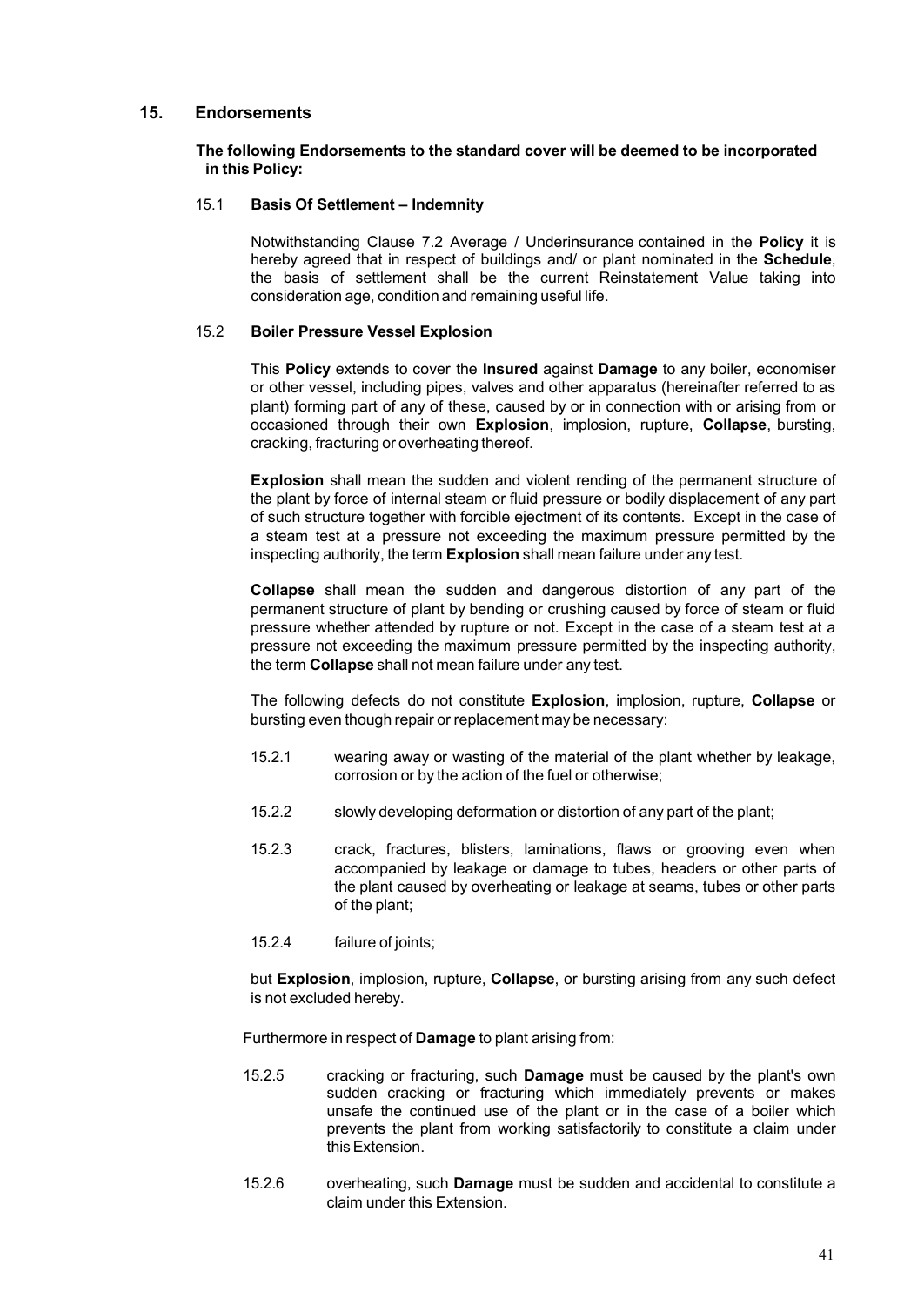- 15.2.7 For the purpose of this Endorsement, Exclusion 6.2.14 is hereby modified to the extent of the cover provided by this Endorsement and Exclusions 6.2.5, 6.2.6, 6.2.7 and 6.2.9 are deemed to be inoperative.
- 15.2.8 The following special Exclusion shall apply to this Endorsement:

The **Insurer** shall not be liable if at the time of **Explosion** or **Collapse** or other **Damage** insured by this Extension any safety valve limiting the pressure is removed or rendered inoperative.

- 15.2.9 Any **Sub-Limit of Liability** or **Deductible** appearing in the **Schedule** against the term "**Unspecified Damage**" shall not apply to the cover granted by this Endorsement.
- 15.2.10 The liability of the **Insurer** shall be limited to the **Sub-Limit of Liability** stated in the **Schedule** against "**Boiler and Pressure Vessel Explosion**".

#### 15.3 **Crime Split Clause**

#### 15.3.1 **Crime Split Clause (Money & Theft Excluded)**

**Section 1** of this **Policy** does not cover loss of **Property Insured** (including **Money**) as a result of Theft.

For the purpose of this Endorsement, Theft shall mean:

- 15.3.1.1 theft with or without actual forcible and violent entry upon any **Premises**;
- 15.3.1.2 theft by a person feloniously concealed on any **Premises**;
- 15.3.1.3 theft consequent upon threat of violence or violent intimidation.

Nothing contained in this Endorsement shall preclude the **Insured** from making a claim under **Section 2 Interruption Insurance** of this **Policy provided that** the **Insured** has suffered loss as described in Clause 9.1 and has in particular satisfied Clause 9.2. Except to the extent provided herein the terms, **Conditions** and limitations of this **Policy** shall apply.

#### 15.3.2 **Crime Split Clause (Money & Theft Included)**

This **Policy** only covers loss of **Property Insured** (including **Money**) as a result of Theft. However, if **Section 3** of this **Policy** applies, loss of **Property Insured** will also be covered in accordance with the Provisions of that Section.

Theft shall mean:

- 15.3.2.1 theft with or without actual forcible or violent entry upon any **Premises**;
- 15.3.2.2 theft by a person concealed on any **Premises**;
- 15.3.2.3 theft consequent upon threat of violence or violent intimidation

Further this Theft cover applies only as provided for in **Section 1** of this **Policy**.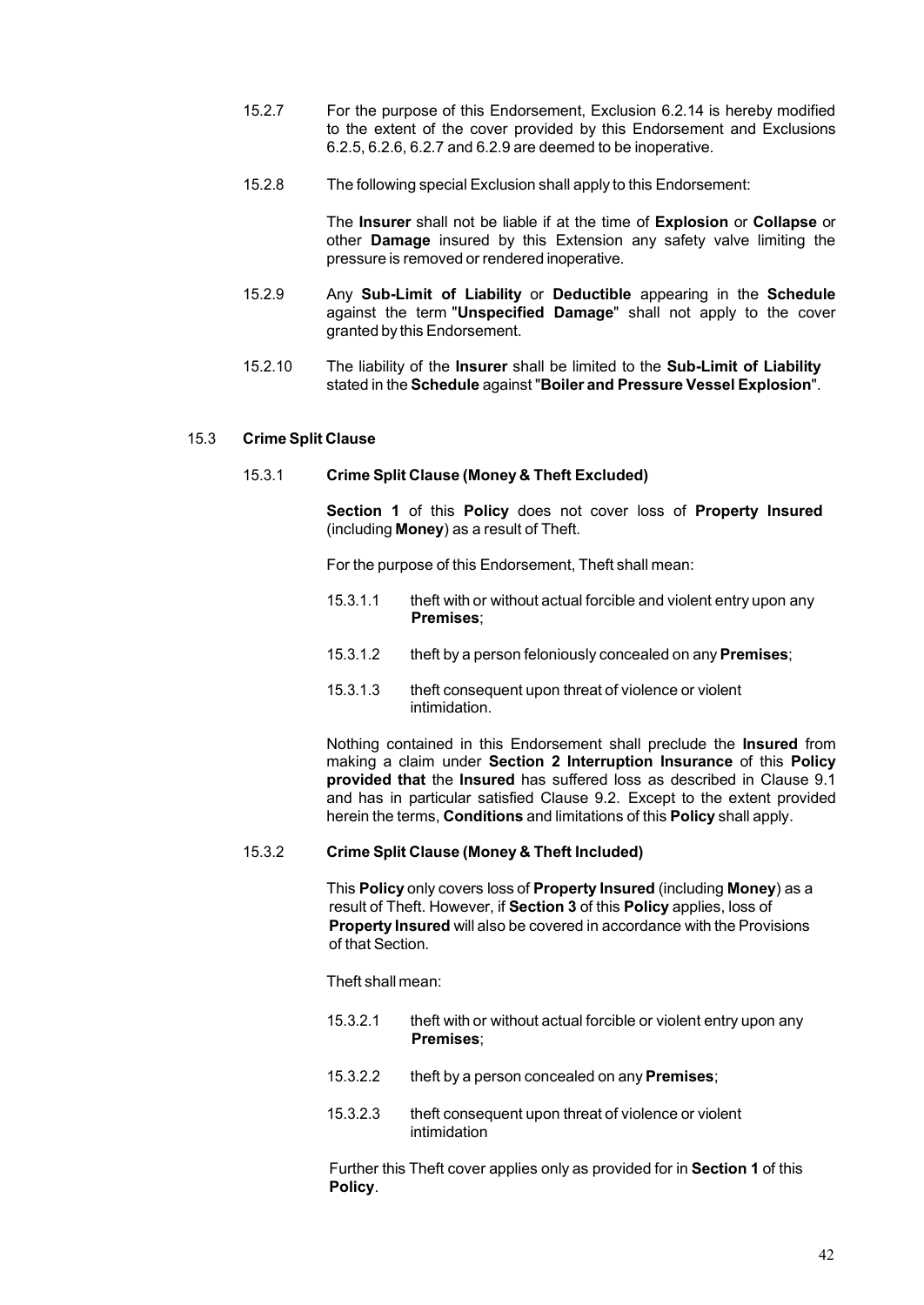#### 15.4 **Property In Transit**

In respect of cover granted by this endorsement Property Excluded Clause 5.1 (Transit) is deemed inoperative The following clause is included:

The **Policy** extends under Section 1 – Property Insurance Clause 2. Extent of Cover to cover any property hereby insured whilst in transit involving carriage in whole or in part by land, sea and/or air subject to marine Institute Cargo Clauses (A), Institute Air Cargo Clauses (All Risks), Institute Replacement Clause, Institute Strikes Clauses (Cargo) and Institute War Clauses; as current at date of sending including all risks of loading and unloading. For the purpose of this clause transit between any ports and places in Australia is deemed to be included.

Notwithstanding the provisions of the sale contracts in the case of F.O.B. and C. & F. shipments, it is agreed that the **Policy** shall cover the property from warehouse to warehouse but in the event of a claim being paid, the **Insurer** to be subrogated to any right of recovery there may be under any other **Policy** concerning the property prior to shipment.

This extension also includes General Average and Salvage Charges payable according to Foreign Statements or to York-Antwerp Rules if in accordance with the contract of affreightment."

**The following endorsements to the standard cover will be agreed to be incorporated in this Policy only when specified in the Schedule:**

#### 15.5 **Docks, Wharves and Piers not Forming Part of any Building**

Property excluded clause 5.11 is hereby deleted and coverage is provided as per the **Policy** terms and conditions.

Subject to S**ub-Limit of Liability** of \$250,000 or as shown in the

**Schedule**.

#### 15.6 **The Action of water From the Sea, Tidal Wave or High Water**.

Circumstances where cover is excluded clause 6.2.3 is hereby deleted and coverage is provided as per the **Policy** terms and conditions.

#### **Subject to Sub-Limit of Liability of \$1,000,000 Sections 1 & 2 Combined or 20% of the Limit of Liability, whichever is the lesser.**